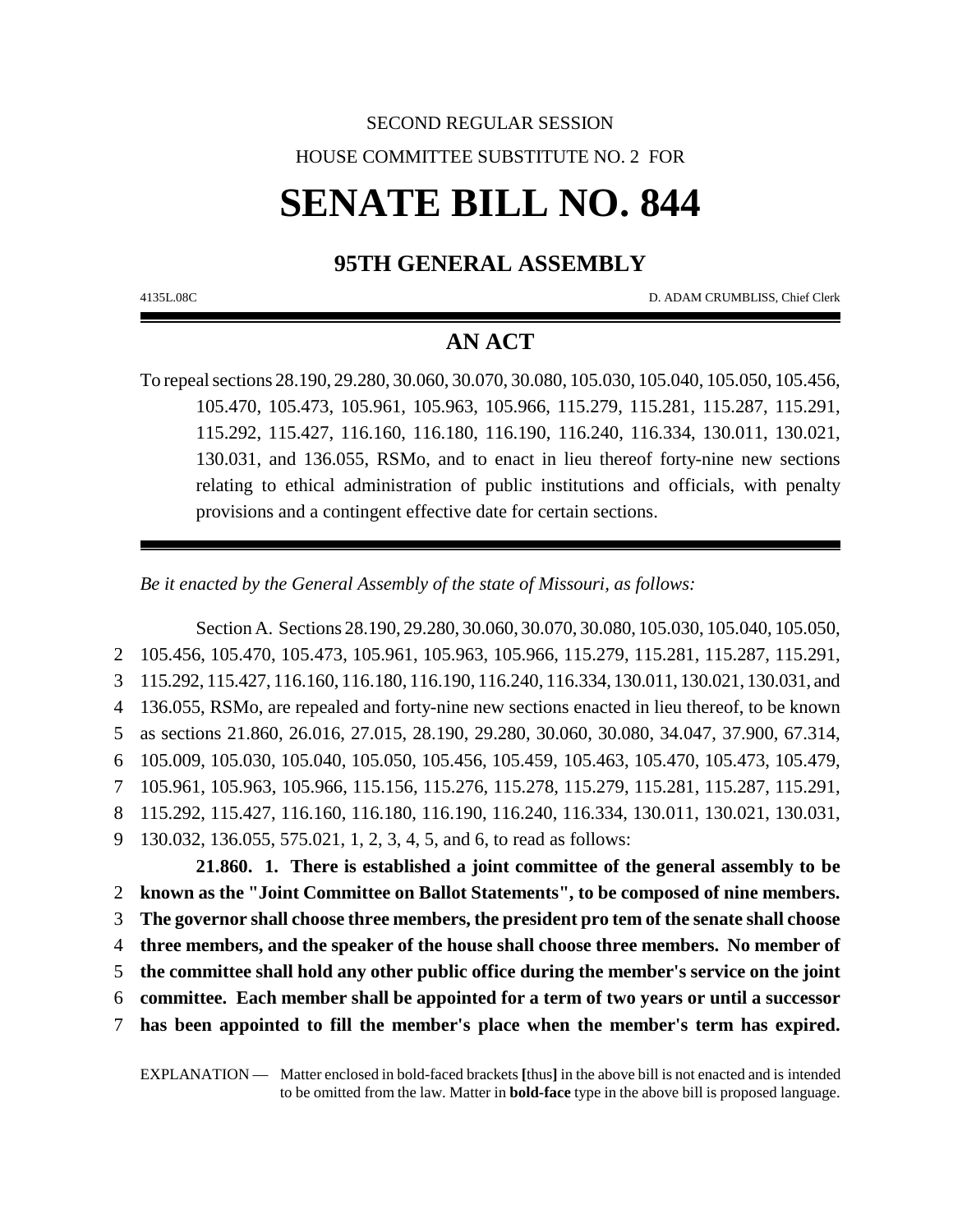**Members may be reappointed to the joint committee. A majority of the committee shall**

**constitute a quorum, but the concurrence of a majority of the members shall be required**

**for the determination of any matter within the committee's duties.**

 **2. The joint committee shall prepare and formally review all summary statements as required by section 116.160.**

 **3. The joint committee shall meet within thirty days after its creation and organize by selecting a chair and a vice chair, one of whom shall be a member of the senate and the other a member of the house of representatives with a member of the house of representatives serving as the initial chair. The chair shall alternate between members of the house and senate every two years after the committee's organization.**

 **4. The committee shall meet as often as necessary to accomplish the ballot statement process. The committee may meet at locations other than Jefferson City when the committee deems it necessary.**

 **5. Subject to appropriations, the committee shall be staffed by legislative personnel as is deemed necessary to assist the committee in the performance of its duties.**

 **6. The members of the committee shall serve without compensation but shall be entitled to reimbursement from the joint contingent fund for actual and necessary expenses incurred in the performance of official duties.**

**26.016. In the case of any vacancy for any cause in the office of lieutenant governor, the governor shall immediately fill such vacancy by special election as provided in section 105.030 for the remainder of the term in which the vacancy occurred until a successor is elected and qualified at the next election scheduled for the lieutenant governor under section 17, article IV, Constitution of Missouri. The governor shall take charge of such office and superintend the business of the office until a successor is elected and qualified. In cases of impeachment as provided in chapter 106, the lieutenant governor shall be suspended until the impeachment is determined. If the lieutenant governor is acquitted, the lieutenant governor shall be reinstated to office. If the lieutenant governor is convicted, the vacancy shall be filled in the same manner as provided in this section.**

**27.015. In the case of any vacancy for any cause in the office of attorney general, the governor shall immediately appoint an acting attorney general to fill such vacancy until the vacancy is filled by special election as provided in section 105.030 for the remainder of the term in which the vacancy occurred until a successor is elected and qualified at the next election scheduled for the attorney general under section 17, article IV, Constitution of Missouri. The acting attorney general shall take charge of such office and superintend the business of the office until a successor is elected and qualified. In cases of impeachment as provided in chapter 106, the attorney general shall be suspended until the impeachment**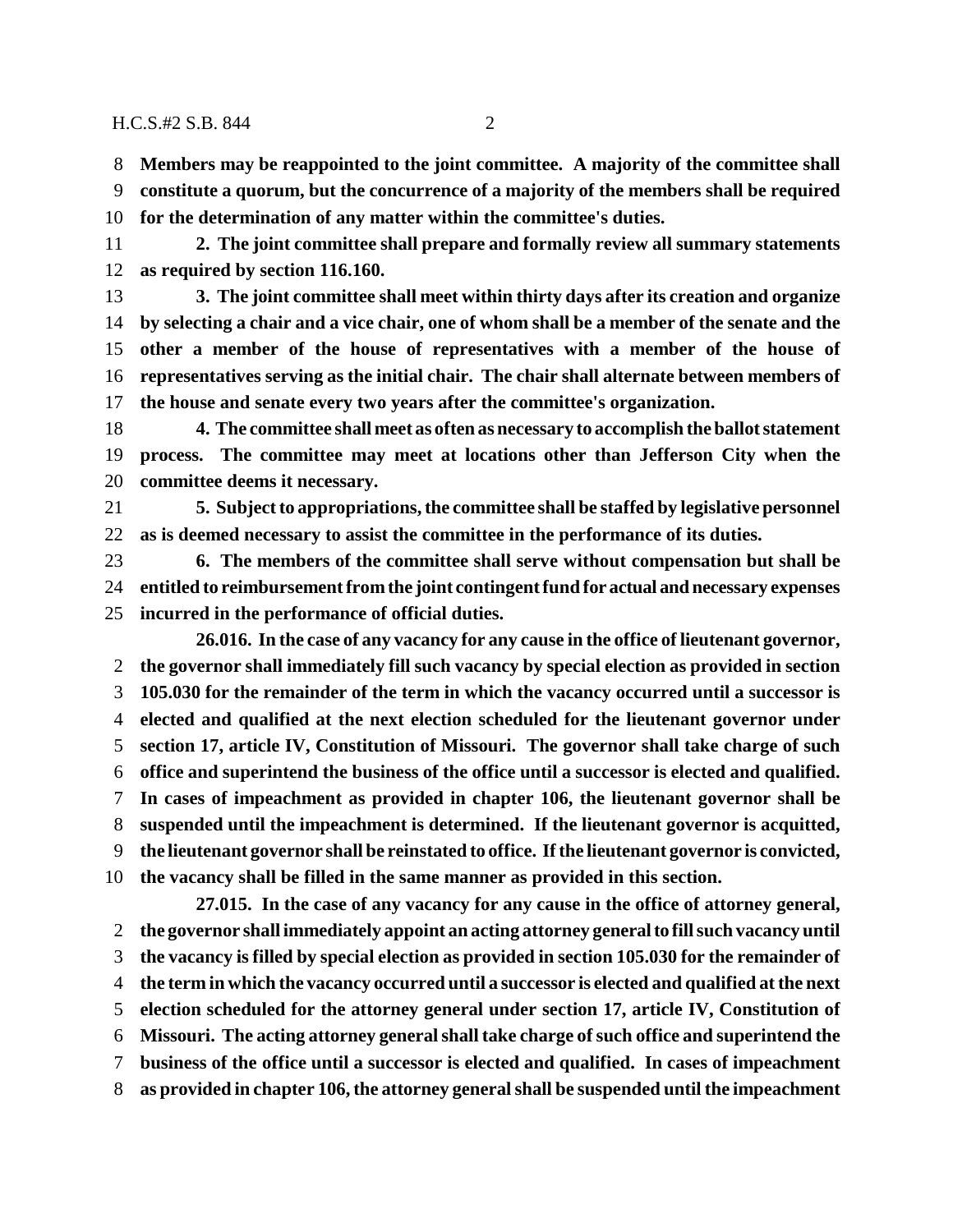**is determined. If the attorney general is acquitted, the attorney general shall be reinstated**

 **to office. If the attorney general is convicted, the vacancy shall be filled in the same manner as provided in this section.**

28.190. In case of death, resignation, removal from office, impeachment**,** or vacancy from any cause in the office of secretary of state, the governor shall immediately **[**appoint a qualified person to**]** fill such vacancy **by special election as provided in section 105.030** for the remainder of the term in which such vacancy occurred **[**and**]** until **[**his**] a** successor is elected **[**or appointed, commissioned**]** and qualified**[**; and**] at the next election scheduled for the secretary of state under section 17, article IV, Constitution of Missouri.** The governor shall take charge of the office and superintend its business until such person is **[**appointed, commissioned**] elected** and qualified**[**; except that**] .** In case of impeachment **as provided in chapter 106**, the governor shall appoint a qualified person to serve only until such impeachment is determined, when the suspended officer, if acquitted, shall be reinstated in office**[**, or**] .** If the suspended officer is convicted, **[**a new appointment shall be made**] the vacancy shall be filled** by the governor as **[**in the case of other vacancies**] provided in this section**.

29.280. When a vacancy occurs in the office of state auditor**,** the governor shall immediately appoint an **acting** auditor to fill such vacancy **until the vacancy is filled by special election as provided in section 105.030** for the residue of the term in which the vacancy occurred**[**, and**]** until **[**his**] a** successor is elected **[**or appointed, commissioned**]** and qualified **at the next election scheduled for the state auditor under section 17, article IV, Constitution of Missouri. The acting auditor shall take charge of such office and superintend the business of the office until a successor is elected and qualified. In cases of impeachment as provided in chapter 106, the auditor shall be suspended until the impeachment is determined. If the auditor is acquitted, the auditor shall be reinstated to office. If the auditor is convicted, the vacancy shall be filled in the same manner as provided in this section**.

30.060. In case of death, resignation, removal from office, impeachment**,** or vacancy from any cause**[**,**]** in the office of the state treasurer, the governor shall **immediately fill such vacancy by special election as provided in section 105.030 for the remainder of the term in which such vacancy occurred until a successor is elected and qualified at the next election scheduled for the state treasurer under section 17, article IV, Constitution of Missouri. The governor shall** take charge of such office and superintend the business thereof until a successor is **[**appointed, commissioned**] elected** and qualified **[**except**] .** In case of impeachment **as provided in chapter 106**, when no **[**appointment**] election** shall be made until a determination of the matter is had, when, in the event of an acquittal, the suspended officer shall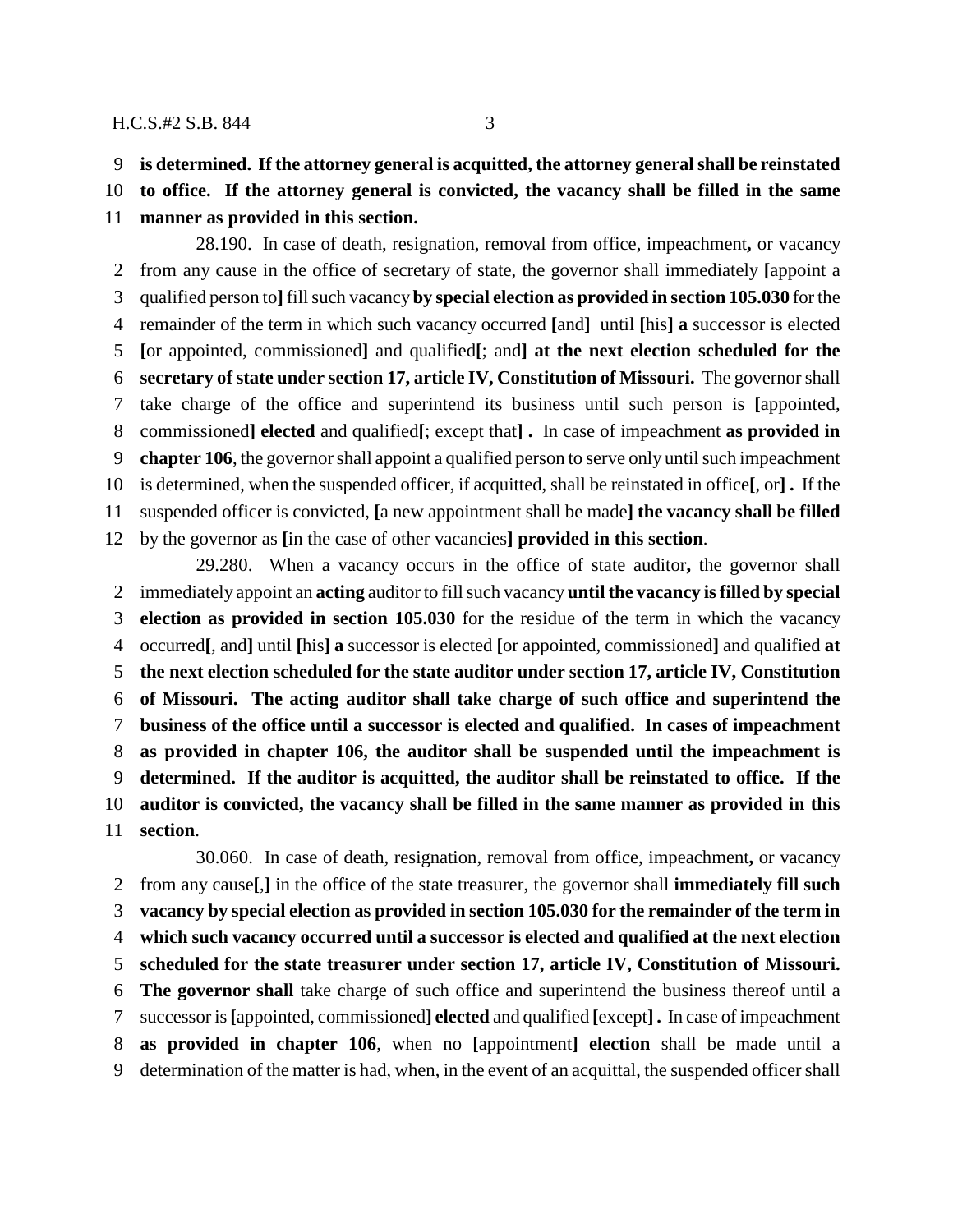be reinstated in office. **If the treasurer is convicted, the vacancy shall be filled in the same manner as provided in this section.**

30.080. Immediately after the **[**appointment**] election** and qualification of a state treasurer, made to fill any vacancy occurring in said office, or the resumption of **[**his**]** duties by said officer, after the removal of any disability or temporary suspension therefrom the general assembly if in session, or, if such assembly be not in session, then the governor, shall cause a settlement to be made of the accounts of the former state treasurer, or any such office ad interim, remaining unsettled, and ascertain what balance, if any, is due the state or such officer, as the case may be.

**34.047. 1. Notwithstanding any other provision of law to the contrary, the commissioner of administration shall give priority as the lowest and best bidder to any Missouri resident corporation with physical offices and employees located in this state, regardless of whether a corporation outside this state with no physical location or employees located within this state submits a bid that is determined to be the lowest and best bid.**

 **2. Notwithstanding any other provision of law to the contrary, all letting of bids by the office of administration shall be based on a competitive bid process. All corporations bidding for work in this state shall be properly registered with the state to work in this state. All Missouri minority businesses and disabled veteran businesses shall be given priority in the determination of the lowest and best bid, as shall any cost-saving measures benefitting this state such as data repositories and "Go Green" programs.**

**37.900. 1. Any statewide elected official may request the office of administration to determine the lowest and best bidder with respect to any contract for purchasing, printing, or services for which the official has the authority to contract.**

 **2. The official shall submit the original request for proposal and any pertinent information explaining the evaluation criteria established in the request and any additional information the official deems necessary.**

 **3. The office of administration shall not be required to inquire of or negotiate with any offeror submitting a bid and shall only be required to reply to the elected official within forty-five days after the submission of the request by naming the offeror the office of administration determines to be the lowest and best bidder based on all submitted documents.**

**67.314. 1. The provisions of this section shall apply to contracts for construction awarded by political subdivisions of the state of Missouri and shall be known as the "Political Subdivision Construction Bidding Standards Act".**

**2. As used in this section, the following terms mean:**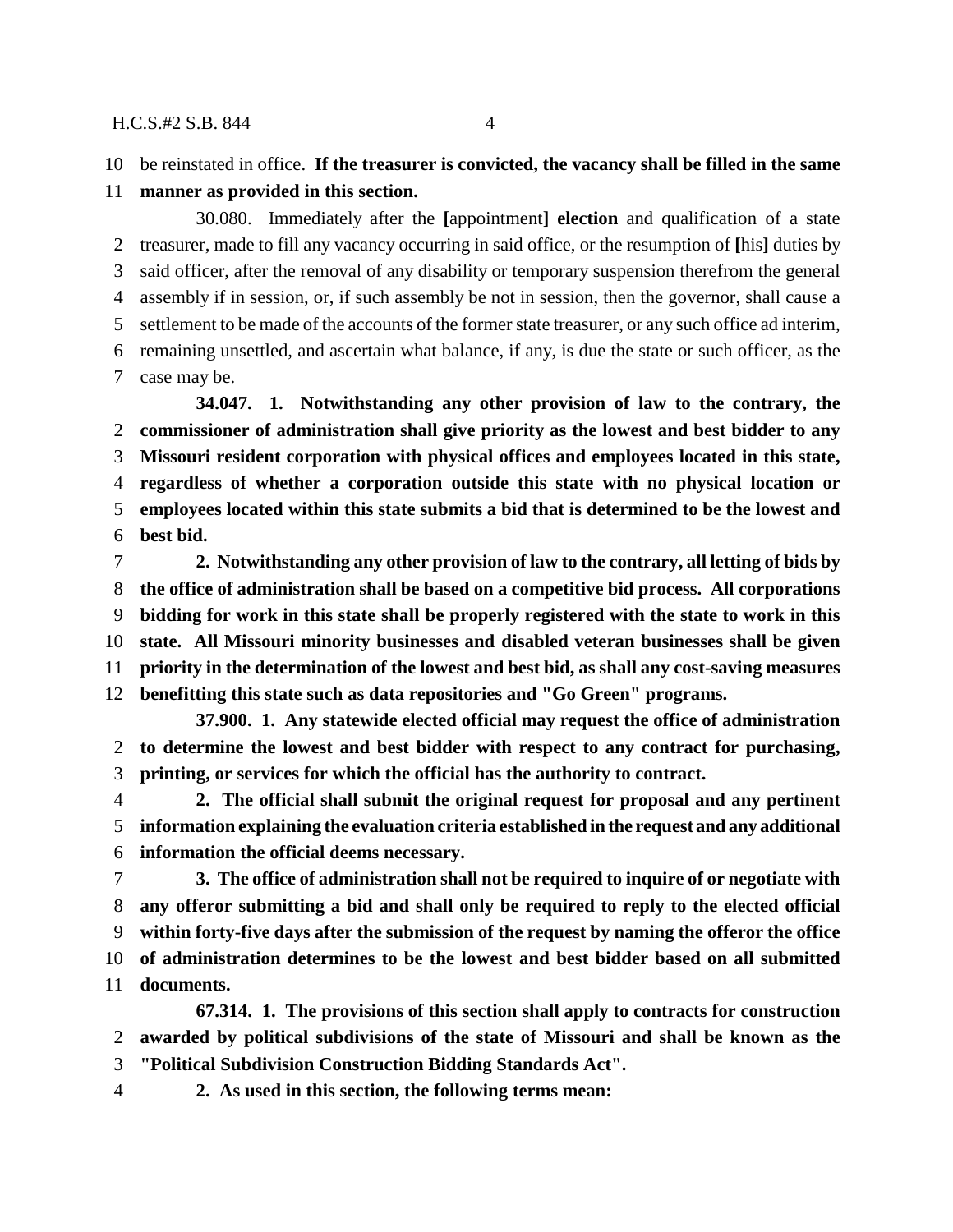**(1) "Contracts for construction", the construction, alteration, or repair of any structure as defined by drawings and specifications that have been completed for construction and prepared by a design professional duly licensed in Missouri, including but not limited to any building, highway, bridge, street, viaduct, water or sewer line or system, pipeline, demolition, moving, or excavation connected therewith, and shall include the furnishing of surveying, construction engineering, planning or management services, or labor, material, or equipment, as required to perform work under the contract for construction;**

 **(2) "Established local construction procurement policy", a policy and procedure for use in soliciting bids for multiple construction projects that has been officially adopted by the governing body of the political subdivision or established by the public works director, engineer, or similar official authorized by the political subdivision to administer the award of construction contracts.**

 **3. Nothing in this section shall be construed to require the design or engineering of any project, as the term "project" is defined in section 8.287, to be awarded by competitive bidding if the contract for such services is under a separate contract from a contract for construction and is awarded under sections 8.285 to 8.291, or to construction management services governed by sections 8.675 to 8.687. Neither shall this section be construed to apply to contracts awarded for the design/build method of project delivery, if the political subdivision's procurement of design/build projects is otherwise authorized by statute.**

 **4. If a political subdivision is not subject to a specific requirement for advertising for bids or soliciting, awarding, or rejecting bids under Missouri statutes or rules, or federal or state funding requirements, and if the political subdivision has not adopted an established local construction procurement policy that is applicable to the specific political subdivision regarding contracts for construction, the political subdivision shall comply with the following provisions when soliciting bids and awarding construction contracts of ten thousand dollars or more:**

 **(1) Contracts for construction shall be advertised in advance of the acceptance of bids. If no provision of Missouri statutes or rules, or federal or state funding requirements, or established local construction procurement policy requiring advertising otherwise applies, bids shall be solicited by advertisement once a week for two consecutive weeks in a newspaper of general circulation, qualified under chapter 493, located in a county where the political subdivision is located. If there is no newspaper in the county qualified under chapter 493, advertisements may be placed in a newspaper in an adjoining county. The last insertion of the advertisement shall be not less than ten days before the date stated in**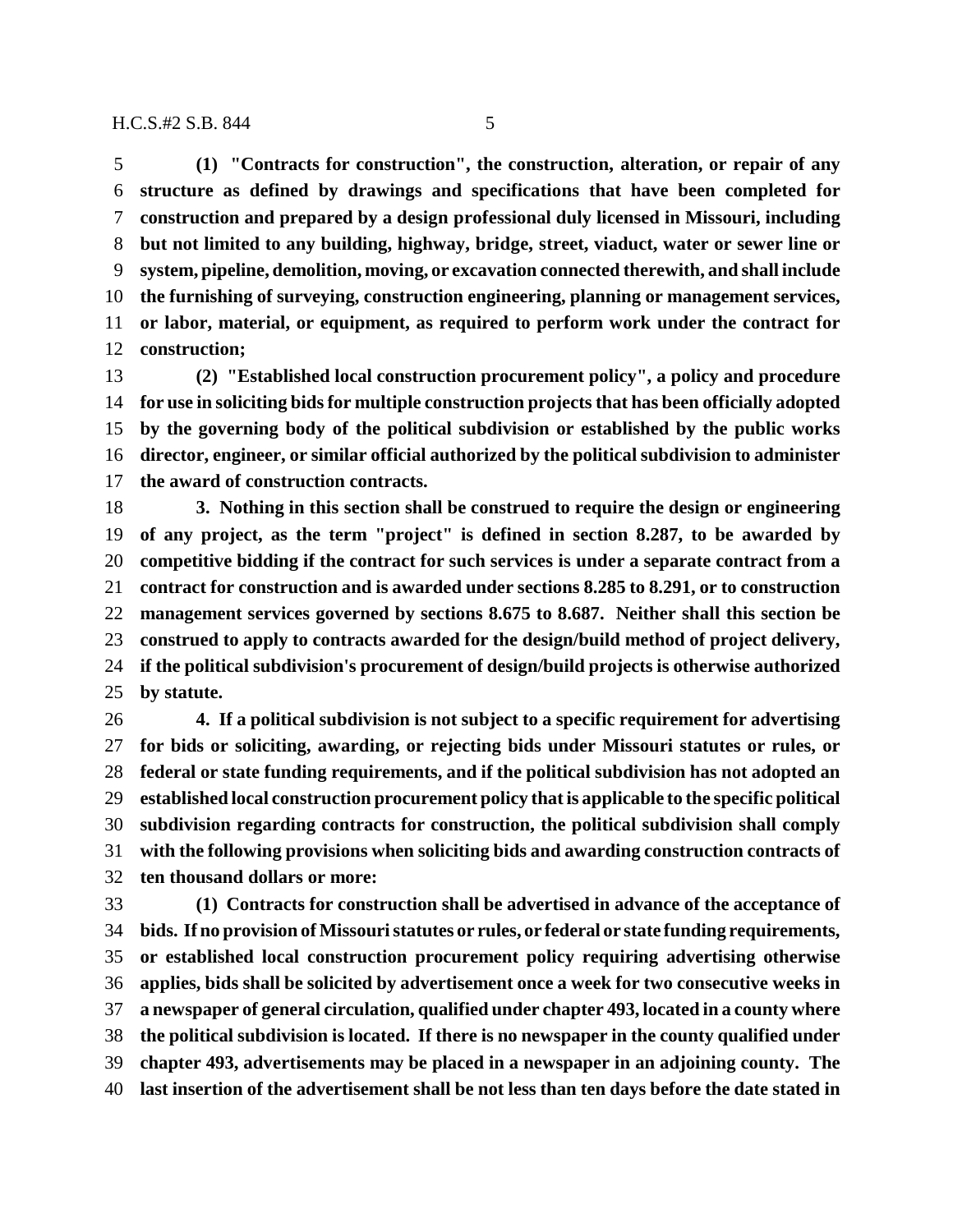**the advertisement for acceptance of bids. For contracts for construction of over two hundred fifty thousand dollars, bids shall also be advertised by providing project and bid solicitation information at least fifteen days in advance of bid opening to one or more commercial or not-for-profit organization, which provides construction project reporting services to construction contractors and suppliers, or that operates internet or paper plan rooms for the use of contractors, subcontractors, and suppliers. Project advertisements and bid solicitations shall state the date and time of the deadline for the acceptance of bids, the place for submission of bids, and shall provide for informing bidders of the date, time, and place where bids shall be opened;**

 **(2) If no provision of Missouri statute or rules, or federal or state funding requirements, or established local construction procurement policy otherwise applies, contracts for construction shall be awarded in compliance with this subdivision. The contract shall be awarded to the lowest qualified responsible bidder submitting a bid which is responsive to the contract as advertised by the political subdivision. The political subdivision may reject the low bidder by declaring the bidder ineligible for contract award based on the bidder's failure to provide a performance or payment bond as required by section 107.170, the bidder's nonperformance on previous contracts with the political subdivision, or for other reasons specified as to the bidder's inability to adequately perform the contract. The reasons for bid rejection or award of the contract to another bidder shall be stated in writing to the low bidder within five business days of the rejection of the bid.**

 **5. An established local construction procurement policy complies with this section if it provides for advertising of construction contracts in a manner reasonably likely to inform potential bidders of the project on a timely basis, including advertisement in a newspaper of general circulation qualified under chapter 493, and requires that the date, time, and place for submission of bids be stated in the advertisement or solicitation for bids and provides for informing bidders of the date, time, and place bids will be opened. Such established local construction procurement policy shall also state any requirements for prequalification of bidders. If any additional project-specific qualifications are established, such qualifications shall be stated to potential bidders in advance of submission of bids. The established local construction procurement policy shall also state the bid award standard to be used in selecting contractors to perform contracts under the policy.**

 **6. In award of contracts for construction, a political subdivision is prohibited from acting in an arbitrary or capricious manner, and shall act in good faith.**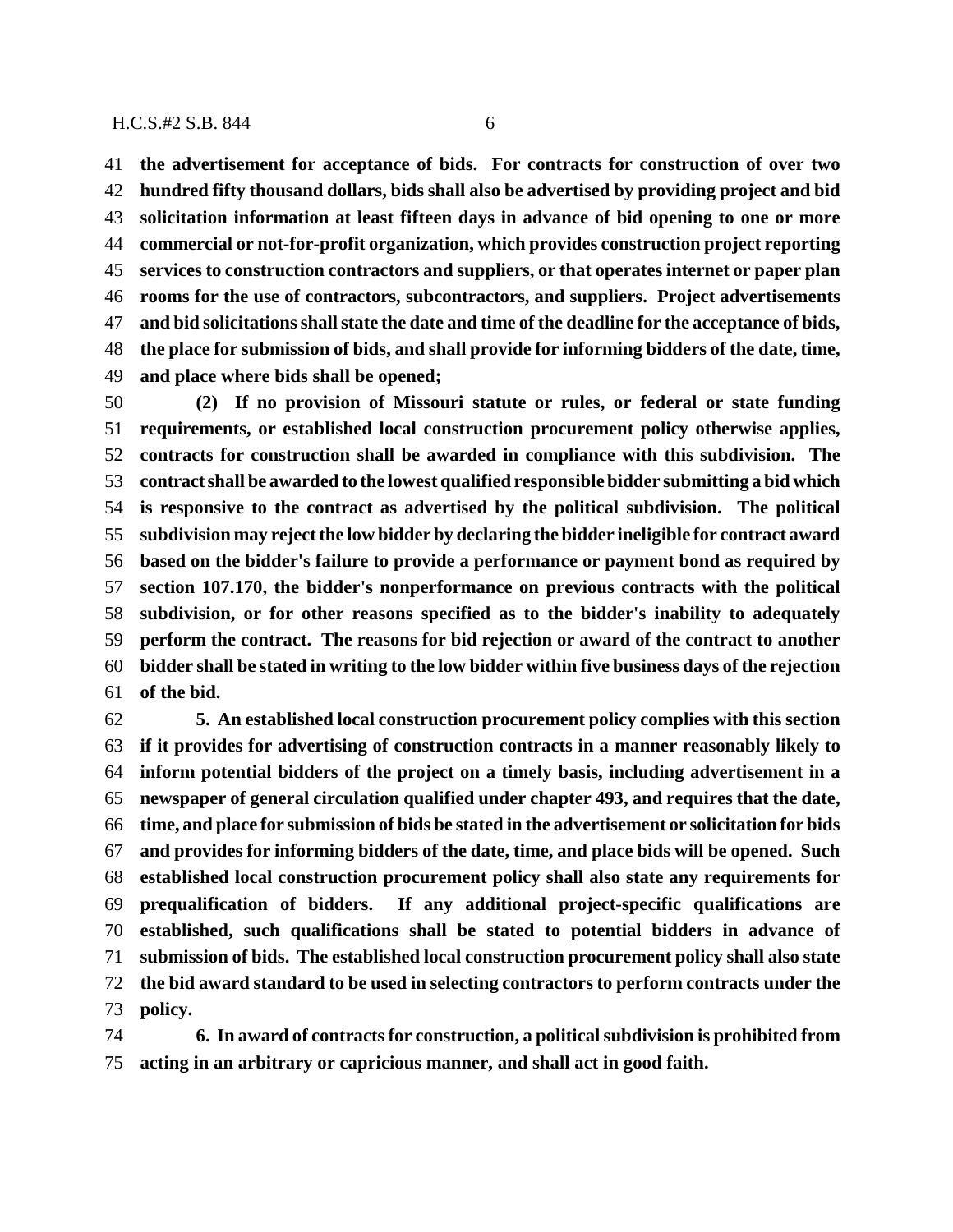**7. Notwithstanding any other provision of state law, state rule, or federal or state funding requirement to the contrary or any provision of an established local construction procurement policy, no contract for construction shall be awarded in violation of the following requirements:**

 **(1) No bid shall be opened in advance of the advertised deadline for submission of bids or in a place other than that established in subdivision (4) of this subsection;**

 **(2) No bid shall be accepted unless it is sealed and is in writing. If the letting of the project for which bids were solicited is cancelled, bids shall be returned to the bidder unopened;**

**(3) No bid shall be accepted after the advertised deadline for acceptance of bids;**

 **(4) All bids received shall be held secure and confidential from all persons until the bids are opened on the date and at the time and place established in this section. Bids shall be opened in a public meeting on the date and at the time and place stated in the advertisement and request for bids or in an amended request for bids communicated to all known bidders or potential bidders. If the date, time, or place of bid opening is changed from information stated in the original or amended advertisement or solicitation for bids or other notice to bidders, notice of the date, time, and place of bid opening shall be made to all known or potential bidders and the general public at least two business days in advance of the bid opening. Bids shall be opened in a public meeting. No political subdivision shall bar any person or persons from observing the bid opening;**

 **(5) No construction contract shall be awarded in substantial violation of a state statute or a political subdivision's established local construction procurement policy;**

 **(6) No construction contract shall be awarded in violation of section 107.170 requiring performance and payment of bonds.**

 **8. Nothing in this section shall be construed to prohibit acceptance and processing of bids through an established program of electronic bidding by computer, provided bids accepted and processed electronically shall meet standards established by the requirements of the electronic bidding program which are comparable to requirements for written bids established by this section.**

 **9. Any person submitting a bid, or who would have submitted a bid except for violations of subsection 6 or 7 of this section or sections 34.203 to 34.216, shall have standing to seek equitable relief and monetary damages in a court of competent jurisdiction for monetary losses resulting from violations of subsection 6 or 7 of this section or section 34.203 to 34.216, including but not limited to, setting aside award of a contract, ordering a contract to be rebid, requiring award of a contract to a different bidder than originally awarded, awarding monetary damages deemed appropriate by the court,**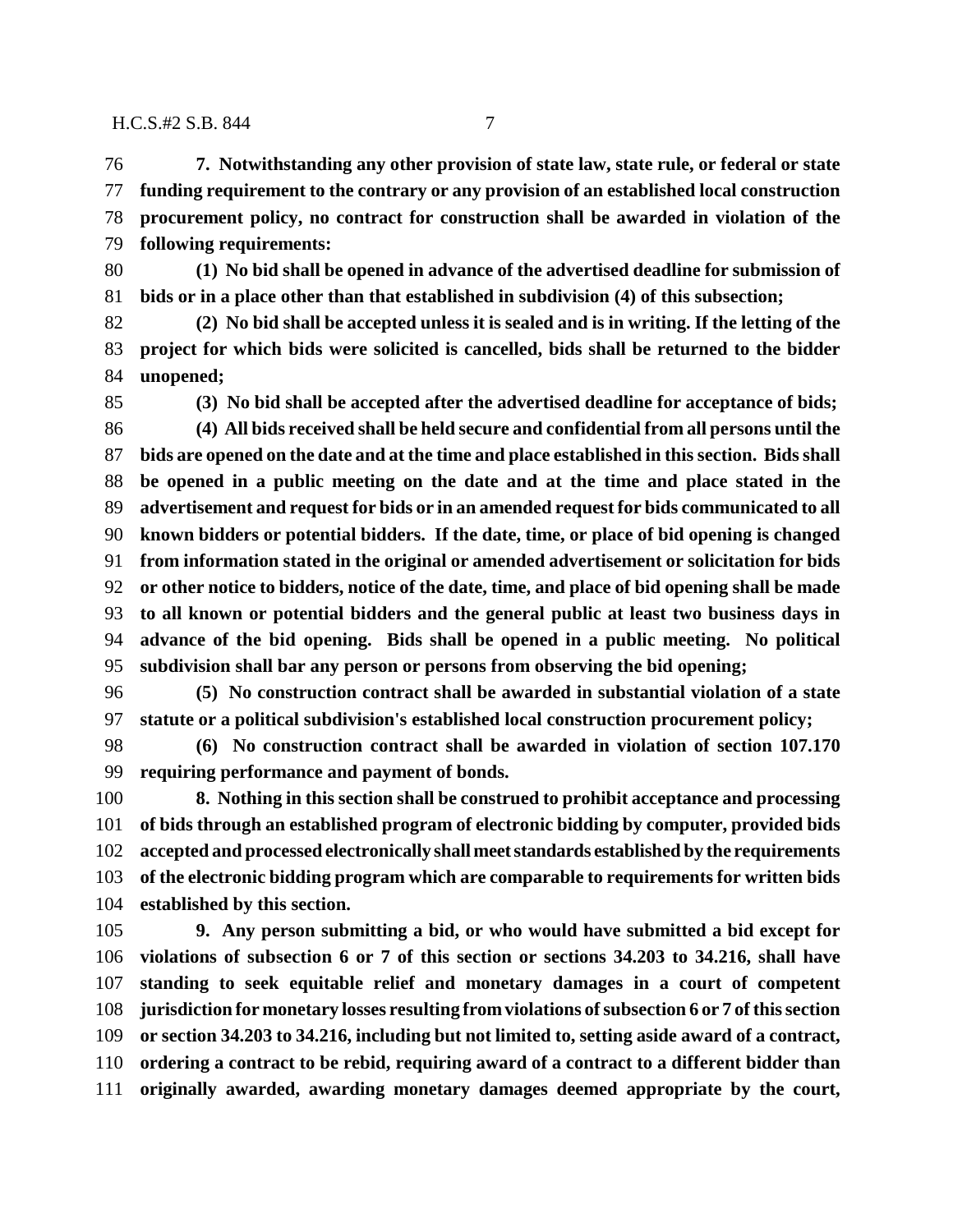**including award of reasonable attorney's fees, or awarding a combination of such forms of relief. Any action for violation of subsection 6 or 7 of this section that is brought by the contractor more than fifteen business days after the award of a contract shall be dismissed by the court. If the court finds there has been fraud, collusion, or corruption, or if the court finds there have been violations of subsection 6 or 7 of this section or sections 34.203 to 34.216 in award of the contract and awards monetary damages or equitable relief to the contractor bringing the action, the court may also award attorney's fees to the contractor bringing the action. If the court finds there is no substantial cause for the action or determines that the action was brought by the contractor for purposes of harassment or disruption of the awarded contract, the court may order the contractor to pay the political subdivision's costs of attorney's fees.**

 **10. Nothing in this section shall be construed to require acceptance of a bid which exceeds the amount estimated by the political subdivision for the contract. Neither shall anything in this section prohibit a political subdivision from awarding contracts without competitive bidding when the political subdivision deems it necessary to remove an immediate danger to the public health or safety, to prevent loss to public or private property which requires government action, or to prevent an interruption of or to restore an essential public service.**

 **11. Nothing in this section shall be construed to prohibit a political subdivision from adopting an established local construction procurement policy governing contracts for construction after the effective date of this section. Neither shall this section be construed to allow a political subdivision to maintain or enact any provision governing construction contracts in conflict with subsection 6 or 7 of this section or any state statute in effect on the effective date of this section or as subsequently amended or enacted.**

**105.009. 1. Before taking office and once every two years thereafter, all state elected officials, state executive branch managerial staff, all department directors, and all members, officers, and leadership staff of the house of representatives and senate shall be subject to chemical testing of their blood or urine for the purpose of determining the drug content of the blood. The costs of such testing shall be paid by such official, director, officer, member, or staff member.**

 **2. To be considered valid, chemical tests of the person's blood or urine shall be performed according to methods and devices approved by the state department of health and senior services, and shall be performed by licensed medical personnel or by a person possessing a valid permit issued by the state department of health and senior services for this purpose. A blood test shall not be performed if the medical personnel, in good faith medical judgment, believe such procedure would endanger the health of the person.**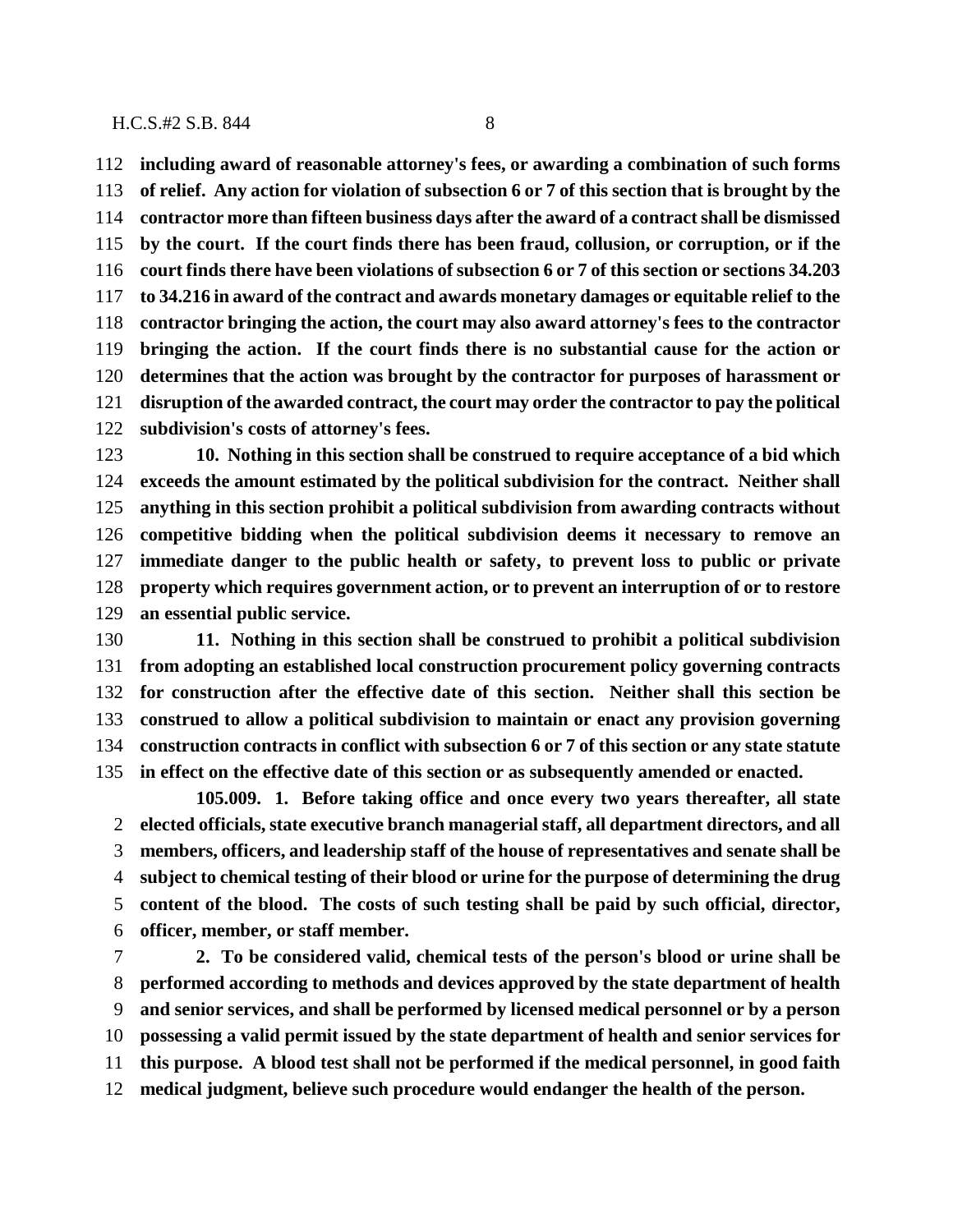**3. Upon request of the person tested, full information concerning the test shall be made available to the person.**

 **4. No person administering a chemical test under this section or any other person, firm, or corporation with whom such person is associated shall be civilly liable for damages to the person tested except for negligence or by willful or wanton act or omission.**

105.030. **1.** Whenever any vacancy, caused in any manner or by any means whatsoever, occurs or exists in any state or county office originally filled by election of the people, other than in the offices of lieutenant governor, **attorney general, secretary of state, state auditor, state treasurer,** state senator or representative, sheriff, or recorder of deeds in the city of St. Louis, the vacancy shall be filled by appointment by the governor except that when a vacancy occurs in the office of county assessor after a general election at which a person other than the incumbent has been elected, the person so elected shall be appointed to fill the remainder of the unexpired term; and the person appointed after duly qualifying and entering upon the discharge of **[**his**] the** duties under the appointment shall continue in office until the first Monday in January next following the first ensuing general election, at which general election a person shall be elected to fill the unexpired portion of the term, or for the ensuing regular term, as the case may be, and the person so elected shall enter upon the discharge of the duties of the office the first Monday in January next following his election, except that when the term to be filled begins on any day other than the first Monday in January, the appointee of the governor shall be entitled to hold the office until such other date. This section shall not apply to vacancies in county offices in any county which has adopted a charter for its own government under section 18, article VI of the constitution. Any vacancy in the office of recorder of deeds in the city of St. Louis shall be filled by appointment by the mayor of that city.

 **2. Any vacancy occurring in the offices of lieutenant governor, attorney general, secretary of state, state auditor, or state treasurer, except for vacancies occurring under section 106.060, shall be filled by a special election called by the governor for that purpose. Upon receiving the notice of vacancies occurring under this subsection, the governor shall without delay issue a writ of election to fill the vacancy. The secretary of state shall conduct the special election as provided in chapter 115.**

105.040. Whenever a vacancy in the office of senator of the United States from this state exists, the governor**[**, unless otherwise provided by law,**]** shall appoint a person to fill such vacancy, who shall continue in office until a successor shall have been duly elected and qualified **[**according to law**] by a special election called by the governor for that purpose. Upon receiving the notice of a vacancy occurring in the office, the governor shall without delay appoint a person to fill the vacancy and issue a writ of election to fill the vacancy. The secretary of state shall conduct the special election as provided in chapter 115**.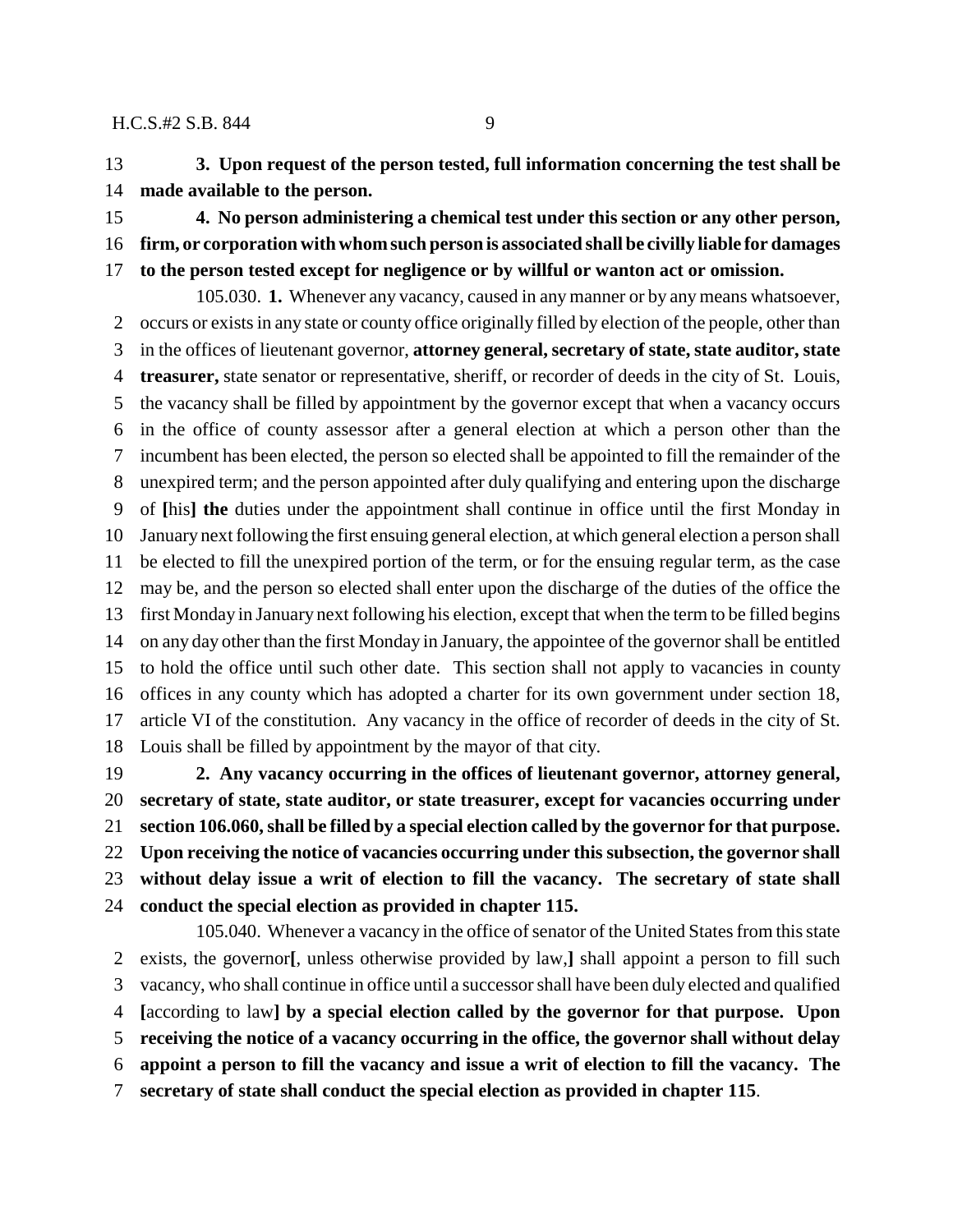105.050. If any vacancy shall happen from any cause in the office of the **[**attorney general,**]** circuit attorney, prosecuting attorney or assistant prosecuting attorney, the governor, upon being satisfied that such vacancy exists, shall appoint some competent person to fill the same until the next regular election for **[**attorney general,**]** prosecuting attorney or assistant prosecuting attorney, as the case may be; provided, in the case of a vacancy in the office of prosecuting attorney, if there is no qualified person in the county who can or will accept such appointment, then the governor may appoint any person who possesses all the qualifications set forth in section 56.010, RSMo, except the qualification as to residence.

105.456. 1. No member of the general assembly or the governor, lieutenant governor, attorney general, secretary of state, state treasurer or state auditor shall:

 (1) Perform any service for the state or any political subdivision of the state or any agency of the state or any political subdivision thereof or act in his or her official capacity or perform duties associated with his or her position for any person for any consideration other than the compensation provided for the performance of his or her official duties; or

 (2) Sell, rent or lease any property to the state or political subdivision thereof or any agency of the state or any political subdivision thereof for consideration in excess of five hundred dollars per transaction or one thousand five hundred dollars per annum unless the transaction is made pursuant to an award on a contract let or sale made after public notice and in the case of property other than real property, competitive bidding, provided that the bid or offer accepted is the lowest received; or

 (3) Attempt, for compensation other than the compensation provided for the performance of his or her official duties, to influence the decision of any agency of the state on any matter, except that this provision shall not be construed to prohibit such person from participating for compensation in any adversary proceeding or in the preparation or filing of any public document or conference thereon. The exception for a conference upon a public document shall not permit any member of the general assembly or the governor, lieutenant governor, attorney general, secretary of state, state treasurer or state auditor to receive any consideration for the purpose of attempting to influence the decision of any agency of the state on behalf of any person with regard to any application, bid or request for a state grant, loan, appropriation, contract, award, permit other than matters involving a driver's license, or job before any state agency, commission, or elected official. Notwithstanding Missouri supreme court rule 1.10 of rule 4 or any other court rule or law to the contrary, other members of a firm, professional corporation or partnership shall not be prohibited pursuant to this subdivision from representing a person or other entity solely because a member of the firm, professional corporation or partnership serves in the general assembly, provided that such official does not share directly in the compensation earned, so far as the same may reasonably be accounted, for such activity by the firm or by any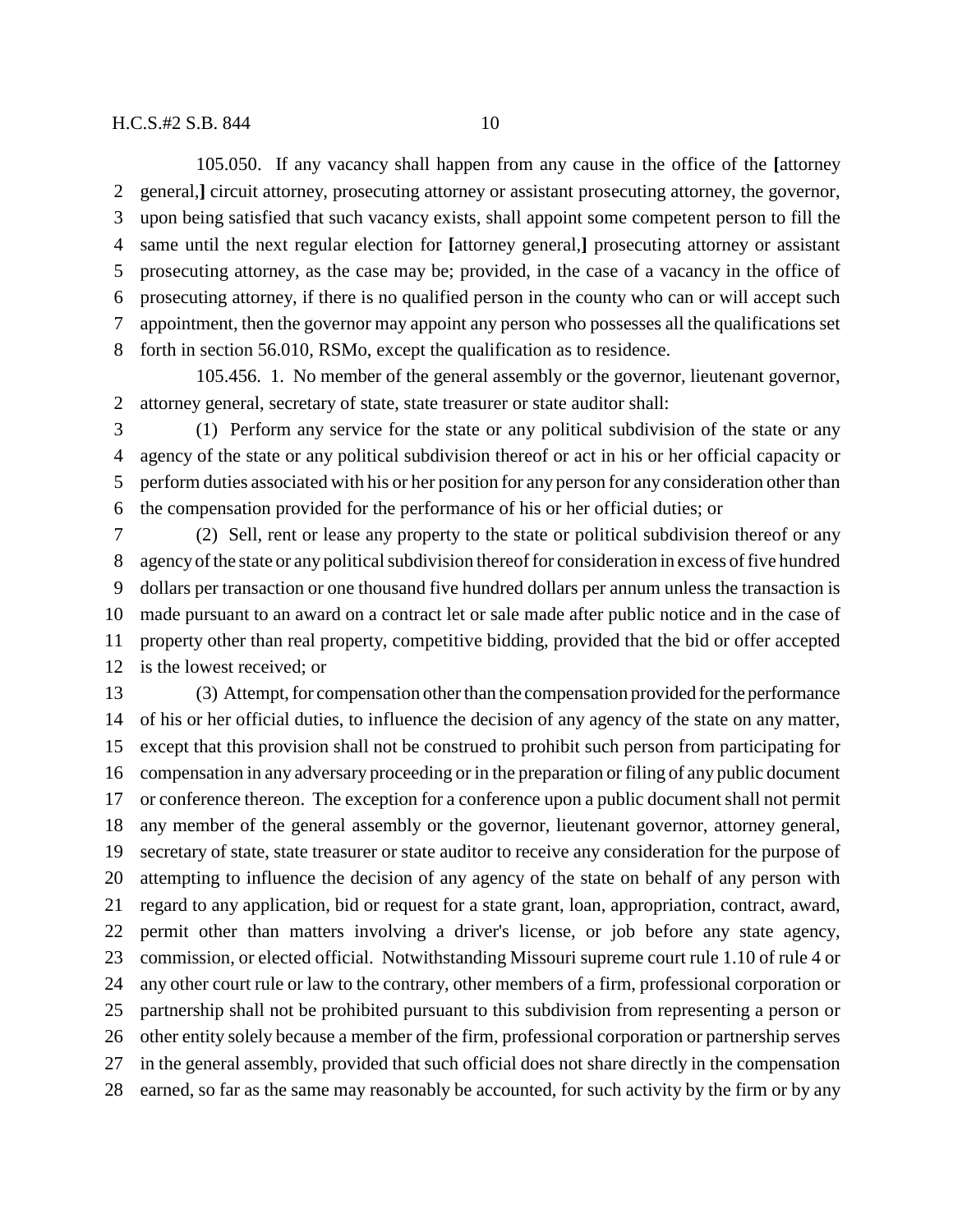other member of the firm. This subdivision shall not be construed to prohibit any inquiry for information or the representation of a person without consideration before a state agency or in a matter involving the state if no consideration is given, charged or promised in consequence thereof.

 2. No sole proprietorship, partnership, joint venture, or corporation in which a member of the general assembly, governor, lieutenant governor, attorney general, secretary of state, state treasurer, state auditor or spouse of such official, is the sole proprietor, a partner having more than a ten percent partnership interest, or a coparticipant or owner of in excess of ten percent of the outstanding shares of any class of stock, shall:

 (1) Perform any service for the state or any political subdivision thereof or any agency of the state or political subdivision for any consideration in excess of five hundred dollars per transaction or one thousand five hundred dollars per annum unless the transaction is made pursuant to an award on a contract let or sale made after public notice and competitive bidding, provided that the bid or offer accepted is the lowest received; or

 (2) Sell, rent, or lease any property to the state or any political subdivision thereof or any agency of the state or political subdivision thereof for consideration in excess of five hundred dollars per transaction or one thousand five hundred dollars per annum unless the transaction is made pursuant to an award on a contract let or a sale made after public notice and in the case of property other than real property, competitive bidding, provided that the bid or offer accepted is the lowest and best received.

 **3. Neither the governor nor any person acting on behalf of the governor shall make any offer or promise to confer an appointment to any board, commission, committee, council, county office, department directorship, fee office under section 136.055, judgeship, or any other position, to any member of the general assembly in exchange for the member's official vote on any public matter. Any person making such offer or promise is guilty of the crime of bribery of a public servant under section 576.010.**

 **4. Any member of the general assembly who accepts or agrees to accept an offer or promise to confer an appointment to any board, commission, committee, council, county office, department directorship, fee office under section 136.055, judgeship, or any other position, from the governor or any person acting on behalf of the governor in exchange for the member's official vote on any public matter, is guilty of the crime of acceding to corruption under section 576.020.**

 **5. No member of the general assembly shall act, serve, solicit clients to represent as a lobbyist, provide legislative consulting services to any lobbyist, or register as a legislative lobbyist as defined in section 105.470 within two years after the conclusion of the Missouri general assembly of which the person was a member.**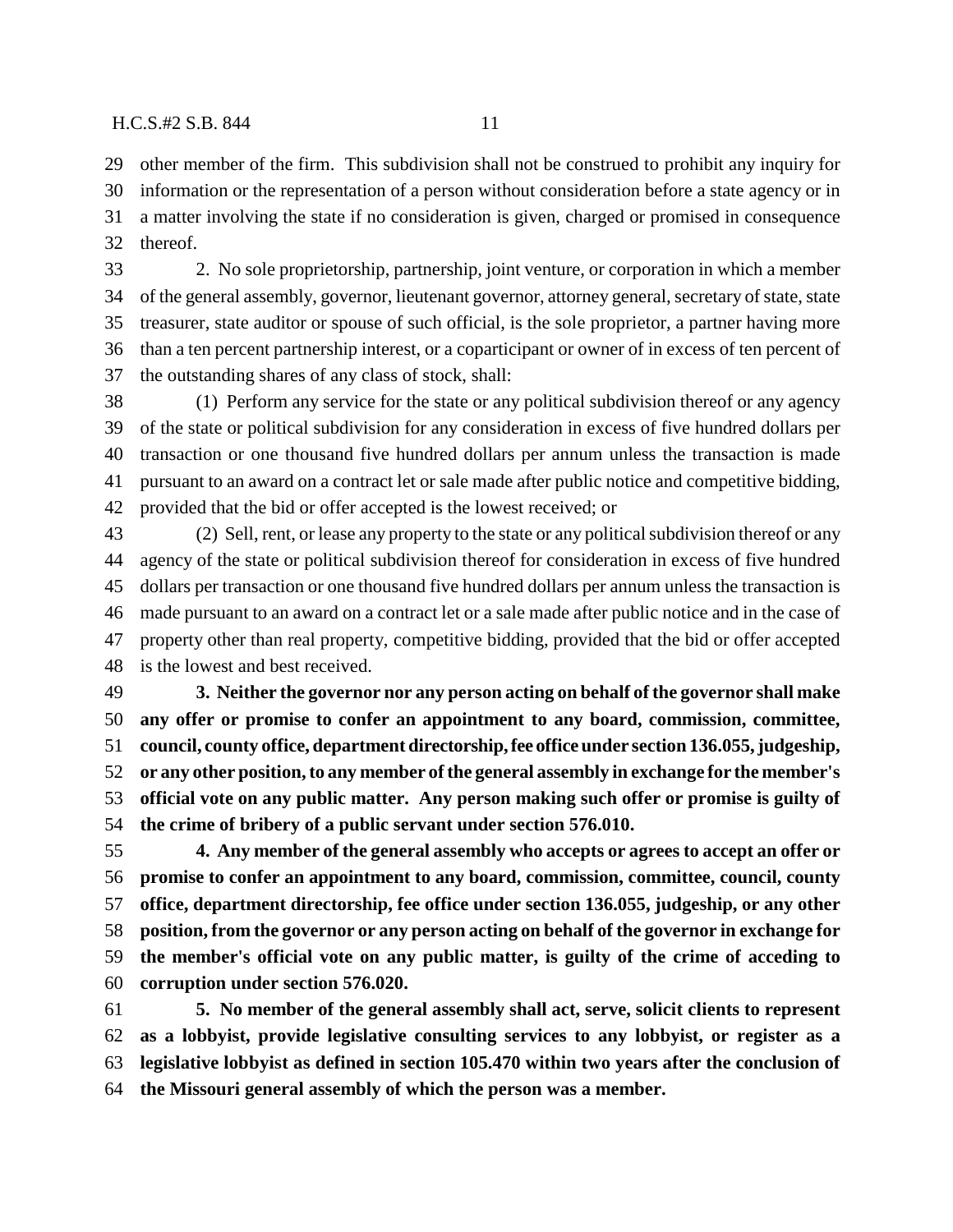**105.459. Any elected or appointed official of this state or any political subdivision thereof who is found guilty of or pleads guilty to any felony shall immediately forfeit all benefits of any kind provided to such official by the state or the political subdivision.**

**105.463. 1. Upon the appointment by the speaker of the house of representatives or the president pro tempore of the senate appointing any nonmember person to any board, commission, committee, or any other position, the speaker or the president pro tempore shall publicly disclose the name of the appointee and the amount of the contribution that the appointee, the appointee's spouse, or any business in which the appointee or the appointee's spouse holds a substantial interest, has made to any campaign committee, candidate committee, continuing committee, or political party committee of the speaker or the president pro tempore within the four years immediately preceding the appointment.**

 **2. For every appointment made by the governor, the governor shall publicly disclose the name of the appointee, the amount of the contribution by that appointee to any candidate committee, campaign committee, continuing committee, or political party committee for the four years preceding the appointment, and the date the contribution was made. The disclosure shall be included in the letter of transmittal to the senate announcing the appointment and printed in the journal of the senate, and shall be accessible to the public on the governor's and the senate's website.**

 **3. The governor shall not appoint any member of the general assembly to any board, commission, committee, council, county office, department directorship, fee office under section 136.055, judgeship, or any other position, until three hundred sixty-five days after the conclusion of the Missouri general assembly of which the person was a member.**

105.470. As used in **[**section**]sections 105.456 and** 105.473, unless the context requires otherwise, the following words and terms mean:

 (1) "Elected local government official lobbyist", any natural person employed **[**specifically**]** for the **exclusive** purpose of attempting to influence any action by a local government official elected in a county, city, town, or village with an annual operating budget of over ten million dollars;

 (2) "Executive lobbyist", any natural person who acts for the purpose of attempting to influence any action by the executive branch of government or by any elected or appointed official, employee, department, division, agency or board or commission thereof and in connection with such activity, meets the requirements of any one or more of the following:

 (a) Is acting in the ordinary course of employment on behalf of or for the benefit of such person's employer; or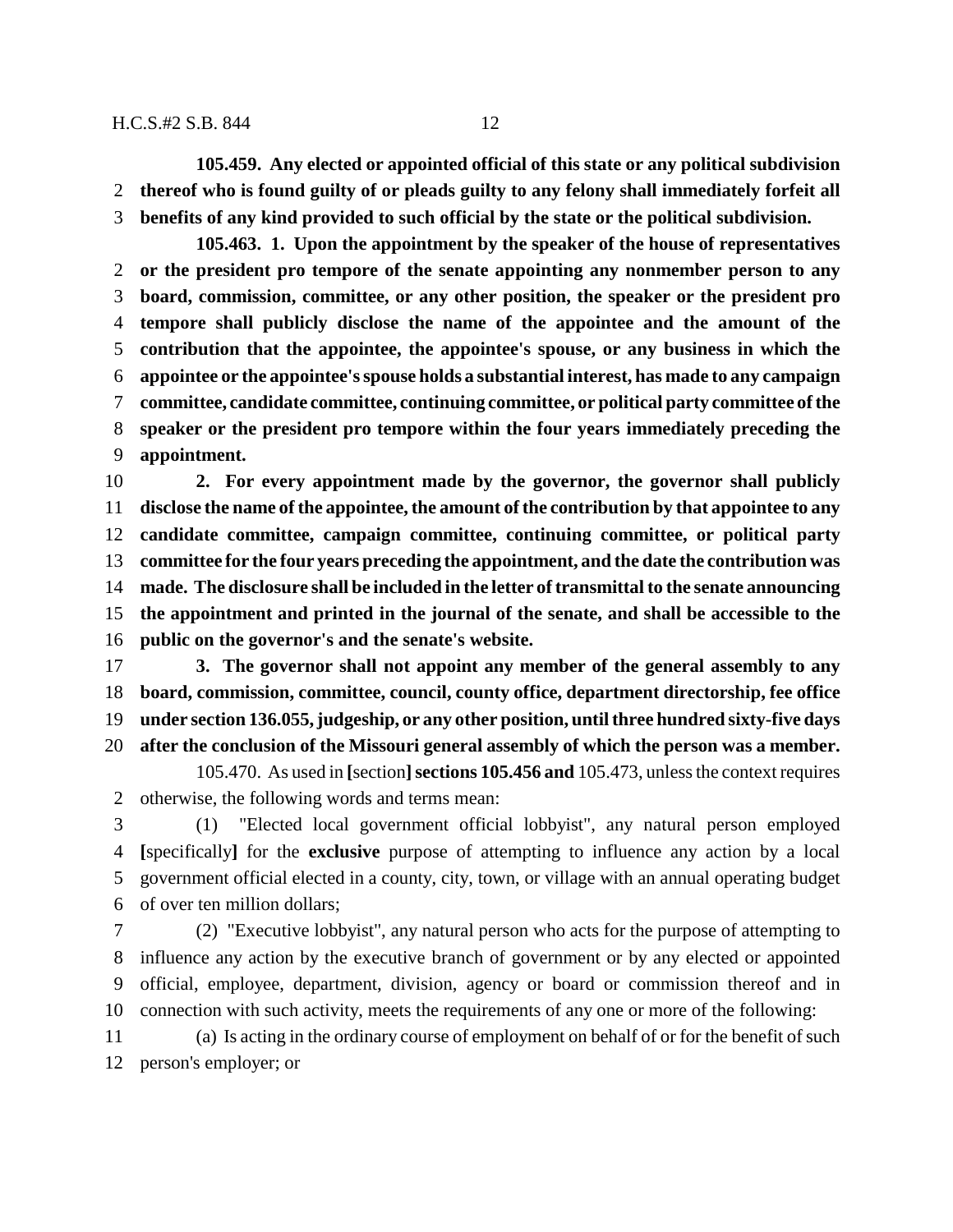(b) Is engaged for pay or for any valuable consideration for the purpose of performing such activity; or

 (c) Is designated to act as a lobbyist by any person, business entity, governmental entity, religious organization, nonprofit corporation, association or other entity; or

 (d) Makes total expenditures of fifty dollars or more during the twelve-month period beginning January first and ending December thirty-first for the benefit of one or more public officials or one or more employees of the executive branch of state government in connection with such activity. An "executive lobbyist" shall not include a member of the general assembly, an elected state official, or any other person solely due to such person's participation in any of the following activities:

 a. Appearing or inquiring in regard to a complaint, citation, summons, adversary proceeding, or contested case before a state board, commission, department, division or agency of the executive branch of government or any elected or appointed officer or employee thereof;

 b. Preparing, filing or inquiring, or responding to any audit, regarding any tax return, any public document, permit or contract, any application for any permit or license or certificate, or any document required or requested to be filed with the state or a political subdivision;

 c. Selling of goods or services to be paid for by public funds, provided that such person is attempting to influence only the person authorized to authorize or enter into a contract to purchase the goods or services being offered for sale;

 d. Participating in public hearings or public proceedings on rules, grants, or other matters;

 e. Responding to any request for information made by any public official or employee of the executive branch of government;

 f. Preparing or publication of an editorial, a newsletter, newspaper, magazine, radio or television broadcast, or similar news medium, whether print or electronic;

 g. Acting within the scope of employment by the general assembly, or acting within the scope of employment by the executive branch of government when acting with respect to the department, division, board, commission, agency or elected state officer by which such person is employed, or with respect to any duty or authority imposed by law to perform any action in conjunction with any other public official or state employee; or

 h. Testifying as a witness before a state board, commission or agency of the executive branch;

 (3) "Expenditure", any payment made or charge, expense, cost, debt or bill incurred; any gift, honorarium or item of value bestowed including any food or beverage; any price, charge or fee which is waived, forgiven, reduced or indefinitely delayed; any loan or debt which is canceled, reduced or otherwise forgiven; the transfer of any item with a reasonably discernible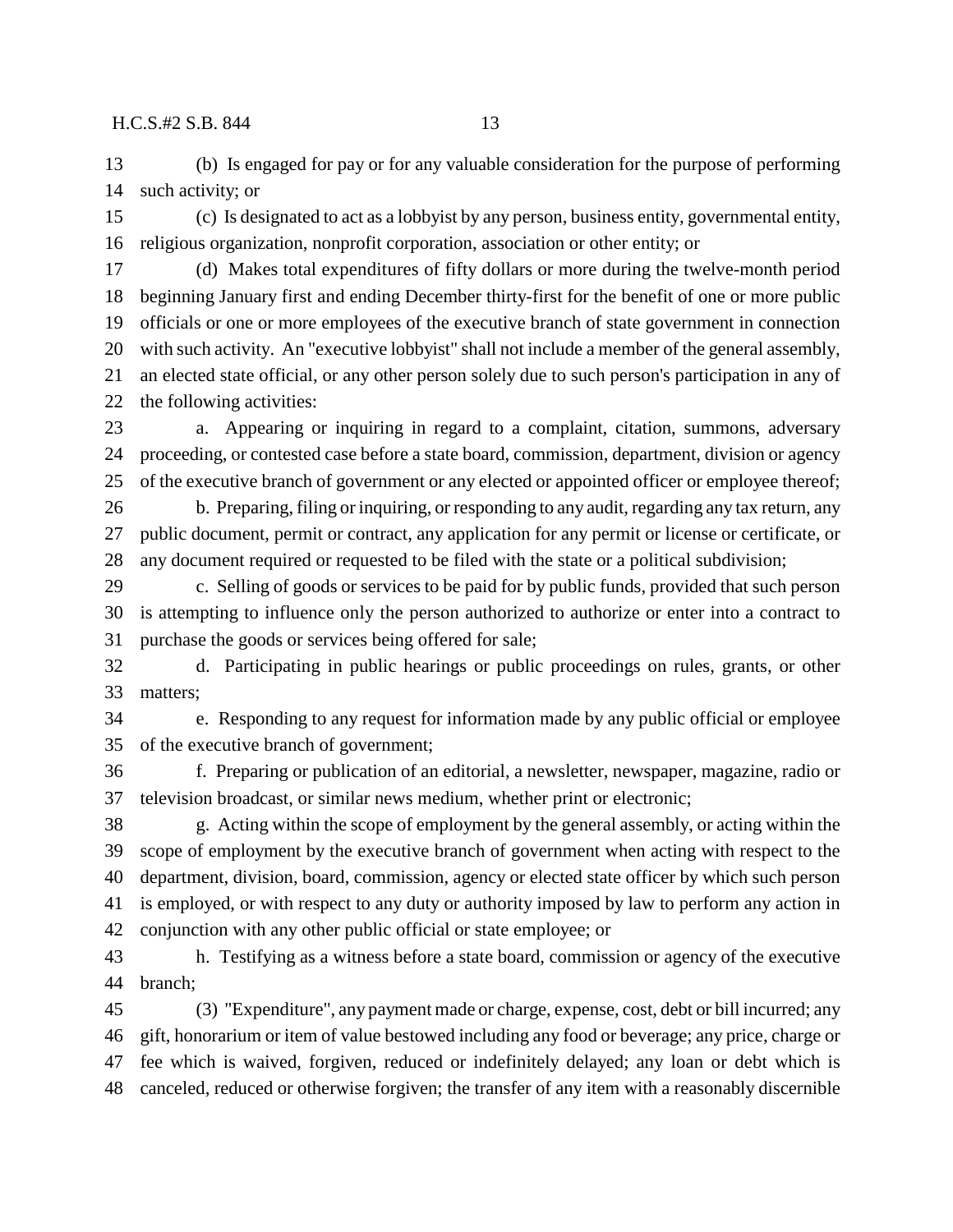cost or fair market value from one person to another or provision of any service or granting of

any opportunity for which a charge is customarily made, without charge or for a reduced charge;

except that the term "expenditure" shall not include the following:

 (a) Any item, service or thing of value transferred to any person within the third degree of consanguinity of the transferor which is unrelated to any activity of the transferor as a lobbyist;

 (b) Informational material such as books, reports, pamphlets, calendars or periodicals informing a public official regarding such person's official duties, **[**or**]** souvenirs or mementos valued at less than ten dollars**, and any honorarium in recognition of legislative service**;

 (c) Contributions to the public official's campaign committee or candidate committee which are reported pursuant to the provisions of chapter 130, RSMo;

 (d) Any loan made or other credit accommodations granted or other payments made by any person or entity which extends credit or makes loan accommodations or such payments in the regular ordinary scope and course of business, provided that such are extended, made or granted in the ordinary course of such person's or entity's business to persons who are not public officials;

 (e) Any item, service or thing of de minimis value offered to the general public, whether or not the recipient is a public official or a staff member, employee, spouse or dependent child of a public official, and only if the grant of the item, service or thing of de minimis value is not motivated in any way by the recipient's status as a public official or staff member, employee, spouse or dependent child of a public official;

 (f) The transfer of any item, provision of any service or granting of any opportunity with a reasonably discernible cost or fair market value when such item, service or opportunity is necessary for a public official or employee to perform his or her duty in his or her official capacity, including but not limited to entrance fees to any sporting event, museum, or other venue when the official or employee is participating in a ceremony, public presentation or official meeting therein;

 (g) Any payment, gift, compensation, fee, expenditure or anything of value which is bestowed upon or given to any public official or a staff member, employee, spouse or dependent child of a public official when it is compensation for employment or given as an employment benefit and when such employment is in addition to their employment as a public official;

 (4) "Judicial lobbyist", any natural person who acts for the purpose of attempting to influence any purchasing decision by the judicial branch of government or by any elected or appointed official or any employee thereof and in connection with such activity, meets the requirements of any one or more of the following: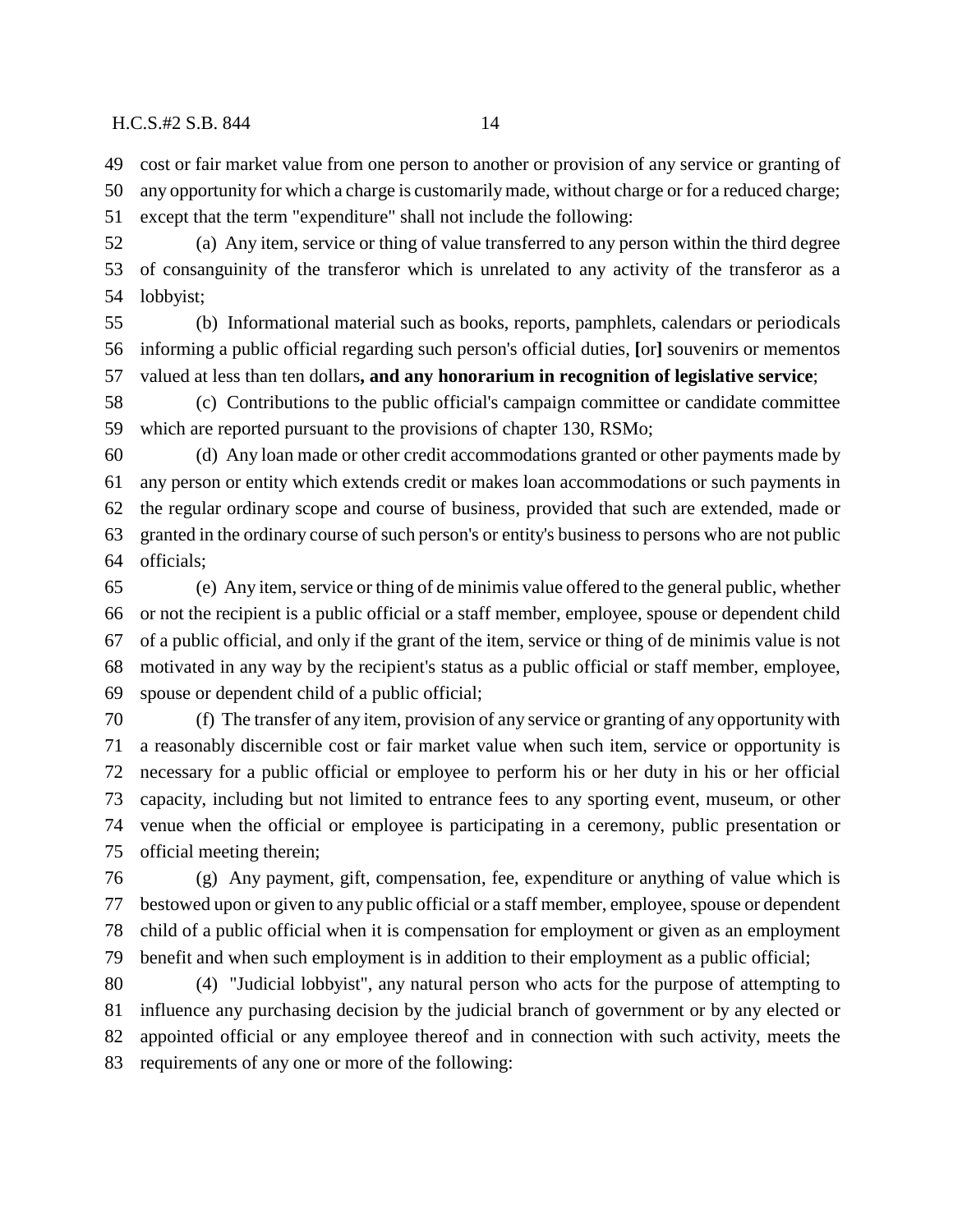(a) Is acting in the ordinary course of employment which primary purpose is to influence the judiciary in its purchasing decisions on a regular basis on behalf of or for the benefit of such person's employer, except that this shall not apply to any person who engages in lobbying on an occasional basis only and not as a regular pattern of conduct; or

 (b) Is engaged for pay or for any valuable consideration for the purpose of performing such activity; or

 (c) Is designated to act as a lobbyist by any person, business entity, governmental entity, religious organization, nonprofit corporation or association; or

 (d) Makes total expenditures of fifty dollars or more during the twelve-month period beginning January first and ending December thirty-first for the benefit of one or more public officials or one or more employees of the judicial branch of state government in connection with attempting to influence such purchasing decisions by the judiciary. A "judicial lobbyist" shall not include a member of the general assembly, an elected state official, or any other person solely due to such person's participation in any of the following activities:

 a. Appearing or inquiring in regard to a complaint, citation, summons, adversary proceeding, or contested case before a state court;

 b. Participating in public hearings or public proceedings on rules, grants, or other matters;

 c. Responding to any request for information made by any judge or employee of the judicial branch of government;

 d. Preparing, distributing or publication of an editorial, a newsletter, newspaper, magazine, radio or television broadcast, or similar news medium, whether print or electronic; or

 e. Acting within the scope of employment by the general assembly, or acting within the scope of employment by the executive branch of government when acting with respect to the department, division, board, commission, agency or elected state officer by which such person is employed, or with respect to any duty or authority imposed by law to perform any action in conjunction with any other public official or state employee;

 (5) "Legislative lobbyist", any natural person who acts for the purpose of attempting to influence the taking, passage, amendment, delay or defeat of any official action on any bill, resolution, amendment, nomination, appointment, report or any other action or any other matter pending or proposed in a legislative committee in either house of the general assembly, or in any matter which may be the subject of action by the general assembly and in connection with such activity, meets the requirements of any one or more of the following:

 (a) Is acting in the ordinary course of employment, which primary purpose is to influence legislation on a regular basis, on behalf of or for the benefit of such person's employer, except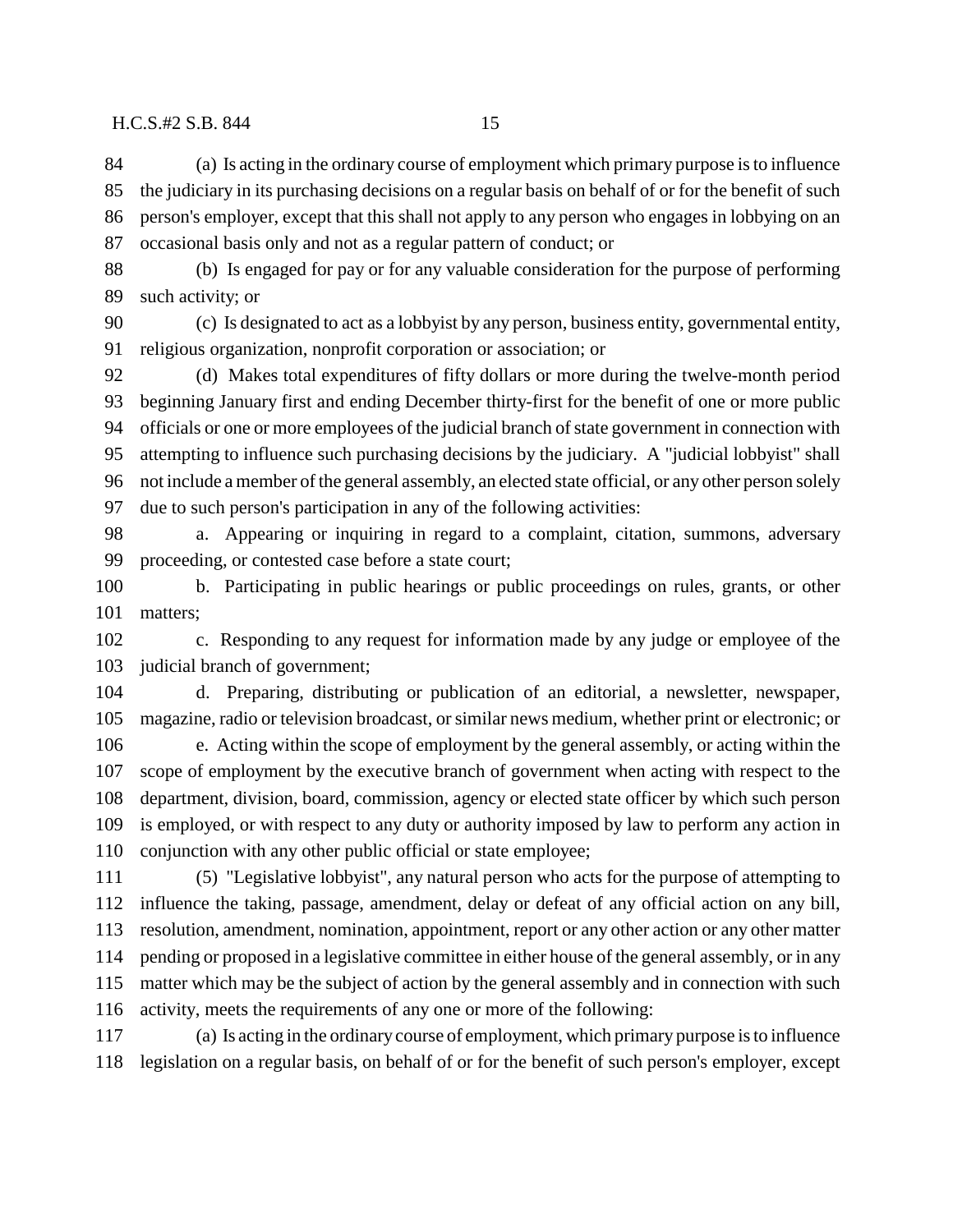that this shall not apply to any person who engages in lobbying on an occasional basis only and

not as a regular pattern of conduct; or

 (b) Is engaged for pay or for any valuable consideration for the purpose of performing such activity; or

 (c) Is designated to act as a lobbyist by any person, business entity, governmental entity, religious organization, nonprofit corporation, association or other entity; or

 (d) **Attempts to influence any elected official other than an elected official who represents the legislative district where the person resides. This paragraph shall not be construed to apply to any person who is testifying before any legislative, executive, or administrative committee; or**

 **(e)** Makes total expenditures of fifty dollars or more during the twelve-month period beginning January first and ending December thirty-first for the benefit of one or more public officials or one or more employees of the legislative branch of state government in connection with such activity. A "legislative lobbyist" shall include an attorney at law engaged in activities on behalf of any person unless excluded by any of the following exceptions. A "legislative lobbyist" shall not include any member of the general assembly, an elected state official, or any other person solely due to such person's participation in any of the following activities:

 a. Responding to any request for information made by any public official or employee of the legislative branch of government;

 b. Preparing or publication of an editorial, a newsletter, newspaper, magazine, radio or television broadcast, or similar news medium, whether print or electronic;

 c. Acting within the scope of employment of the legislative branch of government when acting with respect to the general assembly or any member thereof;

d. Testifying as a witness before the general assembly or any committee thereof;

 (6) "Lobbyist", any natural person defined as an executive lobbyist, judicial lobbyist, elected local government official lobbyist, or a legislative lobbyist;

 (7) "Lobbyist principal", any person, business entity, governmental entity, religious organization, nonprofit corporation or association who employs, contracts for pay or otherwise compensates a lobbyist;

 (8) "Public official", any member or member-elect of the general assembly, judge or judicial officer, or any other person holding an elective office of state government or any agency head, department director or division director of state government or any member of any state board or commission and any designated decision-making public servant designated by persons described in this subdivision.

105.473. 1. Each lobbyist shall, not later than January fifth of each year or five days after beginning any activities as a lobbyist, file standardized registration forms, verified by a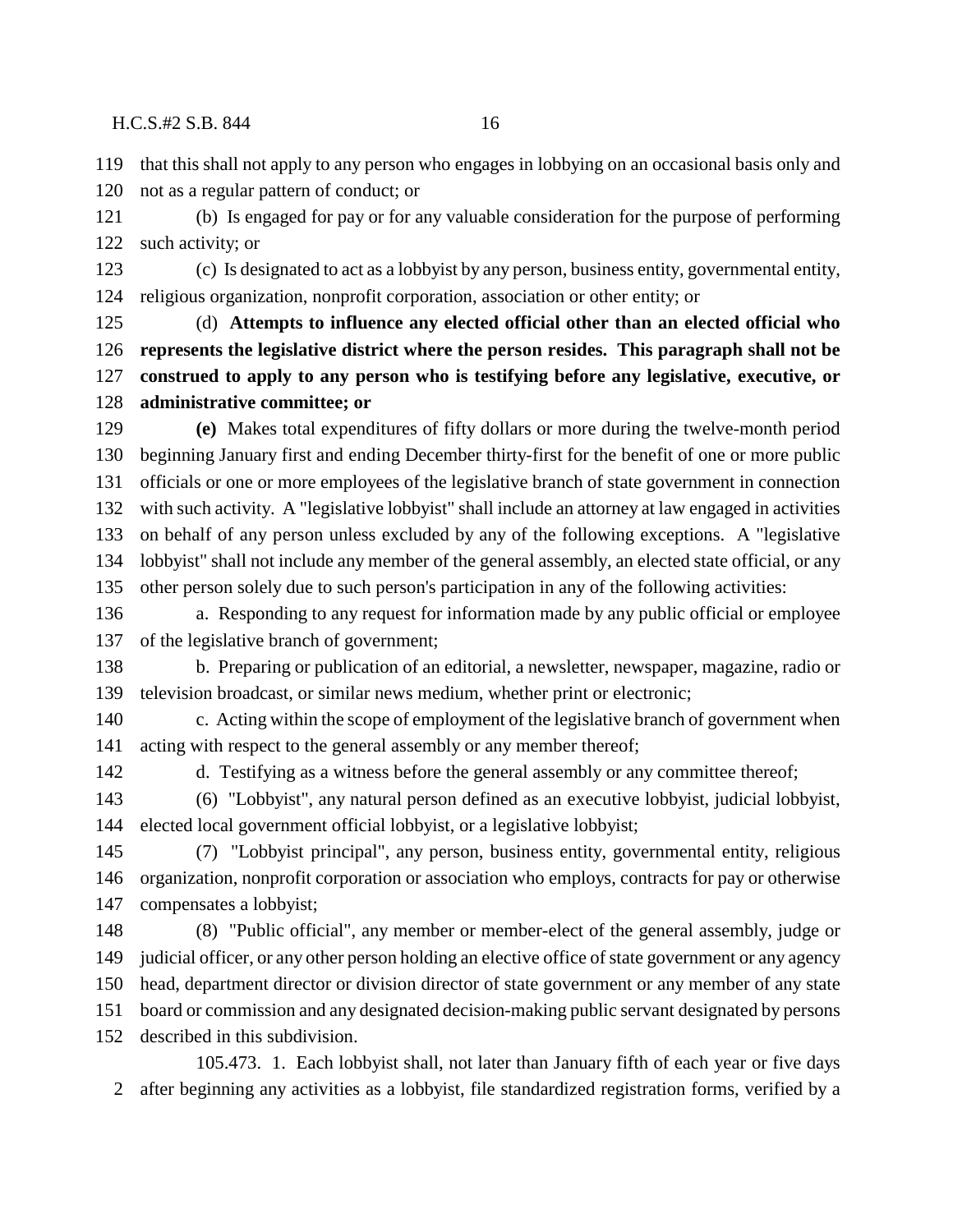written declaration that it is made under the penalties of perjury, along with a filing fee of ten dollars, with the commission. The forms shall include the lobbyist's name and business address, the name and address of all persons such lobbyist employs for lobbying purposes, the name and address of each lobbyist principal by whom such lobbyist is employed or in whose interest such lobbyist appears or works. The commission shall maintain files on all lobbyists' filings, which shall be open to the public. Each lobbyist shall file an updating statement under oath within one week of any addition, deletion, or change in the lobbyist's employment or representation. The filing fee shall be deposited to the general revenue fund of the state. The lobbyist principal or a lobbyist employing another person for lobbying purposes may notify the commission that a judicial, executive or legislative lobbyist is no longer authorized to lobby for the principal or the

lobbyist and should be removed from the commission's files.

 2. Each person shall, before giving testimony before any committee of the general assembly, give to the secretary of such committee such person's name and address and the identity of any lobbyist or organization, if any, on whose behalf such person appears. A person who is not a lobbyist as defined in section 105.470 shall not be required to give such person's address if the committee determines that the giving of such address would endanger the person's physical health.

 3. (1) During any period of time in which a lobbyist continues to act as an executive lobbyist, judicial lobbyist, legislative lobbyist, or elected local government official lobbyist, the lobbyist shall file with the commission on standardized forms prescribed by the commission monthly reports which shall be due at the close of business on the tenth day of the following month;

 (2) Each report filed pursuant to this subsection shall include a statement, verified by a written declaration that it is made under the penalties of perjury, setting forth the following:

 (a) The total of all expenditures by the lobbyist or his or her lobbyist principals made on behalf of all public officials, their staffs and employees, and their spouses and dependent children, which expenditures shall be separated into at least the following categories by the executive branch, judicial branch and legislative branch of government: printing and publication expenses; media and other advertising expenses; travel; the time, venue, and nature of any entertainment; honoraria; meals, food and beverages; and gifts;

 (b) The total of all expenditures by the lobbyist or his or her lobbyist principals made on behalf of all elected local government officials, their staffs and employees, and their spouses and children. Such expenditures shall be separated into at least the following categories: printing and publication expenses; media and other advertising expenses; travel; the time, venue, and nature of any entertainment; honoraria; meals; food and beverages; and gifts;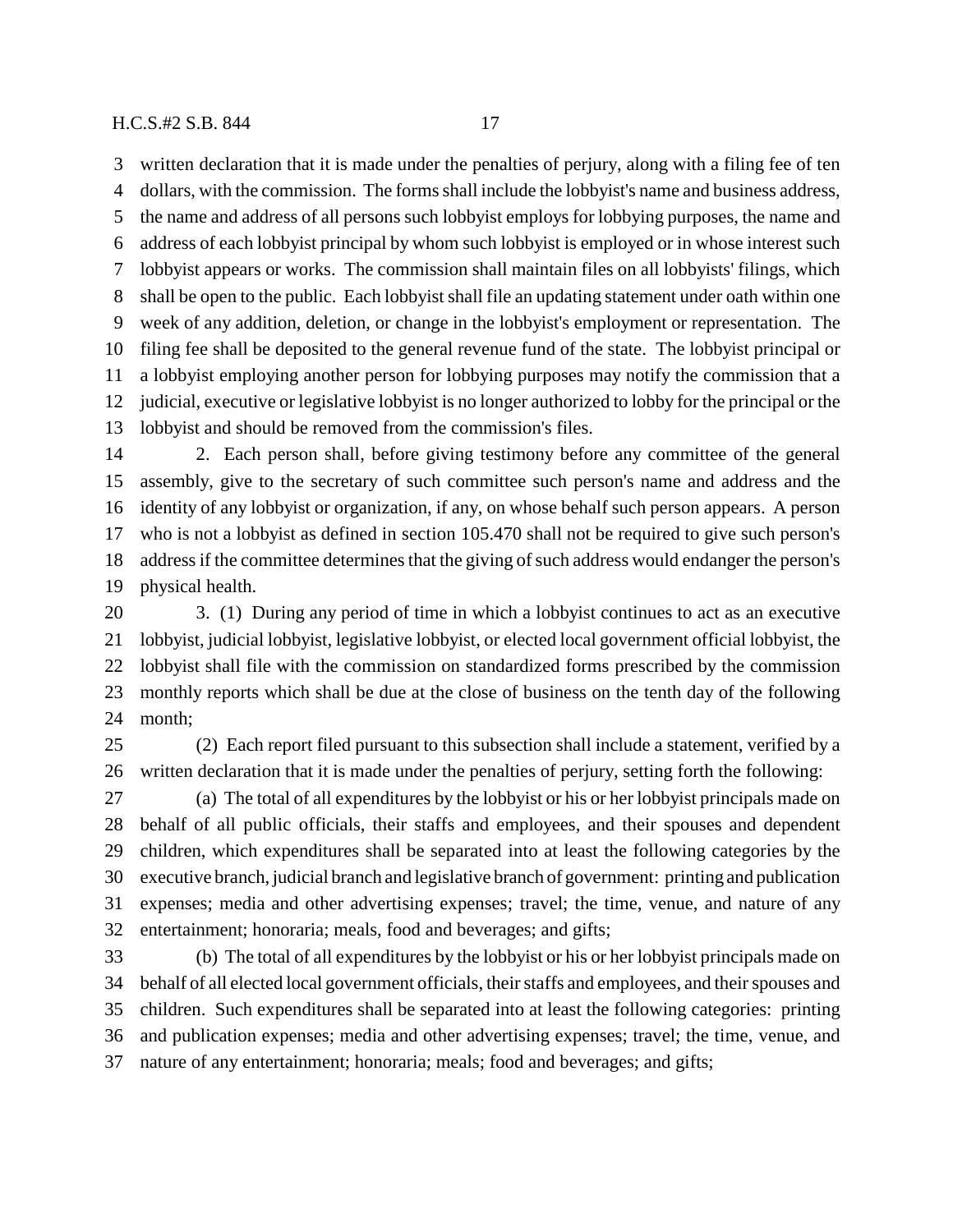(c) An itemized listing of the name of the recipient and the nature and amount of each expenditure by the lobbyist or his or her lobbyist principal, including a service or anything of value, for all expenditures made during any reporting period, paid or provided to or for a public official or elected local government official, such official's staff, employees, spouse or dependent children;

 (d) The total of all expenditures made by a lobbyist or lobbyist principal for occasions and the identity of the group invited, the date and description of the occasion and the amount of the expenditure for each occasion when any of the following are invited in writing:

a. All members of the senate;

b. All members of the house of representatives;

 c. All members of a joint committee of the general assembly or a standing committee of either the house of representatives or senate; or

 d. All members of a caucus of the majority party of the house of representatives, minority party of the house of representatives, majority party of the senate, or minority party of the senate;

 (e) Any expenditure made on behalf of a public official, an elected local government official or such official's staff, employees, spouse or dependent children, if such expenditure is solicited by such official, the official's staff, employees, or spouse or dependent children, from the lobbyist or his or her lobbyist principals and the name of such person or persons, except any expenditures made to any not-for-profit corporation, charitable, fraternal or civic organization or other association formed to provide for good in the order of benevolence;

 (f) A statement detailing any direct business relationship or association or partnership the lobbyist has with any public official or elected local government official. The reports required by this subdivision shall cover the time periods since the filing of the last report or since the lobbyist's employment or representation began, whichever is most recent.

 4. No expenditure reported pursuant to this section shall include any amount expended by a lobbyist or lobbyist principal on himself or herself. All expenditures disclosed pursuant to this section shall be valued on the report at the actual amount of the payment made, or the charge, expense, cost, or obligation, debt or bill incurred by the lobbyist or the person the lobbyist represents. Whenever a lobbyist principal employs more than one lobbyist, expenditures of the lobbyist principal shall not be reported by each lobbyist, but shall be reported by one of such lobbyists. No expenditure shall be made on behalf of a state senator or state representative, or such public official's staff, employees, spouse, or dependent children for travel or lodging outside the state of Missouri unless such travel or lodging was approved prior to the date of the expenditure by the administration and accounts committee of the house or the administration committee of the senate.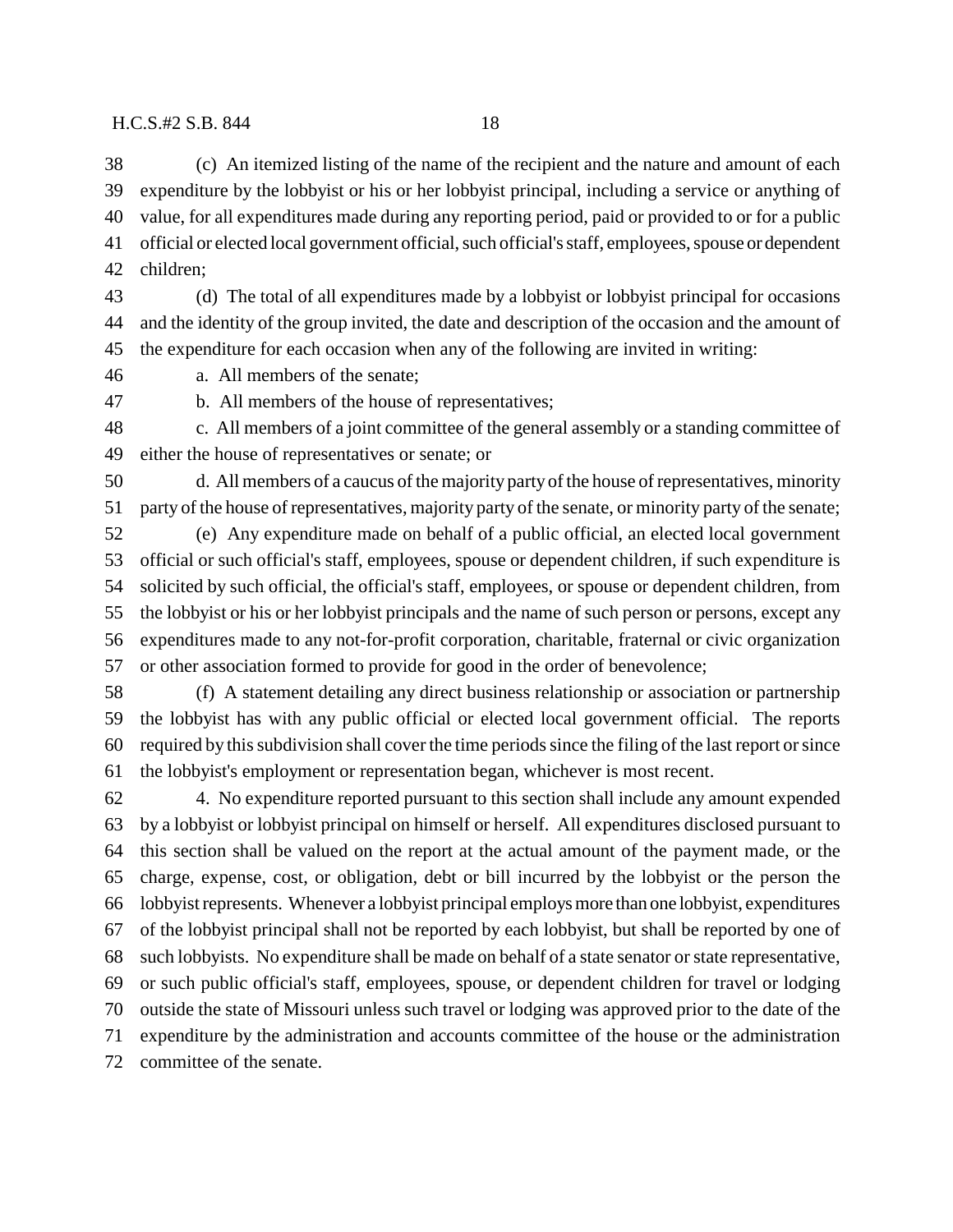5. Any lobbyist principal shall provide in a timely fashion whatever information is reasonably requested by the lobbyist principal's lobbyist for use in filing the reports required by this section.

 6. All information required to be filed pursuant to the provisions of this section with the commission shall be kept available by the executive director of the commission at all times open to the public for inspection and copying for a reasonable fee for a period of five years from the date when such information was filed.

 7. No person shall knowingly employ any person who is required to register as a registered lobbyist but is not registered pursuant to this section. Any person who knowingly violates this subsection shall be subject to a civil penalty in an amount of not more than ten thousand dollars for each violation. Such civil penalties shall be collected by action filed by the commission.

 8. **[**No**] Any** lobbyist **[**shall**] found to** knowingly omit, conceal, or falsify in any manner information required pursuant to this section **shall be guilty of a class D felony**.

 9. The prosecuting attorney of Cole County shall be reimbursed only out of funds specifically appropriated by the general assembly for investigations and prosecutions for violations of this section.

 10. Any public official or other person whose name appears in any lobbyist report filed pursuant to this section who contests the accuracy of the portion of the report applicable to such person may petition the commission for an audit of such report and shall state in writing in such petition the specific disagreement with the contents of such report. The commission shall investigate such allegations in the manner described in section 105.959. If the commission determines that the contents of such report are incorrect, incomplete or erroneous, it shall enter an order requiring filing of an amended or corrected report.

 11. **[**The commission shall provide a report listing the total spent by a lobbyist for the month and year to any member or member-elect of the general assembly, judge or judicial officer, or any other person holding an elective office of state government or any elected local government official on or before the twentieth day of each month. For the purpose of providing accurate information to the public, the commission shall not publish information in either written or electronic form for ten working days after providing the report pursuant to this subsection. The commission shall not release any portion of the lobbyist report if the accuracy of the report has been questioned pursuant to subsection 10 of this section unless it is conspicuously marked "Under Review".

 12.**]** Each lobbyist or lobbyist principal by whom the lobbyist was employed, or in whose behalf the lobbyist acted, shall provide a general description of the proposed legislation or action by the executive branch or judicial branch which the lobbyist or lobbyist principal supported or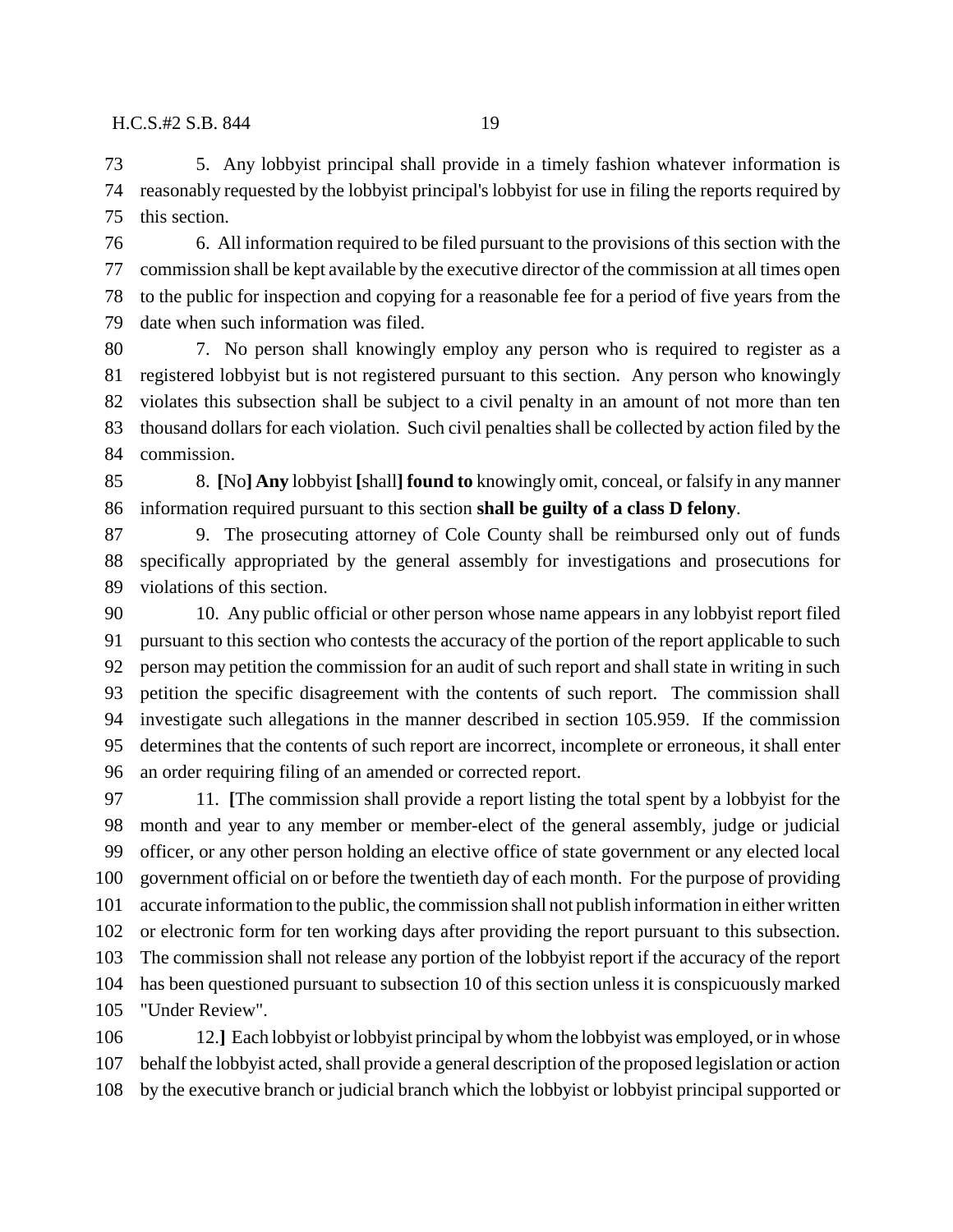opposed. This information shall be supplied to the commission on March fifteenth and May thirtieth of each year.

 **[**13.**] 12.** The provisions of this section shall supersede any contradicting ordinances or charter provisions.

**105.479. No member of the general assembly, statewide official, or any person acting at the request of a member or statewide official or on the member's or statewide official's behalf, shall accept or receive any cumulative expenditures from a lobbyist in excess of two thousand five hundred dollars, as expenditure is defined in subdivision (3) of section 105.470, but excluding any expenditure as described in paragraph (d) of subdivision (2) of subsection 3 of section 104.473. Any item having a value of less than ten dollars shall not be included in the cumulative determination.**

105.961. 1. Upon receipt of a complaint as described by section 105.957, the commission shall assign the complaint **or investigation** to a special investigator, who may be a commission employee, who shall investigate and determine the merits of the complaint. Within ten days of such assignment, the special investigator shall review such complaint and disclose, in writing, to the commission any conflict of interest which the special investigator has or might have with respect to the investigation and subject thereof. Within **[**one hundred twenty**] ninety** days of receipt of the complaint from the commission, the special investigator shall submit the special investigator's report to the commission. The commission, after review of such report, shall determine:

(1) That there is reasonable grounds for belief that a violation has occurred; or

 (2) That there are no reasonable grounds for belief that a violation exists and the complaint should be dismissed; or

 (3) That additional time is necessary to complete the investigation, and the status and progress of the investigation to date. The commission, in its discretion, may allow the investigation to proceed for additional successive periods of **[**one hundred twenty**] ninety** days each, pending reports regarding the status and progress of the investigation at the end of each such period.

 2. When the commission concludes, based on the report from the special investigator, or based on an audit conducted pursuant to section 105.959, that there are reasonable grounds to believe that a violation of any criminal law has occurred, and if the commission believes that criminal prosecution would be appropriate upon a vote of four members of the commission, the commission shall refer the report to the Missouri office of prosecution services, prosecutors coordinators training council established in section 56.760, RSMo, which shall submit a panel of five attorneys for recommendation to the court having criminal jurisdiction, for appointment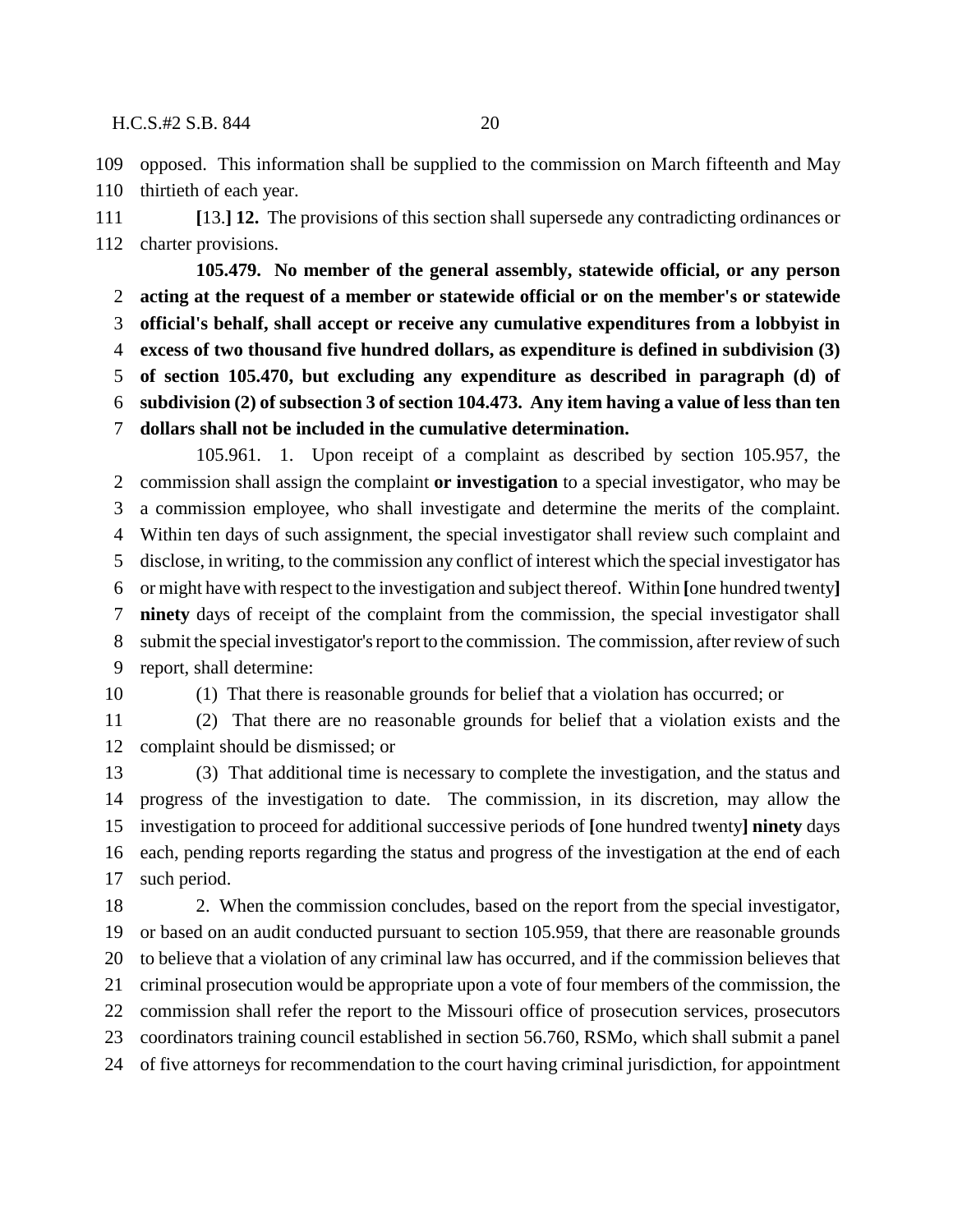of an attorney to serve as a special prosecutor; except that, the attorney general of Missouri or any assistant attorney general shall not act as such special prosecutor. The court shall then appoint from such panel a special prosecutor pursuant to section 56.110, RSMo, who shall have all the powers provided by section 56.130, RSMo. The court shall allow a reasonable and necessary attorney's fee for the services of the special prosecutor. Such fee shall be assessed as costs if a case is filed, or ordered by the court if no case is filed, and paid together with all other costs in the proceeding by the state, in accordance with rules and regulations promulgated by the state courts administrator, subject to funds appropriated to the office of administration for such purposes. If the commission does not have sufficient funds to pay a special prosecutor, the commission shall refer the case to the prosecutor or prosecutors having criminal jurisdiction. If the prosecutor having criminal jurisdiction is not able to prosecute the case due to a conflict of interest, the court may appoint a special prosecutor, paid from county funds, upon appropriation by the county or the attorney general to investigate and, if appropriate, prosecute the case. The special prosecutor or prosecutor shall commence an action based on the report by the filing of an information or seeking an indictment within sixty days of the date of such prosecutor's appointment, or shall file a written statement with the commission explaining why criminal charges should not be sought. If the special prosecutor or prosecutor fails to take either action required by this subsection, upon request of the commission, a new special prosecutor, who may be the attorney general, shall be appointed. The report may also be referred to the appropriate disciplinary authority over the person who is the subject of the report.

 3. When the commission concludes, based on the report from the special investigator or based on an audit conducted pursuant to section 105.959, that there are reasonable grounds to believe that a violation of any law has occurred which is not a violation of criminal law or that criminal prosecution is not appropriate, the commission shall conduct a hearing which shall be a closed meeting and not open to the public. The hearing shall be conducted pursuant to the procedures provided by sections 536.063 to 536.090, RSMo, and shall be considered to be a contested case for purposes of such sections. The commission shall determine, in its discretion, whether or not that there is probable cause that a violation has occurred. If the commission determines, by a vote of at least four members of the commission, that probable cause exists that a violation has occurred, the commission may refer its findings and conclusions to the appropriate disciplinary authority over the person who is the subject of the report, as described in subsection 7 of this section. After the commission determines by a vote of at least four members of the commission that probable cause exists that a violation has occurred, and the commission has referred the findings and conclusions to the appropriate disciplinary authority over the person subject of the report, the subject of the report may appeal the determination of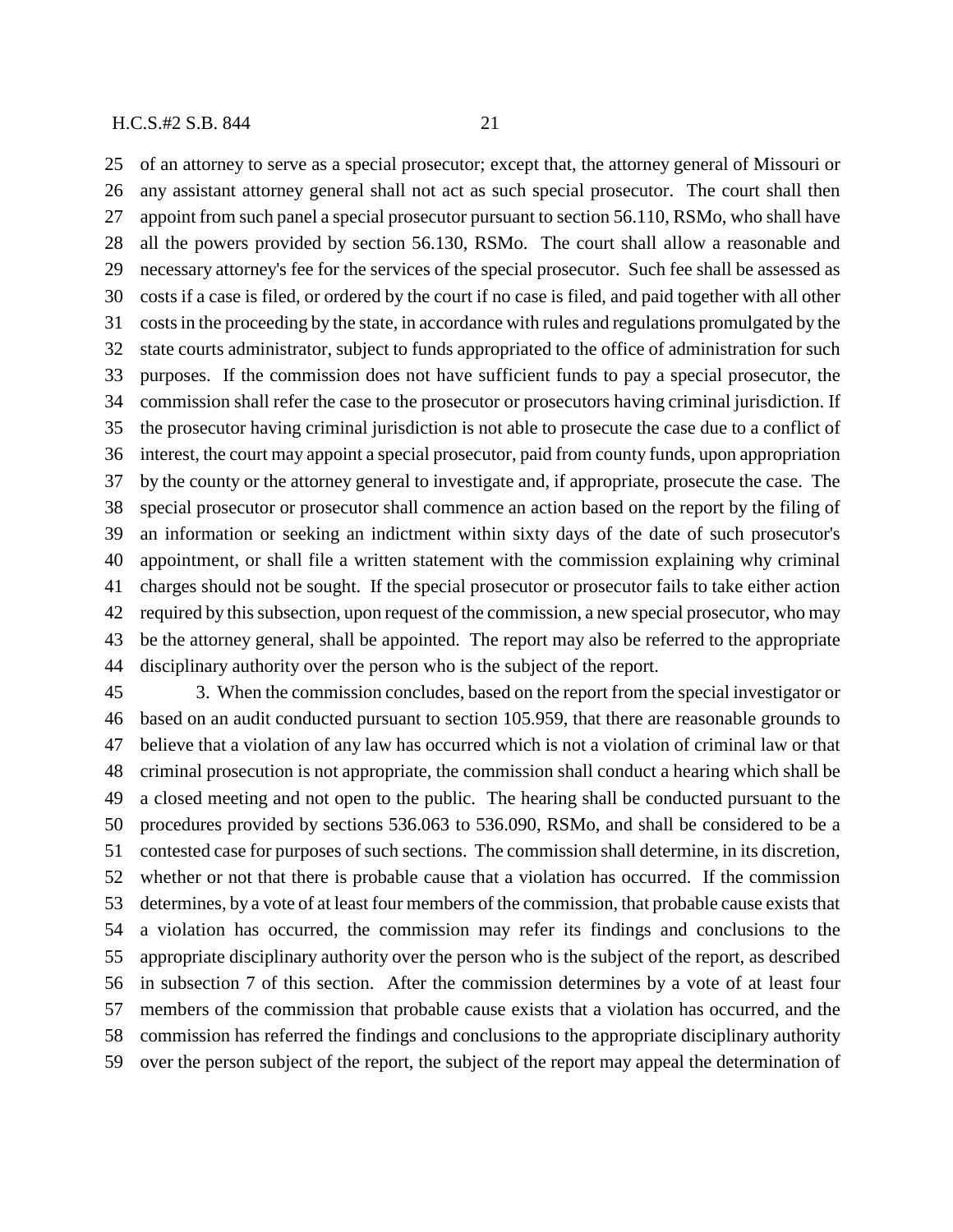the commission to the administrative hearing commission. Such appeal shall stay the action of

the Missouri ethics commission. Such appeal shall be filed not later than the fourteenth day after

the subject of the commission's action receives actual notice of the commission's action.

 4. If the appropriate disciplinary authority receiving a report from the commission pursuant to subsection 3 of this section fails to follow, within sixty days of the receipt of the report, the recommendations contained in the report, or if the commission determines, by a vote of at least four members of the commission that some action other than referral for criminal prosecution or for action by the appropriate disciplinary authority would be appropriate, the commission shall take any one or more of the following actions:

 (1) Notify the person to cease and desist violation of any provision of law which the report concludes was violated and that the commission may seek judicial enforcement of its decision pursuant to subsection 5 of this section;

 (2) Notify the person of the requirement to file, amend or correct any report, statement, or other document or information required by sections 105.473, 105.483 to 105.492, or chapter 130, RSMo, and that the commission may seek judicial enforcement of its decision pursuant to subsection 5 of this section; and

(3) File the report with the executive director to be maintained as a public document; or

 (4) Issue a letter of concern or letter of reprimand to the person, which would be maintained as a public document; or

 (5) Issue a letter that no further action shall be taken, which would be maintained as a public document; or

 (6) Through reconciliation agreements or civil action, the power to seek fees for violations in an amount not greater than one thousand dollars or double the amount involved in the violation.

 5. Upon vote of at least four members, the commission may initiate formal judicial proceedings seeking to obtain any of the following orders:

 (1) Cease and desist violation of any provision of sections 105.450 to 105.496, or chapter 130, RSMo, or sections 105.955 to 105.963;

 (2) Pay any civil penalties required by sections 105.450 to 105.496 or chapter 130, RSMo;

 (3) File any reports, statements, or other documents or information required by sections 105.450 to 105.496, or chapter 130, RSMo; or

 (4) Pay restitution for any unjust enrichment the violator obtained as a result of any violation of any criminal statute as described in subsection 6 of this section. The Missouri ethics commission shall give actual notice to the subject of the complaint of the proposed action as set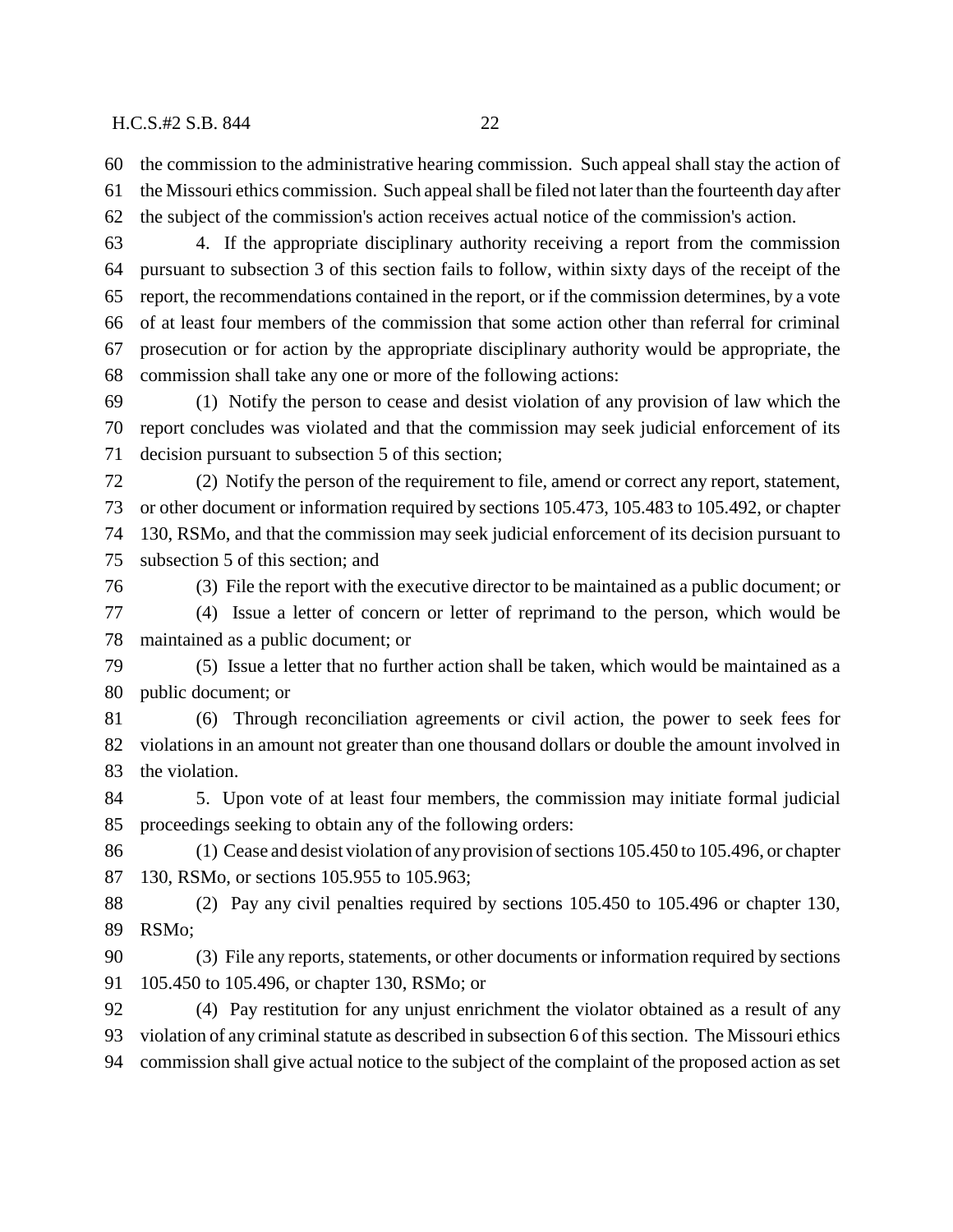out in this section. The subject of the complaint may appeal the action of the Missouri ethics commission, other than a referral for criminal prosecution, to the administrative hearing commission. Such appeal shall stay the action of the Missouri ethics commission. Such appeal shall be filed no later than fourteen days after the subject of the commission's actions receives actual notice of the commission's actions.

 6. In the proceeding in circuit court, the commission may seek restitution against any person who has obtained unjust enrichment as a result of violation of any provision of sections 105.450 to 105.496, or chapter 130, RSMo, and may recover on behalf of the state or political subdivision with which the alleged violator is associated, damages in the amount of any unjust enrichment obtained and costs and attorney's fees as ordered by the court.

105 7. The appropriate disciplinary authority to whom a report shall be sent pursuant to subsection 2 or 3 of this section shall include, but not be limited to, the following:

 (1) In the case of a member of the general assembly, the ethics committee of the house of which the subject of the report is a member;

 (2) In the case of a person holding an elective office or an appointive office of the state, if the alleged violation is an impeachable offense, the report shall be referred to the ethics committee of the house of representatives;

 (3) In the case of a person holding an elective office of a political subdivision, the report shall be referred to the governing body of the political subdivision;

 (4) In the case of any officer or employee of the state or of a political subdivision, the report shall be referred to the person who has immediate supervisory authority over the employment by the state or by the political subdivision of the subject of the report;

 (5) In the case of a judge of a court of law, the report shall be referred to the commission on retirement, removal and discipline, or if the inquiry involves an employee of the judiciary to the applicable presiding judge;

 (6) In the case of a person holding an appointive office of the state, if the alleged violation is not an impeachable offense, the report shall be referred to the governor;

 (7) In the case of a statewide elected official, the report shall be referred to the attorney general;

 (8) In a case involving the attorney general, the report shall be referred to the prosecuting attorney of Cole County.

126 8. The special investigator having a complaint referred to the special investigator by the commission shall have the following powers: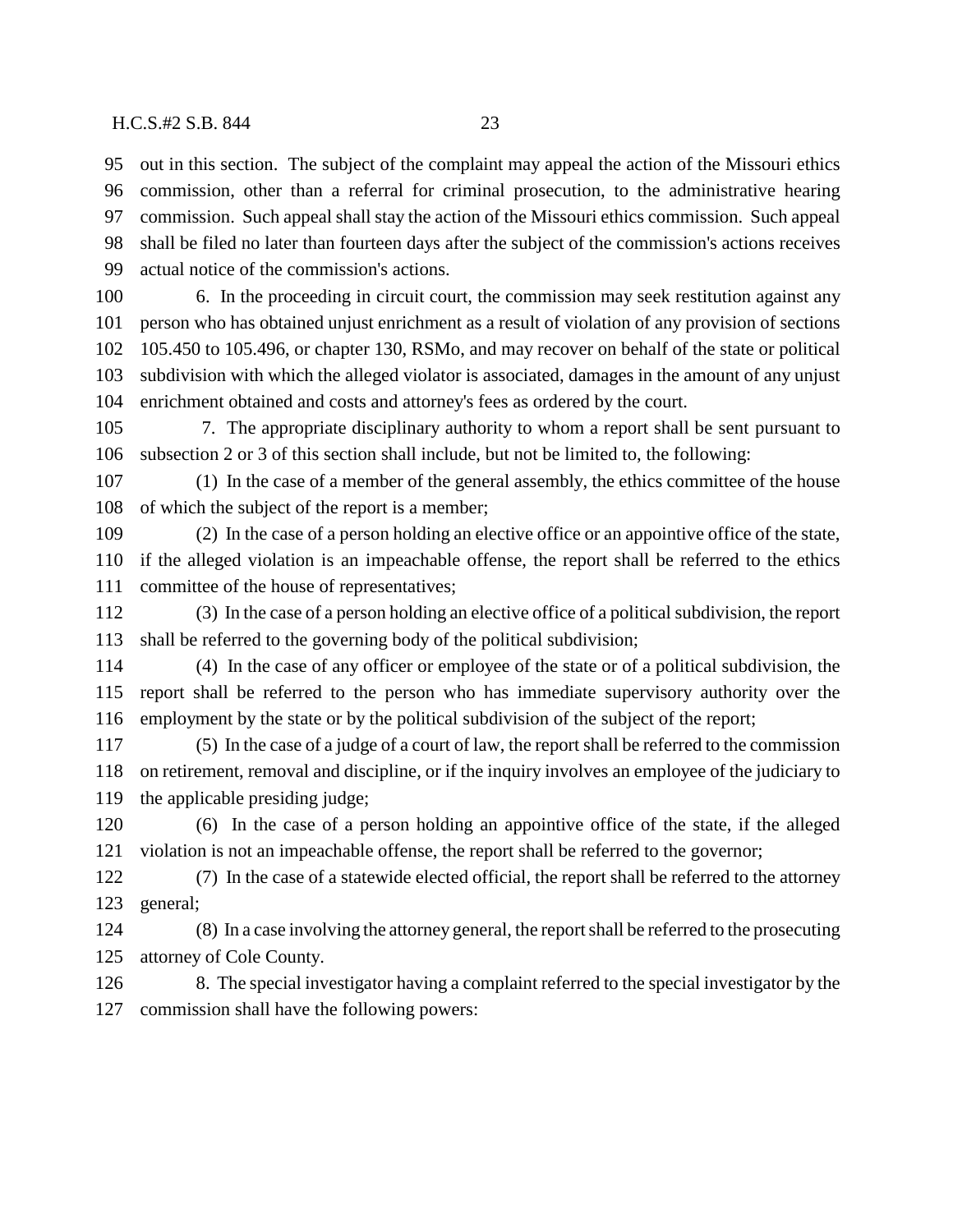(1) To request and shall be given access to information in the possession of any person or agency which the special investigator deems necessary for the discharge of the special investigator's responsibilities;

 (2) To examine the records and documents of any person or agency, unless such examination would violate state or federal law providing for confidentiality;

(3) To administer oaths and affirmations;

 (4) Upon refusal by any person to comply with a request for information relevant to an investigation, an investigator may issue a subpoena for any person to appear and give testimony, or for a subpoena duces tecum to produce documentary or other evidence which the investigator deems relevant to a matter under the investigator's inquiry. The subpoenas and subpoenas duces tecum may be enforced by applying to a judge of the circuit court of Cole County or any county where the person or entity that has been subpoenaed resides or may be found, for an order to show cause why the subpoena or subpoena duces tecum should not be enforced. The order and a copy of the application therefor shall be served in the same manner as a summons in a civil action, and if, after hearing, the court determines that the subpoena or subpoena duces tecum should be sustained and enforced, the court shall enforce the subpoena or subpoena duces tecum in the same manner as if it had been issued by the court in a civil action; and

 (5) To request from the commission such investigative, clerical or other staff assistance or advancement of other expenses which are necessary and convenient for the proper completion of an investigation. Within the limits of appropriations to the commission, the commission may provide such assistance, whether by contract to obtain such assistance or from staff employed by the commission, or may advance such expenses.

 9. (1) Any retired judge may request in writing to have the judge's name removed from the list of special investigators subject to appointment by the commission or may request to disqualify himself or herself from any investigation. Such request shall include the reasons for seeking removal;

 (2) By vote of four members of the commission, the commission may disqualify a judge from a particular investigation or may permanently remove the name of any retired judge from the list of special investigators subject to appointment by the commission.

 10. Any person who is the subject of any investigation pursuant to this section shall be entitled to be represented by counsel at any proceeding before the special investigator or the commission.

 11. The provisions of sections 105.957, 105.959 and 105.961 are in addition to other provisions of law under which any remedy or right of appeal or objection is provided for any person, or any procedure provided for inquiry or investigation concerning any matter. The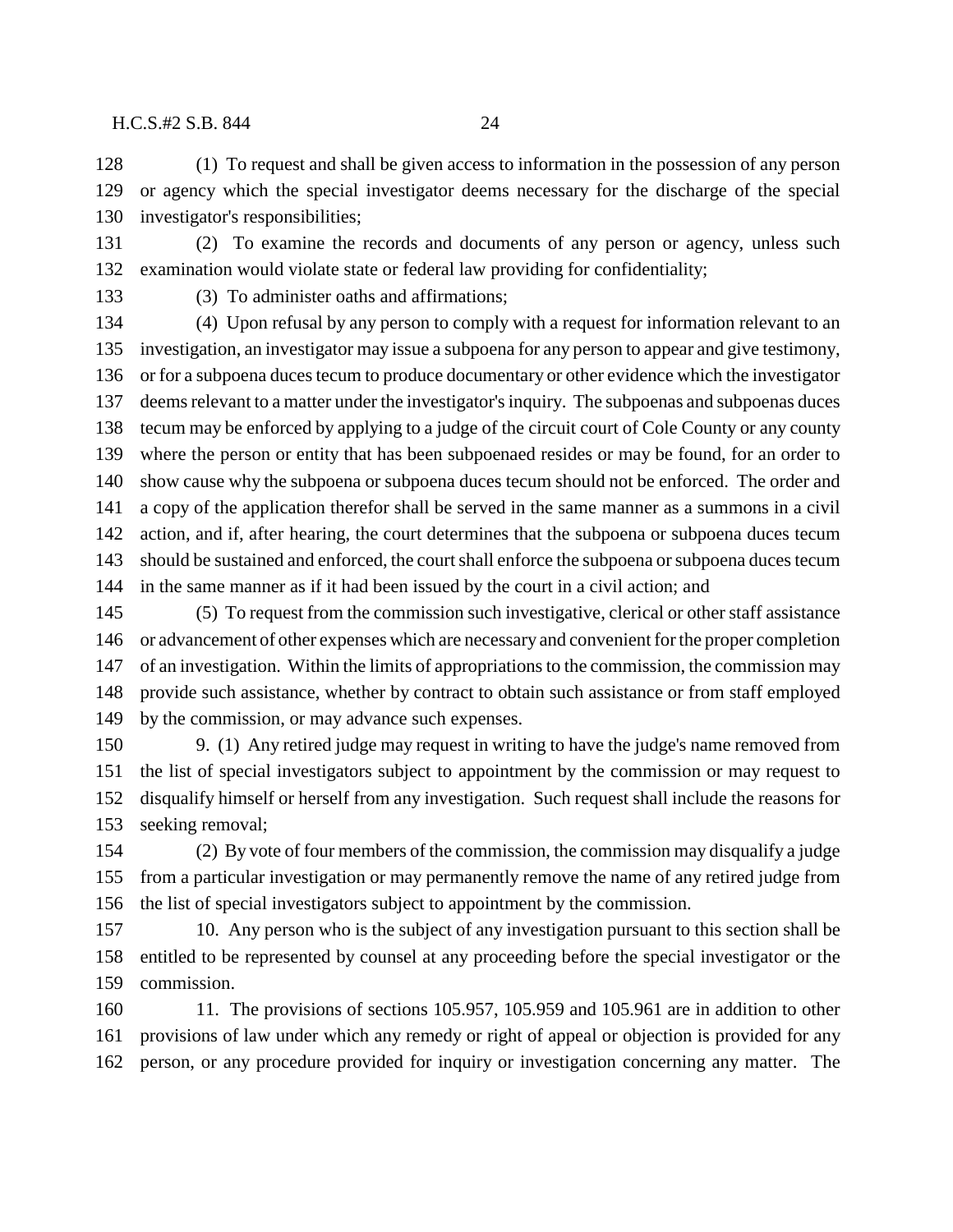provisions of this section shall not be construed to limit or affect any other remedy or right of appeal or objection.

 12. No person shall be required to make or file a complaint to the commission as a prerequisite for exhausting the person's administrative remedies before pursuing any civil cause of action allowed by law.

 13. If, in the opinion of the commission, the complaining party was motivated by malice or reason contrary to the spirit of any law on which such complaint was based, in filing the complaint without just cause, this finding shall be reported to appropriate law enforcement authorities. Any person who knowingly files a complaint without just cause, or with malice, is guilty of a class A misdemeanor.

 14. A respondent party who prevails in a formal judicial action brought by the commission shall be awarded those reasonable fees and expenses incurred by that party in the formal judicial action, unless the court finds that the position of the commission was substantially justified or that special circumstances make such an award unjust.

 15. The special investigator and members and staff of the commission shall maintain confidentiality with respect to all matters concerning a complaint until and if a report is filed with the commission, with the exception of communications with any person which are necessary to the investigation. The report filed with the commission resulting from a complaint acted upon under the provisions of this section shall not contain the name of the complainant or other person providing information to the investigator, if so requested in writing by the complainant or such other person. Any person who violates the confidentiality requirements imposed by this section or subsection 17 of section 105.955 required to be confidential is guilty of a class A misdemeanor and shall be subject to removal from or termination of employment by the commission.

 16. Any judge of the court of appeals or circuit court who ceases to hold such office by reason of the judge's retirement and who serves as a special investigator pursuant to this section shall receive annual compensation, salary or retirement for such services at the rates of compensation provided for senior judges by subsections 1, 2 and 4 of section 476.682, RSMo. Such retired judges shall by the tenth day of each month following any month in which the judge provided services pursuant to this section certify to the commission and to the state courts administrator the amount of time engaged in such services by hour or fraction thereof, the dates thereof, and the expenses incurred and allowable pursuant to this section. The commission shall then issue a warrant to the state treasurer for the payment of the salary and expenses to the extent, and within limitations, provided for in this section. The state treasurer upon receipt of such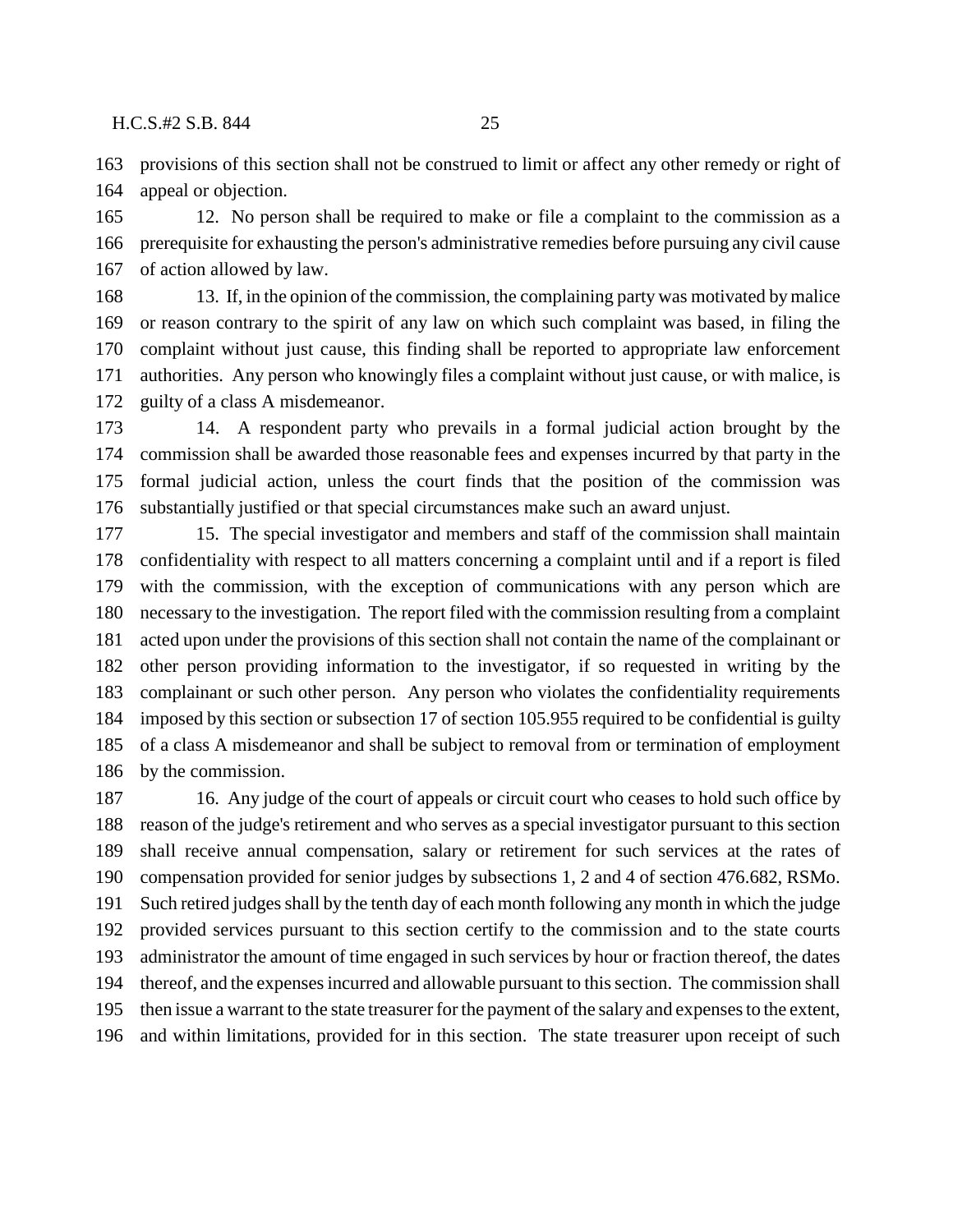warrant shall pay the same out of any appropriations made for this purpose on the last day of the month during which the warrant was received by the state treasurer.

105.963. 1. The executive director shall assess every committee, as defined in section 130.011, RSMo, failing to file with a filing officer other than a local election authority as provided by section 130.026, RSMo, a campaign disclosure report **or statement of limited activity** as required by chapter 130, RSMo, other than the report required pursuant to subdivision (1) of subsection 1 of section 130.046, RSMo, a late filing fee of **[**ten**] fifty** dollars for each day after such report is due to the commission**, provided that the total amount of such fees assessed under this subsection per report shall not exceed three thousand dollars**. The executive director shall **[**mail**] send** a notice**[**, by registered mail,**]** to any candidate and the treasurer of any committee who fails to file such report **within seven business days of such failure to file** informing such person of such failure and the fees provided by this section. **[**If the candidate or treasurer of any committee persists in such failure for a period in excess of thirty days beyond receipt of such notice, the amount of the late filing fee shall increase to one hundred dollars for each day that the report is not filed, provided that the total amount of such fees assessed pursuant to this subsection per report shall not exceed three thousand dollars.**]**

 2. **[**(1)**]** Any **[**candidate for state or local office who**] committee that** fails to file a campaign disclosure report required pursuant to subdivision (1) of subsection 1 of section 130.046, RSMo, other than a report required to be filed with a local election authority as provided by section 130.026, RSMo, shall be assessed by the executive director a late filing fee of one hundred dollars for each day that the report is not filed, **[**until the first day after the date of the election. After such election date, the amount of such late filing fee shall accrue at the rate of ten dollars per day that such report remains unfiled, except as provided in subdivision (2) of this subsection.

 (2)**] provided that the total amount of such fees assessed under this subsection per report shall not exceed three thousand dollars.** The executive director shall **[**mail**] send** a notice**[**, by certified mail or other means to give actual notice,**]** to any candidate **and the treasurer of any committee** who fails to file the report described in **[**subdivision (1) of**]** this subsection **within seven business days of such failure to file** informing such person of such failure and the fees provided by this section. **[**If the candidate persists in such failure for a period in excess of thirty days beyond receipt of such notice, the amount of the late filing fee shall increase to one hundred dollars for each day that the report is not filed, provided that the total amount of such fees assessed pursuant to this subsection per report shall not exceed six thousand dollars.**]**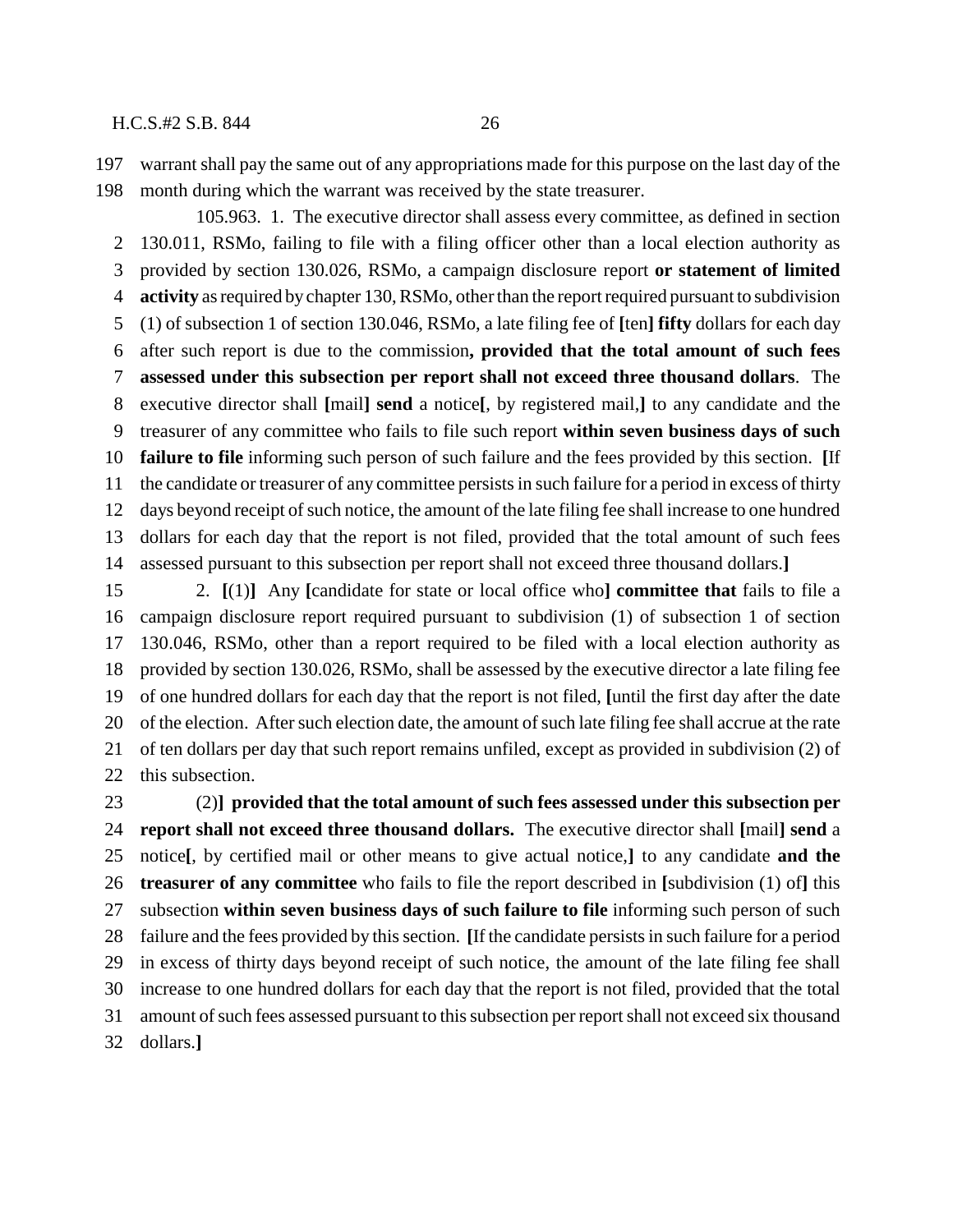3. The executive director shall assess every person required to file a financial interest statement pursuant to sections 105.483 to 105.492 failing to file such a financial interest statement with the commission a late filing fee of ten dollars for each day after such statement is due to the commission. The executive director shall **[**mail**] send** a notice**[**, by certified mail,**]** to any person who fails to file such statement informing the individual required to file of such failure and the fees provided by this section. If the person persists in such failure for a period in excess of thirty days beyond receipt of such notice, the amount of the late filing fee shall increase to one hundred dollars for each day thereafter that the statement is late, provided that the total amount of such fees assessed pursuant to this subsection per statement shall not exceed six thousand dollars.

 4. Any person assessed a late filing fee may seek review of such assessment or the amount of late filing fees assessed, at the person's option, by filing a petition within fourteen days after receiving **[**actual**]** notice of assessment with **[**the administrative hearing commission, or without exhausting the person's administrative remedies may seek review of such issues with**]** the circuit court of Cole County.

 5. The executive director of the Missouri ethics commission shall collect such late filing fees as are provided for in this section. Unpaid late filing fees shall be collected by action filed by the commission. The commission shall contract with the appropriate entity to collect such late filing fees after a thirty-day delinquency. If not collected within one hundred twenty days, the Missouri ethics commission shall file a petition in Cole County circuit court to seek a judgment on said fees. All late filing fees collected pursuant to this section shall be transmitted to the state treasurer and deposited to the general revenue fund.

 6. The late filing fees provided by this section shall be in addition to any penalty provided by law for violations of sections 105.483 to 105.492 or chapter 130, RSMo.

 7. If any **lobbyist fails to file a lobbyist report in a timely manner and that lobbyist is assessed a late fee, or if any individual who is required to file a personal financial disclosure statement fails to file such disclosure statement in a timely manner and is assessed a late fee, or if any** candidate **or the treasurer of any committee** fails to file a campaign disclosure report **or a statement of limited activity** in a timely manner and that candidate **or treasurer of any committee who fails to file a disclosure statement in a timely manner and** is assessed a late filing fee, the **lobbyist, individual,** candidate, **[**candidate committee treasurer or assistant treasurer**] or the treasurer of any committee** may file an appeal of the assessment of the late filing fee with the commission. The commission may forgive the assessment of the late filing fee upon a showing of good cause. Such appeal shall be filed within ten days of the receipt of notice of the assessment of the late filing fee.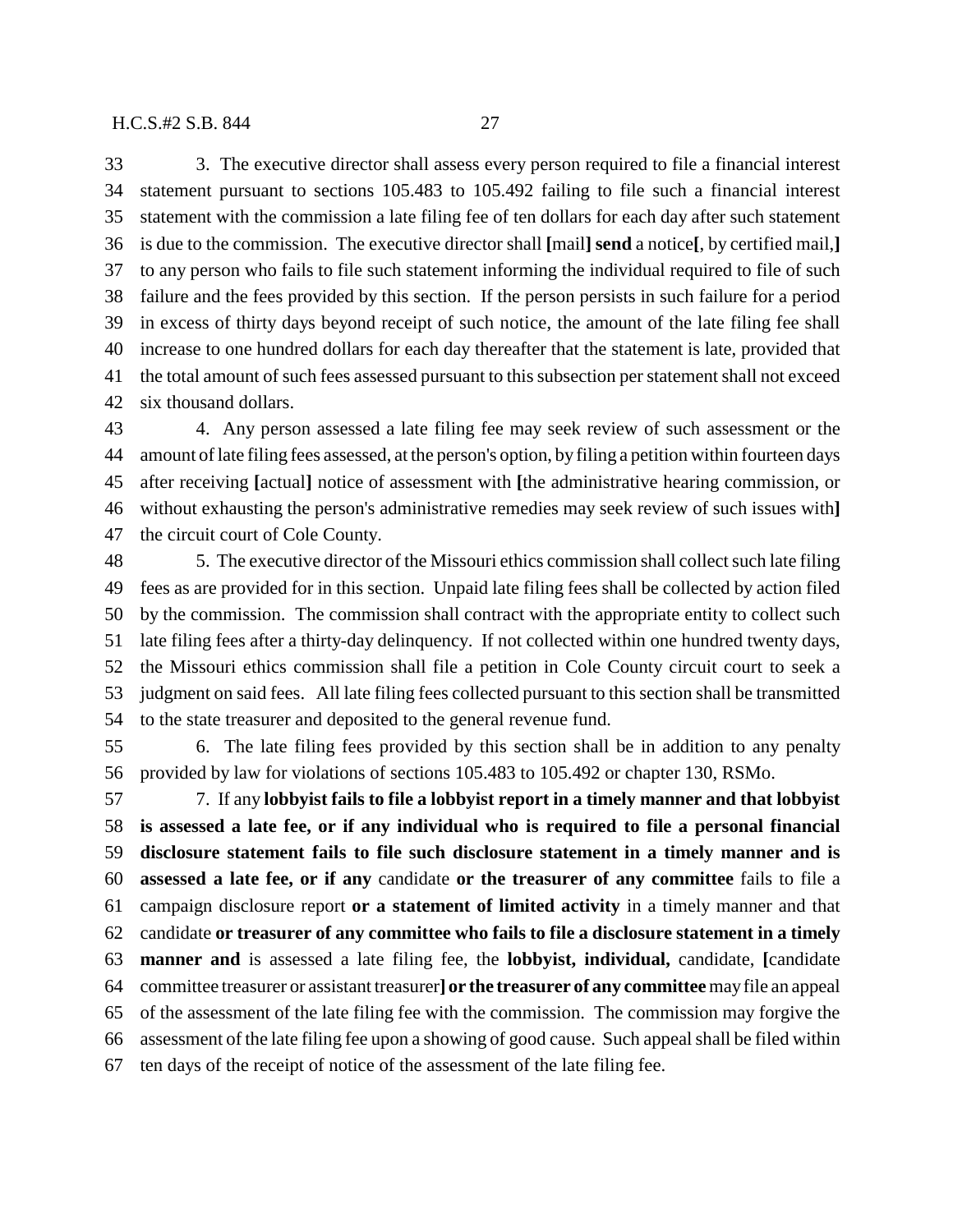105.966. 1. **[**Except as provided in subsection 2 of this section,**]** The ethics commission shall complete and make determinations pursuant to subsection 1 of section 105.961 on all complaint investigations**[**, except those complaint investigations assigned to a retired judge,**]** within ninety days of initiation.

 2. **[**The commission may file a petition in the Cole County circuit court to request an additional ninety days for investigation upon proving by a preponderance of the evidence that additional time is needed. Upon filing the petition, the ninety-day period shall be tolled until the court determines whether additional time is needed.

 3. The hearing shall be held in camera before the Cole County circuit court and all records of the proceedings shall be closed.

 4. The provisions of this section shall apply to all ongoing complaint investigations on July 13, 1999.

 5.**]** Any complaint investigation not completed and decided upon by the ethics commission within the time allowed by this section shall be deemed to not have been a violation.

**115.156. 1. The secretary of state shall establish procedures for absent uniformed services voters and overseas voters to request, by mail or electronically, that voter registration applications be sent to the voter, and to request that such voter registration applications be sent by mail or electronically in the preferred method of transmission designated by the voter. The secretary of state shall designate not less than one means of electronic communication for use by absent uniformed services voters and overseas voters to request voter registration applications and to send such voter registration applications. 2. No election authority shall refuse to accept and process any otherwise valid voter registration application submitted by an absent uniformed services voter or an overseas**

**voter solely on the basis of restrictions on paper type.**

**115.276. 1. Each local election authority shall establish one advance voting center in each state senatorial district in the state, or if a state senatorial district contains more than one county, in each county located in such senatorial district. Only as provided in this section, any registered voter of this state may vote by advance ballot in person in any election in which presidential and vice presidential electors or the offices of United States senator, governor, lieutenant governor, secretary of state, state auditor, state treasurer, or attorney general are on the ballot at an advance voting center in the senatorial district in which the voter is registered during the advance voting period established in this section. 2. The advance voting period shall begin on the second Saturday immediately preceding an election and end on the Wednesday immediately preceding an election, excluding Sundays. All local election authorities shall conduct advance voting at each**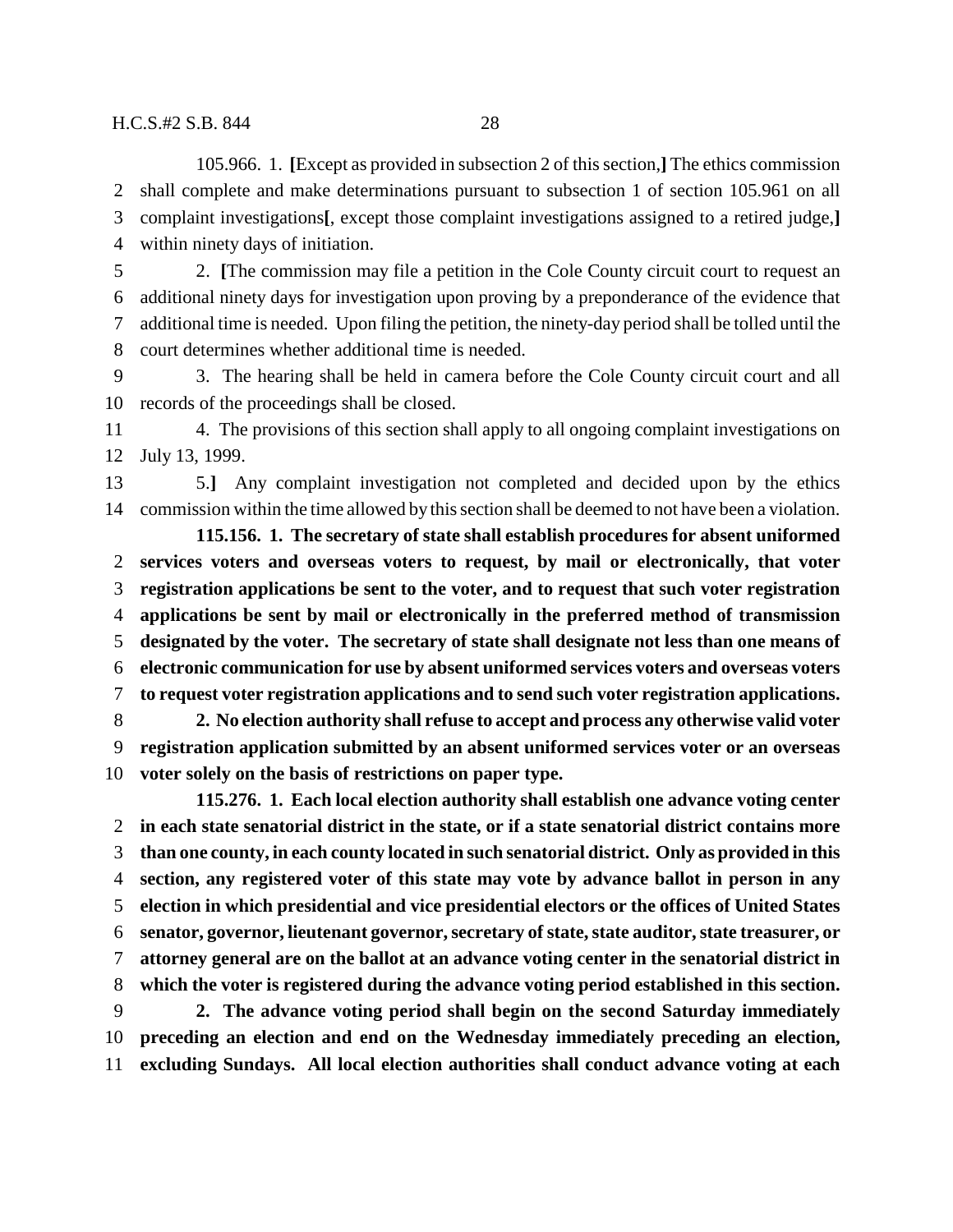**advance voting center established by the local election authority between nine o'clock in**

**the morning and five o'clock in the evening on weekdays and for a four-hour period**

 **between nine o'clock in the morning and five o'clock in the evening on Saturdays during the advance voting period.**

 **3. The secretary of state and each local election authority shall provide adequate public notice of the advance voting centers and periods, including but not limited to, posting such information at each local election authority's office and on the website of each local election authority that maintains a web site, and by such other methods as the secretary of state and the local election authority may select. Except as otherwise provided in this section, all provisions relating to appointment of election judges and polling places established by state law shall apply to any advance voting center established under this section.**

 **4. Absentee ballots printed and distributed under this chapter shall be used during the advance voting period. No statement of the voter's reason for voting an absentee ballot shall be required for voters using an absentee ballot under this subsection as such statements are required for absentee ballots. All procedures for casting and counting an absentee ballot under this chapter shall apply to advance voting under this section, except as such procedures are changed as provided in this section.**

 **5. All costs associated with the implementation of advance voting under this section shall be reimbursed from the general revenue of this state by an appropriation for that purpose. If there is no appropriation of state funds, an election authority shall not conduct advance voting.**

**115.278. The secretary of state shall establish procedures for absent uniformed services voters and overseas voters to request, by mail or electronically, that absentee ballot applications be sent to the voter, and to request that such absentee ballot applications be sent by mail or electronically in the preferred method of transmission designated by the voter. The secretary of state shall designate not less than one means of electronic communication for use by absent uniformed services voters and overseas voters to request absentee ballot applications, to send such absentee ballot applications, and to provide related voting, balloting, and election information to such voters.**

115.279. 1. Application for an absentee ballot may be made by the applicant in person, or by mail, or for the applicant, in person, by his or her guardian or a relative within the second degree by consanguinity or affinity. The election authority shall accept applications by facsimile

transmission within the limits of its telecommunications capacity.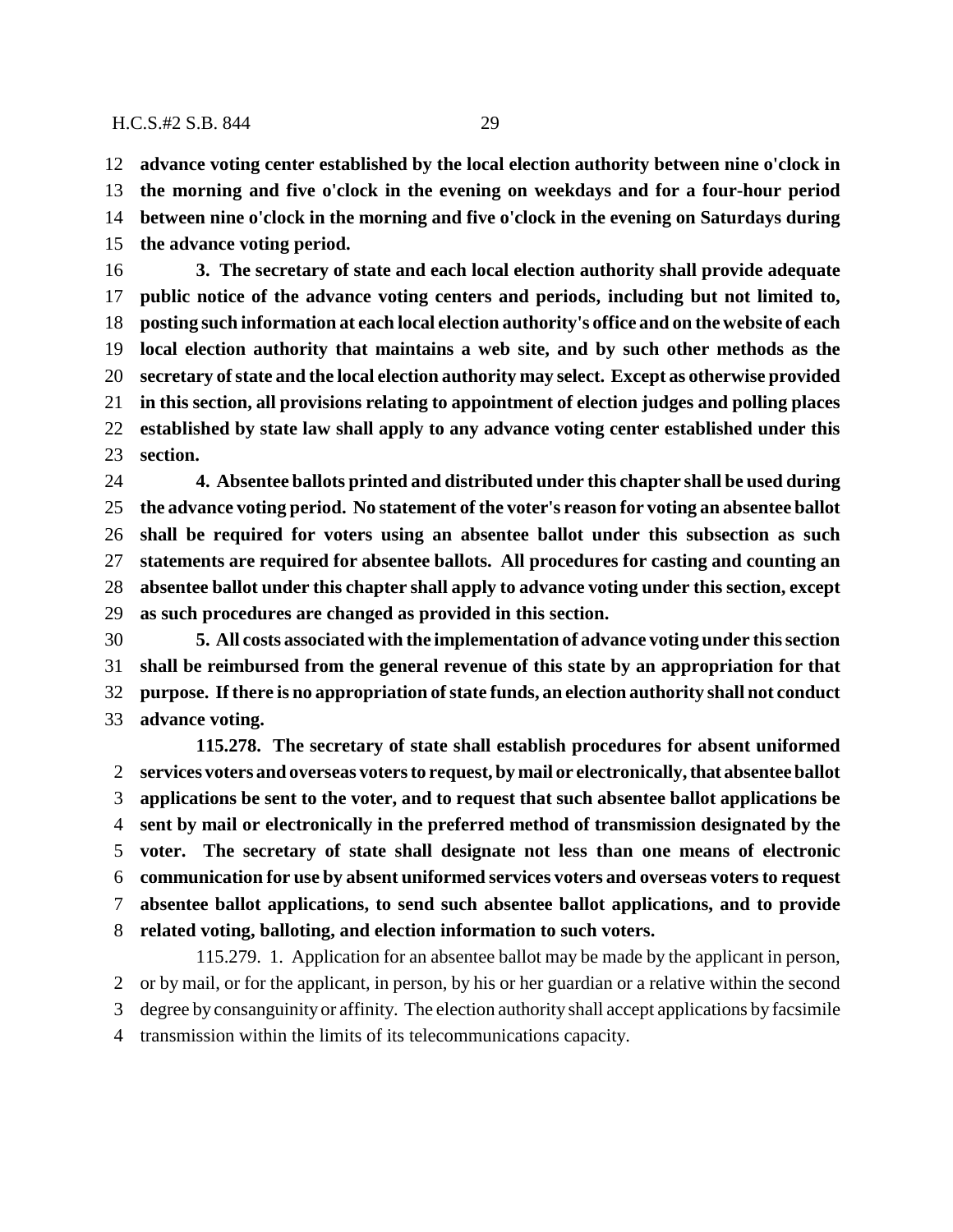2. Each application shall be made to the election authority of the jurisdiction in which the person is or would be registered. Each application shall be in writing and shall state the applicant's name, address at which he or she is or would be registered, his or her reason for voting an absentee ballot **[**and**] ,** the address to which the ballot is to be mailed, if mailing is requested**, and for absent uniformed services and overseas applicants, the applicant's email address if electronic transmission is requested**. Each application to vote in a primary election shall also state which ballot the applicant wishes to receive. If any application fails to designate a ballot, the election authority shall, within three working days after receiving the application, notify the applicant by mail that it will be unable to deliver an absentee ballot until the applicant designates which political party ballot he or she wishes to receive. If the applicant does not respond to the request for political party designation, the election authority is authorized to provide the voter with that part of the ballot for which no political party designation is required.

17 3. **Except as provided in subsection 3 of section 115.281,** all applications for absentee ballots received prior to the sixth Tuesday before an election shall be stored at the office of the election authority until such time as the applications are processed in accordance with section 115.281. No application for an absentee ballot received in the office of the election authority by mail, by facsimile transmission or by a guardian or relative after 5:00 p.m. on the Wednesday immediately prior to the election shall be accepted by any election authority. No application for an absentee ballot submitted by the applicant in person after 5:00 p.m. on the day before the election shall be accepted by any election authority, except as provided in subsections 6, 8 and 9 of this section.

 4. Each application for an absentee ballot shall be signed by the applicant or, if the application is made by a guardian or relative pursuant to this section, the application shall be signed by the guardian or relative, who shall note on the application his or her relationship to the applicant. If an applicant, guardian or relative is blind, unable to read or write the English language or physically incapable of signing the application, he or she shall sign by mark, witnessed by the signature of an election official or person of his or her own choosing. Any person who knowingly makes, delivers or mails a fraudulent absentee ballot application shall be guilty of a class one election offense.

 5. (1) Notwithstanding any law to the contrary, any resident of the state of Missouri who resides outside the boundaries of the United States or who is on active duty with the armed forces of the United States or members of their immediate family living with them may request an absentee ballot for both the primary and subsequent general election with one application. **[**In addition, the election authority shall provide to each absent uniformed services voter and each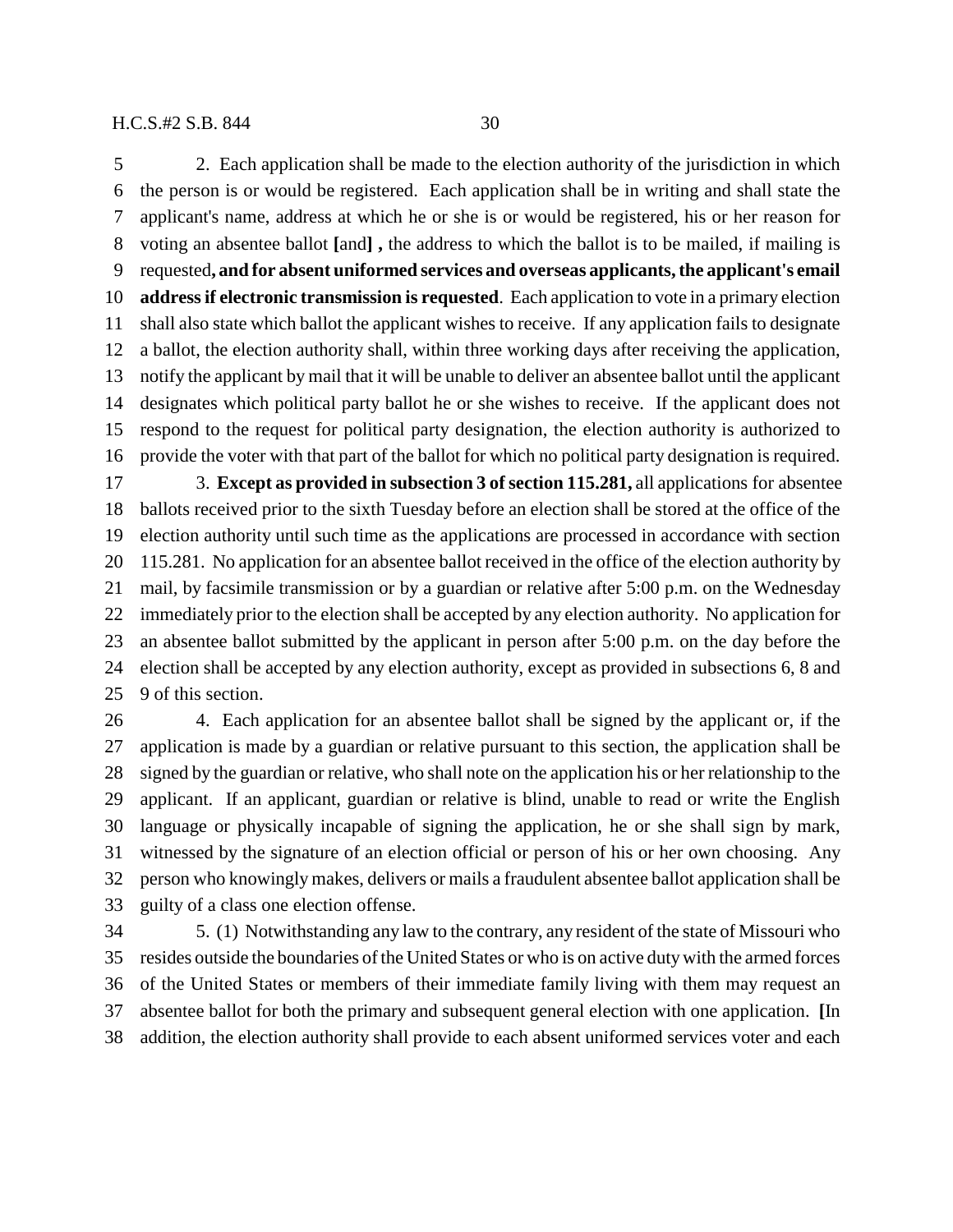overseas voter who submits an absentee ballot request an absentee ballot through the next two regularly scheduled general elections for federal office.**]**

 (2) The election authority shall provide each absent uniformed services voter and each overseas voter who submits a voter registration application or an absentee ballot request, if the election authority rejects the application or request, with the reasons for the rejection.

- (3) Notwithstanding any other law to the contrary, if a standard oath regarding material misstatements of fact is adopted for uniformed and overseas voters pursuant to the Help America Vote Act of 2002, the election authority shall accept such oath for voter registration, absentee ballot, or other election-related materials.
- (4) Not later than sixty days after the date of each regularly scheduled general election for federal office, each election authority which administered the election shall submit to the secretary of state in a format prescribed by the secretary a report on the combined number of absentee ballots transmitted to, and returned by, absent uniformed services voters and overseas voters for the election. The secretary shall submit to the Election Assistance Commission a combined report of such information not later than ninety days after the date of each regularly scheduled general election for federal office and in a standardized format developed by the commission pursuant to the Help America Vote Act of 2002. The secretary shall make the report available to the general public.
- (5) As used in this section, the terms "absent uniformed services voter" and "overseas voter" shall have the meaning prescribed in 42 U.S.C. 1973ff-6.
- 6. An application for an absentee ballot by a new resident, as defined in section 115.275, shall be submitted in person by the applicant in the office of the election authority in the election jurisdiction in which such applicant resides. The application shall be received by the election authority no later than 7:00 p.m. on the day of the election. Such application shall be in the form of an affidavit, executed in duplicate in the presence of the election authority or any authorized officer of the election authority, and in substantially the following form:
- 

"STATE OF..........................

COUNTY OF........................., ss.

I,......................................, do solemnly swear that:

- (1) Before becoming a resident of this state, I resided at ...................................................... (residence address) in ............................ (town, township,
- village or city) of ................................. County in the state of .........................................;
- (2) I moved to this state after the last day to register to vote in such general presidential
- election and I am now residing in the county of ........................................., state of Missouri;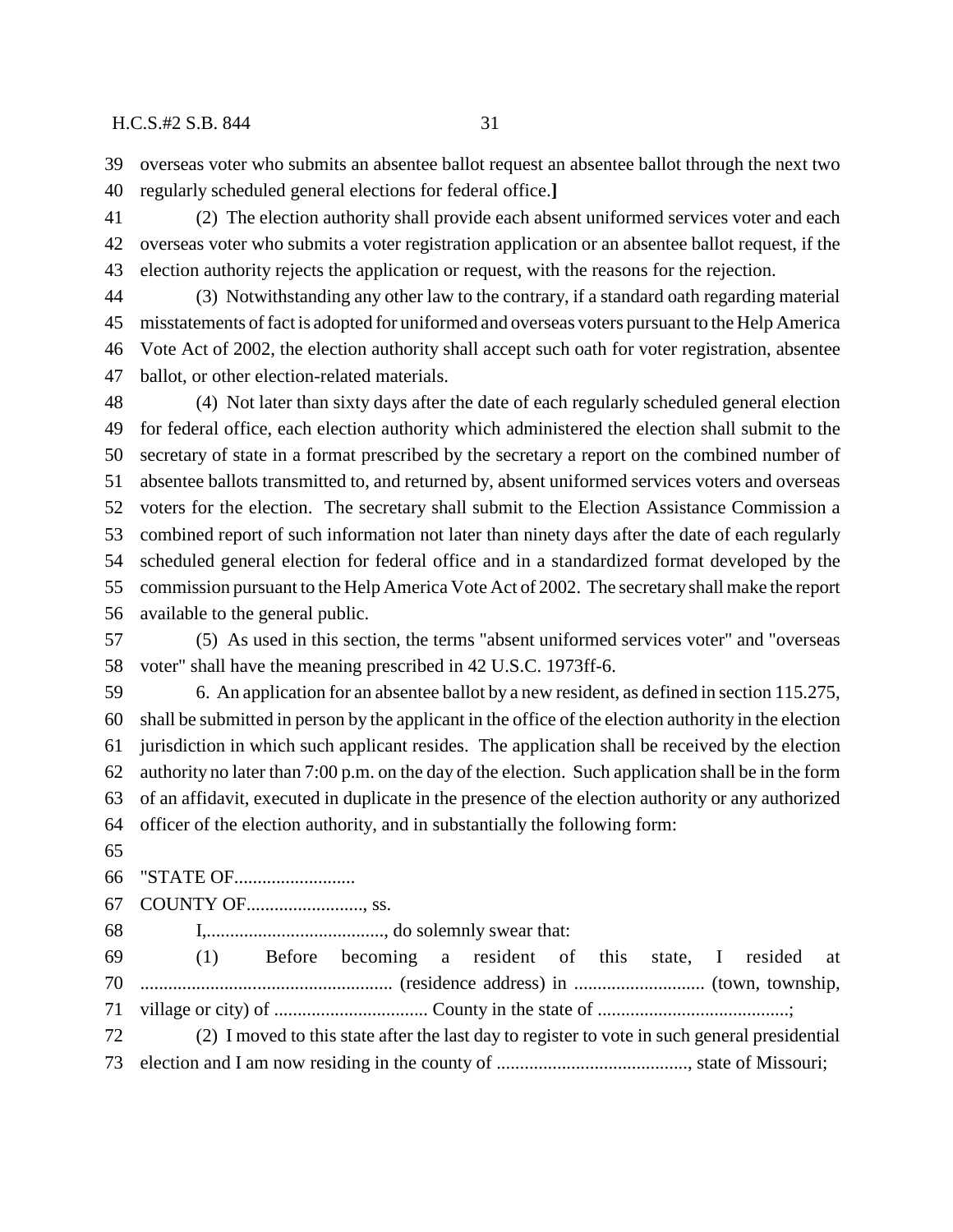(3) I believe I am entitled pursuant to the laws of this state to vote in the presidential election to be held November ......., .......... (year); (4) I hereby make application for a presidential and vice presidential ballot. I have not voted and shall not vote other than by this ballot at such election. Signed ............................. (Applicant) ......................................... (Residence Address) Subscribed and sworn to before me this ............ day of ................, ...... **Signed ...........................**  (Title and name of officer authorized to administer oaths)" 7. The election authority in whose office an application is filed pursuant to subsection 6 of this section shall immediately send a duplicate of such application to the appropriate official of the state in which the new resident applicant last resided and shall file the original of such application in its office. 8. An application for an absentee ballot by an intrastate new resident, as defined in section 115.275, shall be made in person by the applicant in the office of the election authority in the election jurisdiction in which such applicant resides. The application shall be received by the election authority no later than 7:00 p.m. on the day of the election. Such application shall be in the form of an affidavit, executed in duplicate in the presence of the election authority or an authorized officer of the election authority, and in substantially the following form: 97 "STATE OF ........................... COUNTY OF ......................, ss. I, ......................................, do solemnly swear that: (1) Before becoming a resident of this election jurisdiction, I resided at ...................................... ................. (residence address) in ........................ (town, township, village or city) of ............................ county in the state of ......................................; (2) I moved to this election jurisdiction after the last day to register to vote in such election; (3) I believe I am entitled pursuant to the laws of this state to vote in the election to be held ........................ ........... (date);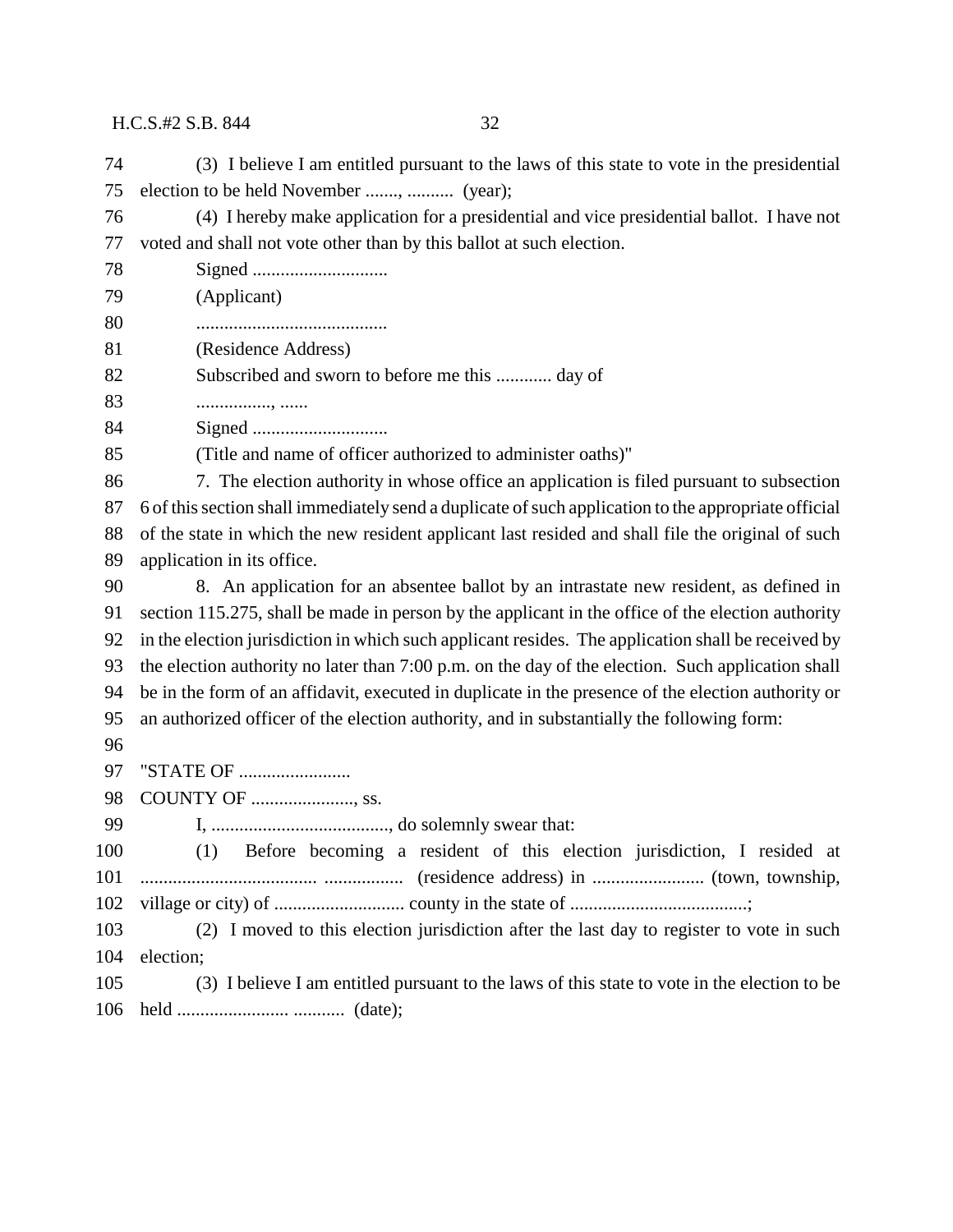(4) I hereby make application for an absentee ballot for candidates and issues on which I am entitled to vote pursuant to the laws of this state. I have not voted and shall not vote other than by this ballot at such election.

 Signed ....................... (Applicant) ................................... (Residence Address) Subscribed and sworn to before me this ............... day of ................, ......... Signed ....................... (Title and name of officer authorized to administer oaths)" 9. An application for an absentee ballot by an interstate former resident, as defined in section 115.275, shall be received in the office of the election authority where the applicant was formerly registered by 5:00 p.m. on the Wednesday immediately prior to the election, unless the application is made in person by the applicant in the office of the election authority, in which case such application shall be made no later than 7:00 p.m. on the day of the election. 115.281. 1. **Except as provided in subsection 3 of this section,** not later than the sixth Tuesday prior to each election, or within fourteen days after candidates' names or questions are certified pursuant to section 115.125, the election authority shall cause to have printed and made available a sufficient quantity of absentee ballots, ballot envelopes and mailing envelopes. As soon as possible after the proper officer calls a special state or county election, the election authority shall cause to have printed and made available a sufficient quantity of absentee ballots, ballot envelopes and mailing envelopes. 2. All absentee ballots for an election shall be in the same form as the official ballots for the election, except that in lieu of the words "Official Ballot" at the top of the ballot, the words

"Official Absentee Ballot" shall appear.

 **3. Not later than forty-five days before each general, primary, and special election for federal office, the election authority shall cause to have printed and made available a sufficient quantity of absentee ballots, ballot envelopes, and mailing envelopes for absent uniformed services voters and overseas voters.**

115.287. 1. Upon receipt of a signed application for an absentee ballot and if satisfied the applicant is entitled to vote by absentee ballot, the election authority shall, within three working days after receiving the application, or if absentee ballots are not available at the time the application is received, within five working days after they become available, deliver to the voter an absentee ballot, ballot envelope and such instructions as are necessary for the applicant to vote. Delivery shall be made to the voter personally in the office of the election authority or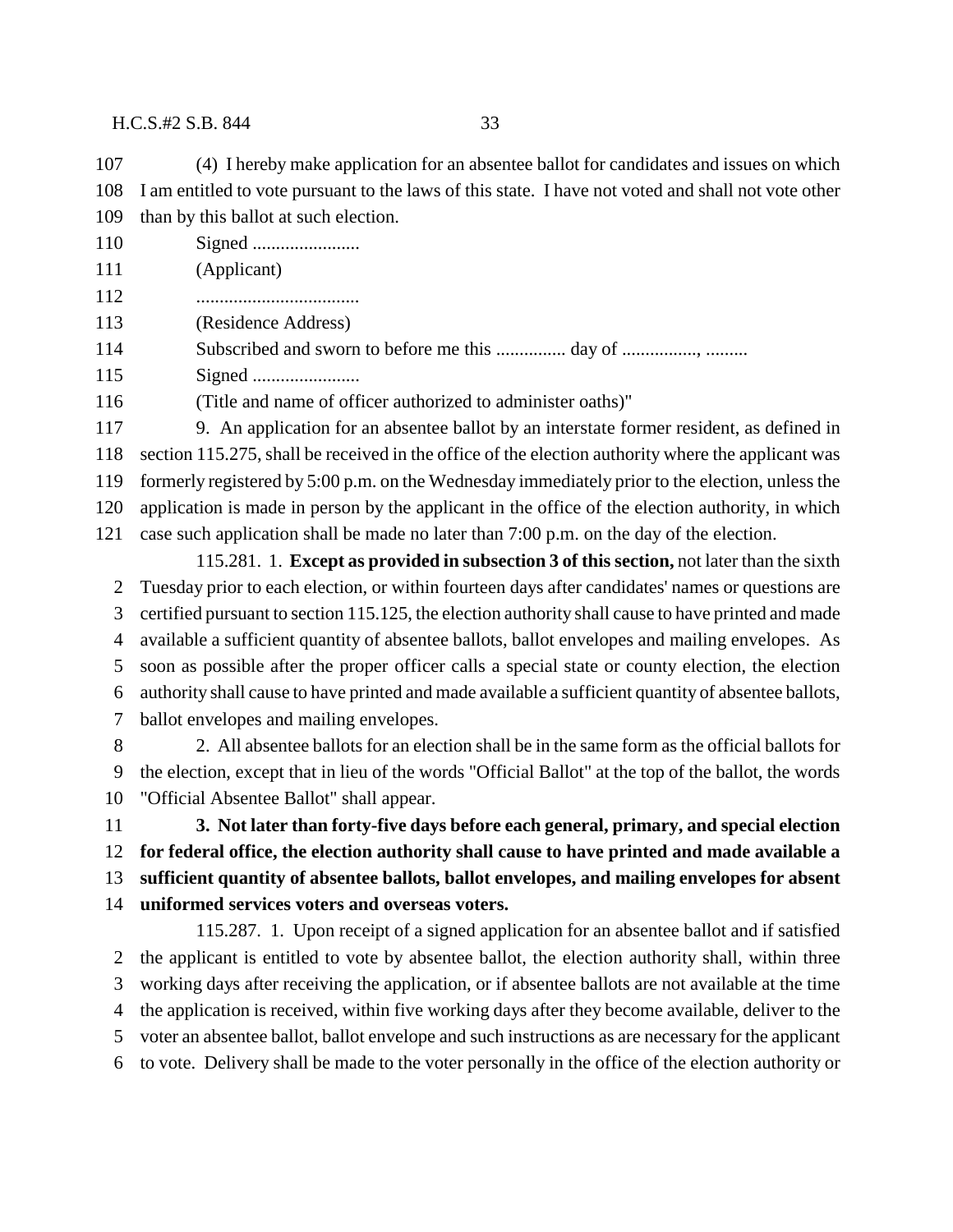by bipartisan teams appointed by the election authority, or by first class, registered, or certified

 mail at the discretion of the election authority**, or in the case of absent uniformed services voters and overseas voters, by electronic transmission if electronic transmission is requested by the voter**. Where the election authority is a county clerk, the members of bipartisan teams representing the political party other than that of county clerk shall be selected from a list of persons submitted to the county clerk by the county chairman of that party. If no list is provided by the time that absentee ballots are to be made available, the county clerk may select a person or persons from lists provided in accordance with section 115.087. If the election authority is not satisfied that any applicant is entitled to vote by absentee ballot, it shall not deliver an absentee ballot to the applicant. Within three working days of receiving such an application, the election authority shall notify the applicant and state the reason he or she is not entitled to vote by absentee ballot. The applicant may appeal the decision of the election authority to the circuit court in the manner provided in section 115.223.

 2. If, after 5:00 p.m. on the Wednesday before an election, any voter from the jurisdiction has become hospitalized, becomes confined due to illness or injury, or is confined in an adult boarding facility, intermediate care facility, residential care facility, or skilled nursing facility, as defined in section 198.006, RSMo, in the county in which the jurisdiction is located or in the jurisdiction or an adjacent election authority within the same county, the election authority shall appoint a team to deliver, witness the signing of and return the voter's application and deliver, witness the voting of and return the voter's absentee ballot. In counties with a charter form of government and in cities not within a county, and in each city which has over three hundred thousand inhabitants, and is situated in more than one county, if the election authority receives ten or more applications for absentee ballots from the same address it may appoint a team to deliver and witness the voting and return of absentee ballots by voters residing at that address, except when such addresses are for an apartment building or other structure wherein individual living units are located, each of which has its own separate cooking facilities. Each team appointed pursuant to this subsection shall consist of two registered voters, one from each major political party. Both members of any team appointed pursuant to this subsection shall be present during the delivery, signing or voting and return of any application or absentee ballot signed or voted pursuant to this subsection.

 3. On the mailing and ballot envelopes for each applicant in federal service, the election authority shall stamp prominently in black the words "FEDERAL BALLOT, STATE OF MISSOURI" and "U.S. Postage Paid, 39 U.S.C. 3406".

 4. No information which encourages a vote for or against a candidate or issue shall be provided to any voter with an absentee ballot.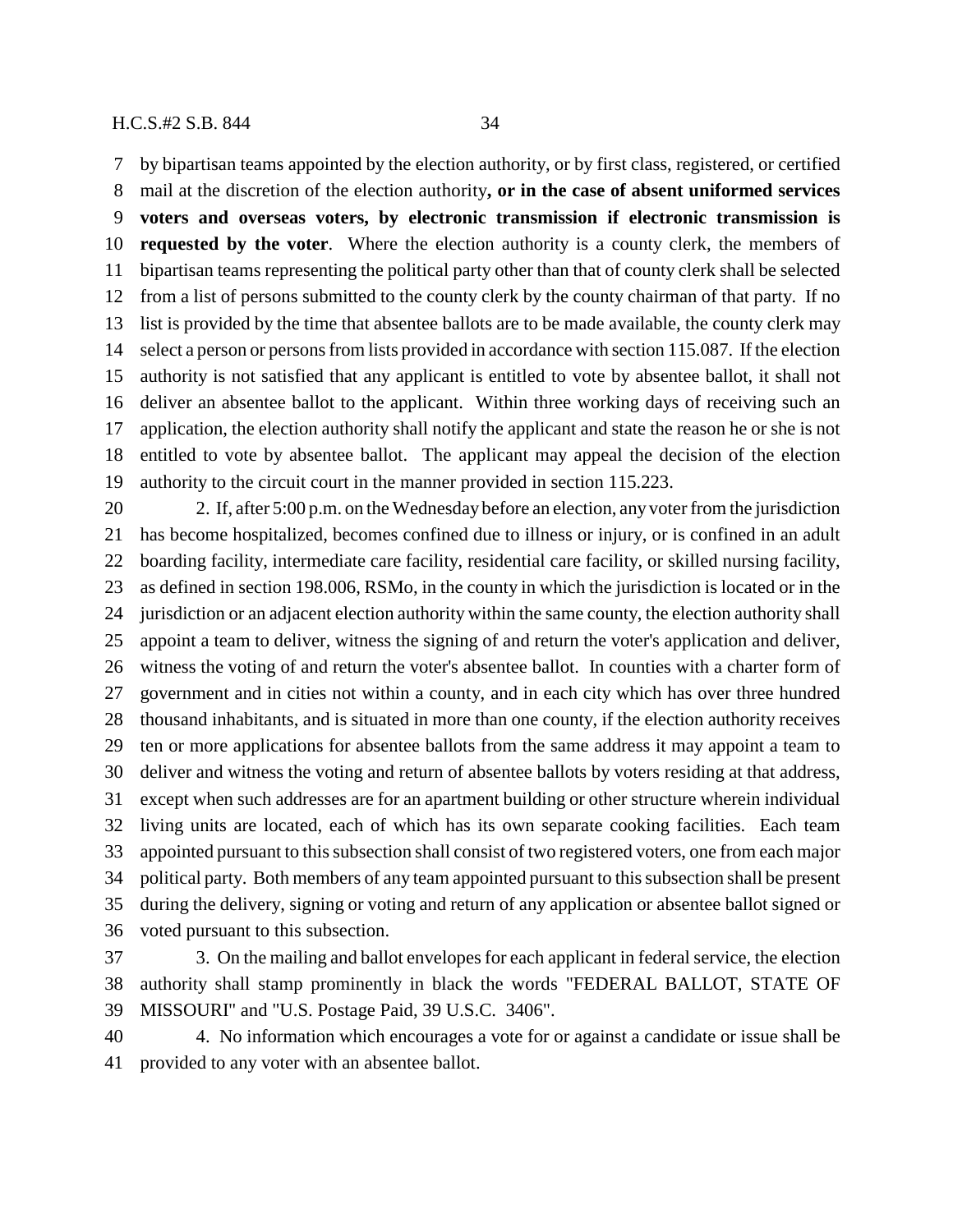115.291. 1. Upon receiving an absentee ballot **in person or by mail**, the voter shall mark the ballot in secret, place the ballot in the ballot envelope, seal the envelope and fill out the statement on the ballot envelope. The affidavit of each person voting an absentee ballot shall be subscribed and sworn to before the election official receiving the ballot, a notary public or other officer authorized by law to administer oaths, unless the voter is voting absentee due to incapacity or confinement due to the provisions of section 115.284, illness or physical disability**, or the voter is an absent uniformed services voter or an overseas voter**. If the voter is blind, unable to read or write the English language, or physically incapable of voting the ballot, the voter may be assisted by a person of the voter's own choosing. Any person assisting a voter who is not entitled to such assistance, and any person who assists a voter and in any manner coerces or initiates a request or a suggestion that the voter vote for or against or refrain from voting on any question, ticket or candidate, shall be guilty of a class one election offense. If, upon counting, challenge or election contest, it is ascertained that any absentee ballot was voted with unlawful assistance, the ballot shall be rejected.

 2. **Except as provided in subsection 4 of this section,** each absentee ballot shall be returned to the election authority in the ballot envelope and shall only be returned by the voter in person, or in person by a relative of the voter who is within the second degree of consanguinity or affinity, by mail or registered carrier or by a team of deputy election authorities; except that persons in federal service, when sent from a location determined by the secretary of state to be inaccessible on election day, shall be allowed to return their absentee ballots cast by use of facsimile transmission or under a program approved by the Department of Defense for electronic transmission of election materials.

 3. In cases of an emergency declared by the President of the United States or the governor of this state where the conduct of an election may be affected, the secretary of state may provide for the delivery and return of absentee ballots by use of a facsimile transmission device or system. Any rule promulgated pursuant to this subsection shall apply to a class or classes of voters as provided for by the secretary of state.

 **4. No election authority shall refuse to accept and process any otherwise valid marked absentee ballot submitted in any manner by an absent uniformed services voter or overseas voter solely on the basis of restrictions on envelope type.**

 **5. As provided in the Military and Overseas Voter Empowerment Act, the secretary of state shall, in coordination with local election authorities, develop a free access system by which an absent uniformed services voter or overseas voter may determine whether the voter's absentee ballot has been received by the appropriate election authority.**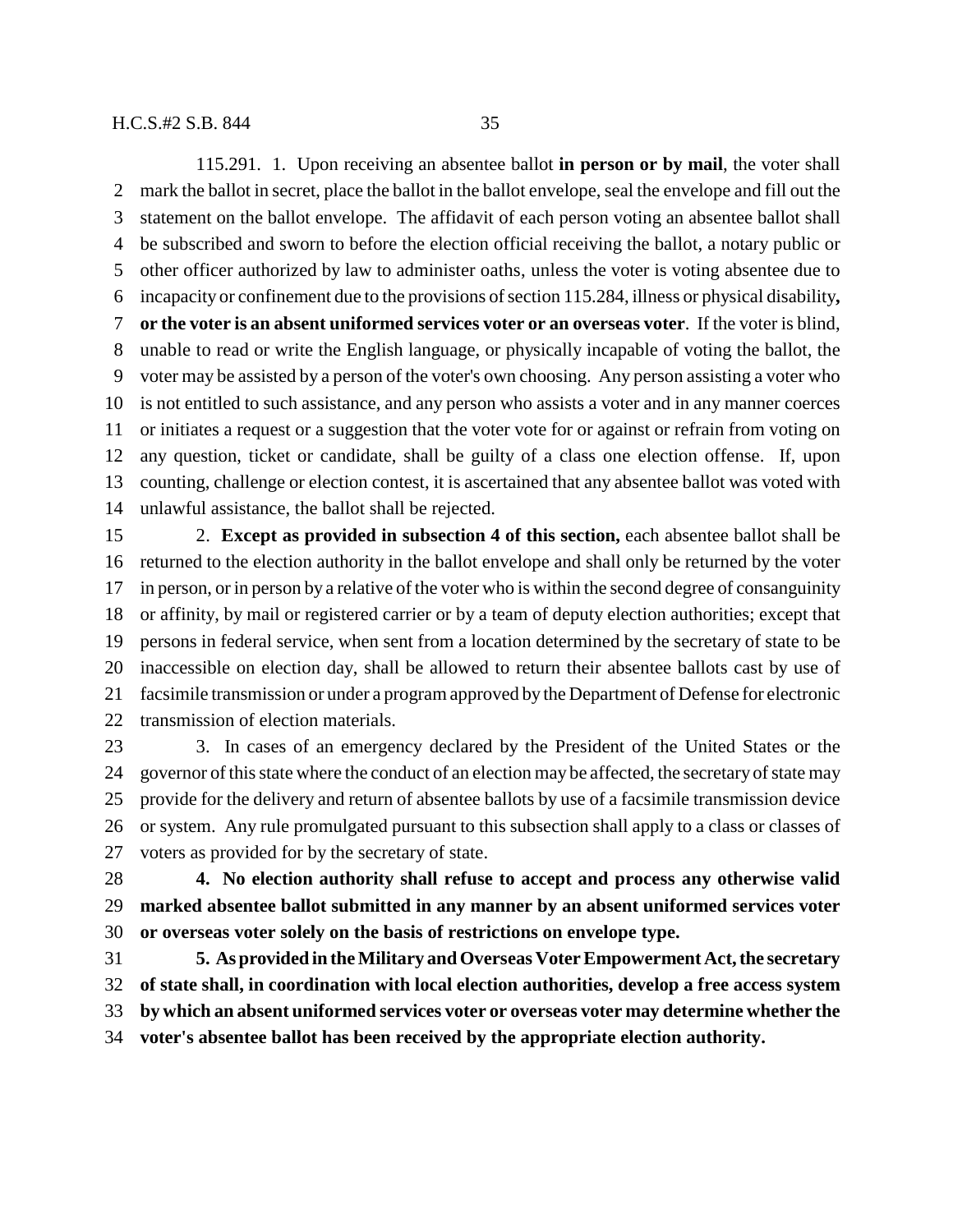115.292. 1. Notwithstanding any other provision of this chapter, a qualified absentee voter, as described in subsection 3 of this section, may apply for a special write-in absentee ballot within eighty days of a special, primary, or general election for federal office. Such a ballot shall be for voting for all offices being contested at such election.

 2. A qualified absentee voter applying for a special write-in absentee ballot pursuant to this section shall apply to the local election authority of the area which contains his last residence in this state for such ballot. The application for a special write-in absentee ballot may be made on the federal postcard application form, by letter, or on a form provided by the local election authority.

 3. **[**In order to qualify for a special write-in absentee ballot, the voter shall state that he is unable to vote by any other means due to requirements of military service or due to living in isolated or extremely remote areas of the world. This statement may be made by federal postcard application, by letter, or on a form prepared by the local election authority.

 4.**]** Upon receipt of the application, the election authority shall issue a special write-in absentee ballot. Such ballot shall permit the voter to cast a ballot by writing in a party preference for each office, the names of specific candidates, or the names of persons whom the voter prefers.

 **[**5.**] 4.** The election authority shall issue a regular absentee ballot as soon as such ballots are available. If both the regular absentee ballot and the special write-in absentee ballot are returned, the regular absentee ballot shall be counted and the special write-in absentee ballot shall be voided.

 **5. The special write-in absentee ballot provided for in this section shall be used instead of the federal write-in absentee ballot in general, special, and primary elections for federal office as authorized in Title 42, U.S.C. Section 1973ff-2(e), as amended.**

115.427. 1. **[**Before receiving a ballot, voters**] Persons seeking to vote in a public election** shall establish their identity and eligibility to vote at the polling place by presenting a form of personal identification **to election officials**. **[**"Personal identification" shall mean only**] No form of personal identification other than the forms listed in this section shall be accepted to establish a voter's qualifications to vote. Forms of personal identification that satisfy the requirements of this section are any** one of the following:

 (1) Nonexpired Missouri driver's license **[**showing the name and a photograph or digital image of the individual**]**; **[**or**]**

 (2) Nonexpired or nonexpiring Missouri nondriver's license **[**showing the name and a photographic or digital image of the individual**]**; **[**or**]**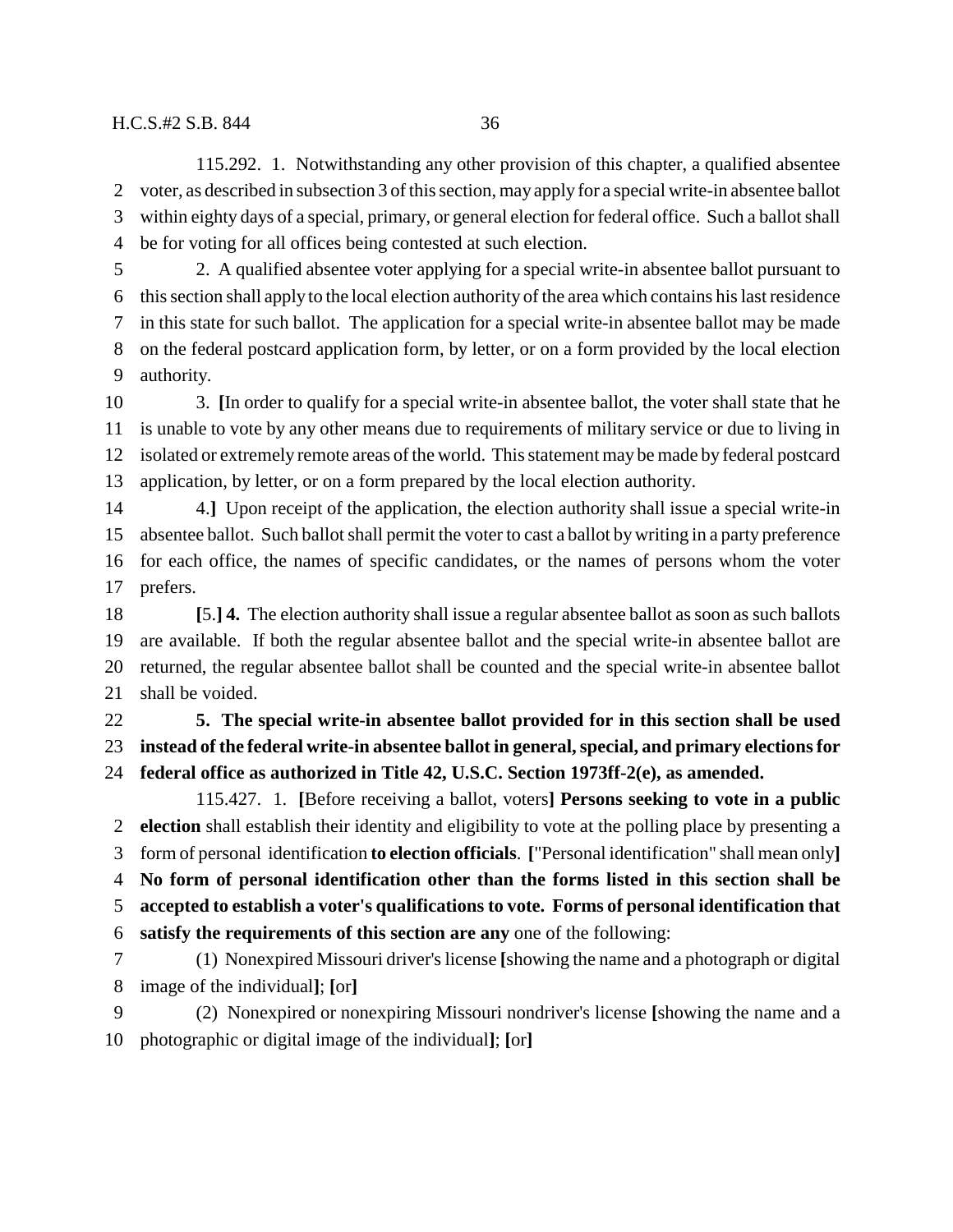(3) **Any identification containing a photograph of the individual that is issued by the Missouri National Guard, the United States armed forces, or the United States Department of Veterans Affairs to a member or former member of the Missouri National Guard or the United States armed forces and that does not have an expiration date;**

**(4)** A document that satisfies all of the following requirements:

 (a) The document contains the name of the individual to whom the document was issued, and the name substantially conforms to the most recent signature in the individual's voter registration record;

 (b) The document shows a **[**photographic or digital image**] photograph** of the individual;

 (c) The document includes an expiration date, and the document is not expired, or if expired, **the document** expired **[**not before**] after** the date of the most recent general election; and

(d) The document was issued by the United States or the state of Missouri; or

 (4) Any identification containing a **[**photographic or digital image**] photograph** of the individual which is issued by the Missouri National Guard, the United States armed forces, or the United States Department of Veteran Affairs to a member or former member of the Missouri National Guard or the United States armed forces and that does not have an expiration date.

 2. **[**The**] All election authority costs associated with the implementation of the photo identification requirements of this section shall be reimbursed from the general revenue of this state by an appropriation for that purpose. If there is no appropriation of state funds, then election authorities shall not enforce the photo identification requirements of this section.**

 **3. Each** election authority shall post a clear and conspicuous notice at each polling place informing each voter who appears at the polling place without a form of personal identification that satisfies the requirements of **[**subsection 1 of**]** this section that the voter may return to the polling place with a proper form of personal identification and vote a regular ballot after election judges have verified the voter's identity and eligibility under **[**subsection 1 of**]** this section. In addition to such posting, the election judges **at each polling place** may also inform such voters by written or oral communication of such information posted in the notice. Voters who return to the polling place during the uniform polling hours established by section 115.407 with a current and valid form of personal identification shall be given priority in any voting lines.

 **[**3.**] 4.** An individual who appears at a polling place without **a form of personal** identification **[**in the form**]** described in **[**subsection 1 of**]** this section and who is otherwise qualified to vote at that polling place may execute an affidavit averring that the voter is the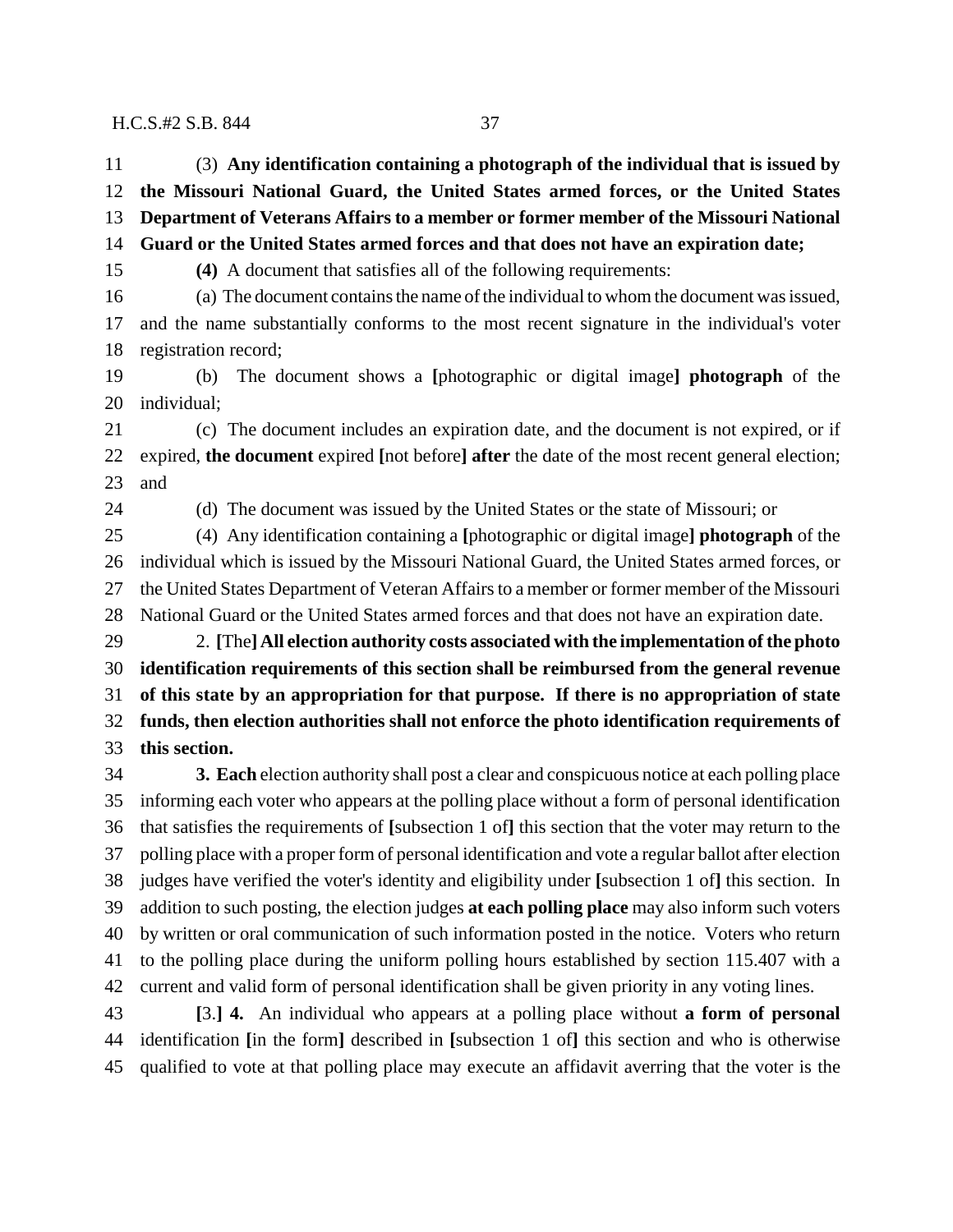| 46 | person listed in the precinct register [and that the voter], does not possess a form of <b>personal</b> |
|----|---------------------------------------------------------------------------------------------------------|
| 47 | identification specified in this section, and is unable to obtain a current and valid form of           |
| 48 | personal identification because of:                                                                     |
| 49 | (1) A physical or mental disability or handicap of the voter, if the voter is otherwise                 |
| 50 | competent to vote under Missouri law; [or]                                                              |
| 51 | (2) The inability to pay for a birth certificate or other supporting documentation                      |
| 52 | that is necessary to obtain the identification required to vote under this section;                     |
| 53 | (3) A sincerely held religious belief against the forms of personal identification described            |
| 54 | in [subsection 1 of] this section; or                                                                   |
| 55 | $[(3)]$ (4) The voter being born on or before January 1, 1941.                                          |
| 56 |                                                                                                         |
| 57 | Upon executing such affidavit, the individual may cast a provisional ballot. Such provisional           |
| 58 | ballot shall be counted, provided the election authority verifies the identity of the individual by     |
| 59 | comparing that individual's signature to the signature on file with the election authority and          |
| 60 | determines that the individual was eligible to cast a ballot at the polling place where the ballot      |
| 61 | was cast.                                                                                               |
| 62 | [4.] <b>5.</b> The affidavit to be used for voting under subsection 3 of this section shall be          |
| 63 | substantially in the following form:                                                                    |
| 64 |                                                                                                         |
| 65 |                                                                                                         |
| 66 |                                                                                                         |
| 67 | I do solemnly swear (or affirm) that my name is ; that I reside at                                      |
| 68 |                                                                                                         |
| 69 | and at this address. I further swear (or affirm) that I am unable to obtain a current and valid form    |
| 70 | of personal identification because of:                                                                  |
| 71 |                                                                                                         |
|    | 72 $\Box$ A physical or mental disability or handicap; [or]                                             |
| 73 | $\Box$ An inability to pay for a birth certificate or other supporting documentation necessary          |
| 74 | to obtain the identification required to vote under this section;                                       |
| 75 | $\Box$ A sincerely held religious belief; or                                                            |
| 76 | $\Box$ My being born on or before January 1, 1941.                                                      |
| 77 |                                                                                                         |
| 78 | I understand that knowingly providing false information is a violation of law and subjects me to        |
| 79 | possible criminal prosecution.                                                                          |
| 80 |                                                                                                         |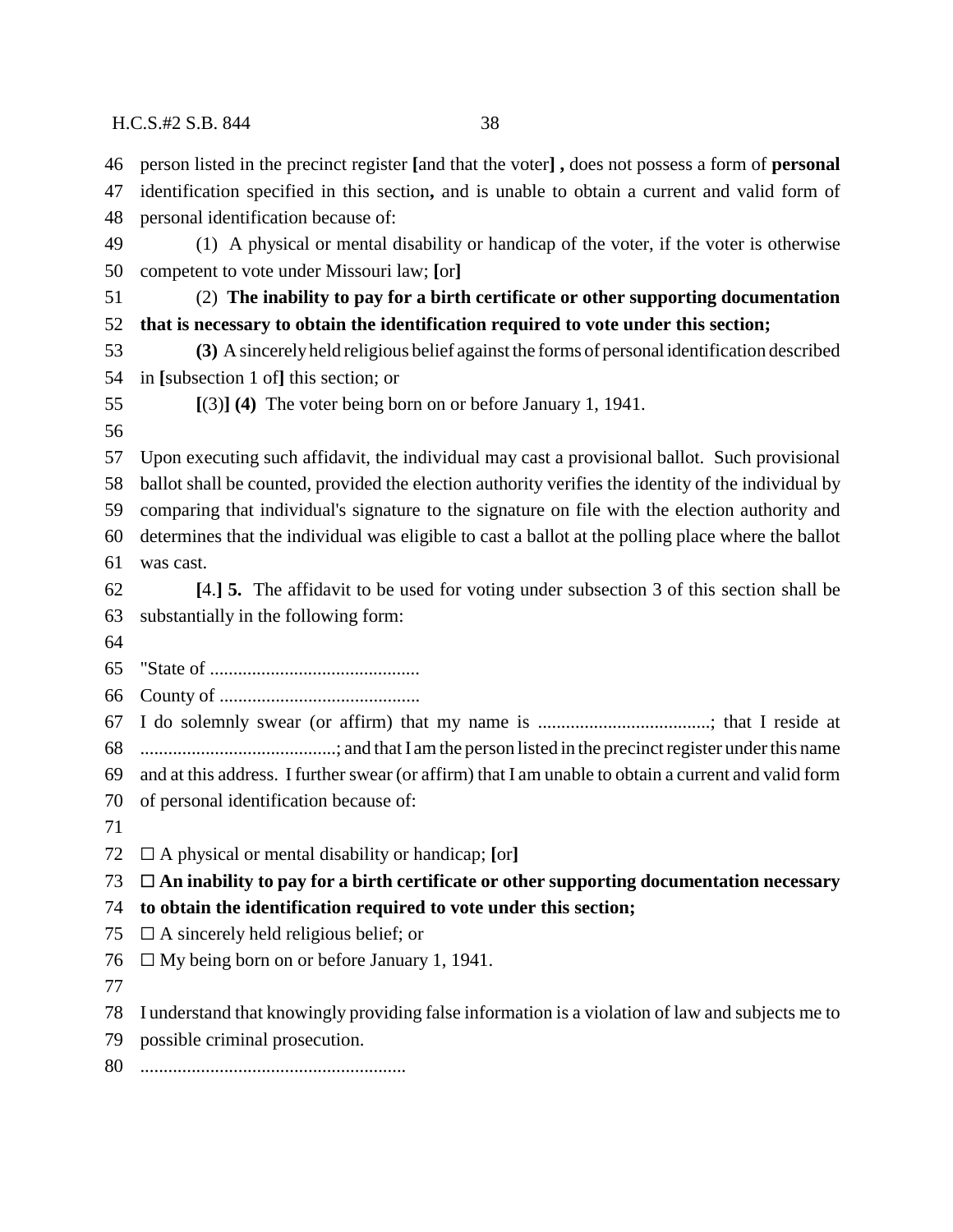- Signature of voter
- Subscribed and affirmed before me this ......... day of ..................., 20....
- .........................................................
- Signature of election official"

 **[**5.**] 6.** A voter shall be allowed to cast a provisional ballot under section 115.430 even if the election judges cannot establish the voter's identity under **[**subsection 1 of**]** this section. The election judges shall make a notation on the provisional ballot envelope to indicate that the voter's identity was not verified. The provisional ballot cast by such voter shall not be counted unless:

 (1) The voter returns to the polling place during the uniform polling hours established by section 115.407 and provides a form of personal identification that allows the election judges to verify the voter's identity as provided in **[**subsection 1 of**]** this section; and

(2) The provisional ballot otherwise qualifies to be counted under section 115.430.

 **[**6.**] 7.** The secretary of state shall provide advance notice of the personal identification requirements of **[**subsection 1 of**]** this section in a manner calculated to inform the public generally of the requirement for **[**photographic**] forms of** personal identification as provided in this section. Such advance notice shall include, at a minimum, the use of advertisements and public service announcements in print, broadcast television, radio, and cable television media, as well as the posting of information on the opening pages of the official state Internet websites of the secretary of state and governor.

 **[**7.**] 8.** The provisions of section 136.055**[**, RSMo,**]** and section 302.181**[**, RSMo,**]** notwithstanding, **the state shall provide at least one such form of the personal identification required to vote at no cost to any otherwise qualified voter who does not already possess such identification and who desires the identification in order to vote.** Any applicant who requests a nondriver's license with a photograph or digital image for the purpose of voting shall not be required to pay a fee if the applicant executes an affidavit averring that the applicant does not have any other form of **[**photographic**]** personal identification that meets the requirements of **[**subsection 1 of**]** this section. The state of Missouri shall pay the legally required fees for any such applicant. The director shall design an affidavit to be used for this purpose. **[**However, any disabled or elderly person otherwise competent to vote shall be issued a nondriver's license photo identification through a mobile processing system operated by the Missouri department of revenue upon request if the individual is physically unable to otherwise obtain a nondriver's license photo identification. The department of revenue shall make nondriver's license photo identifications available through its mobile processing system only at facilities licensed under chapter 198, RSMo, and other public places accessible to and frequented by disabled and elderly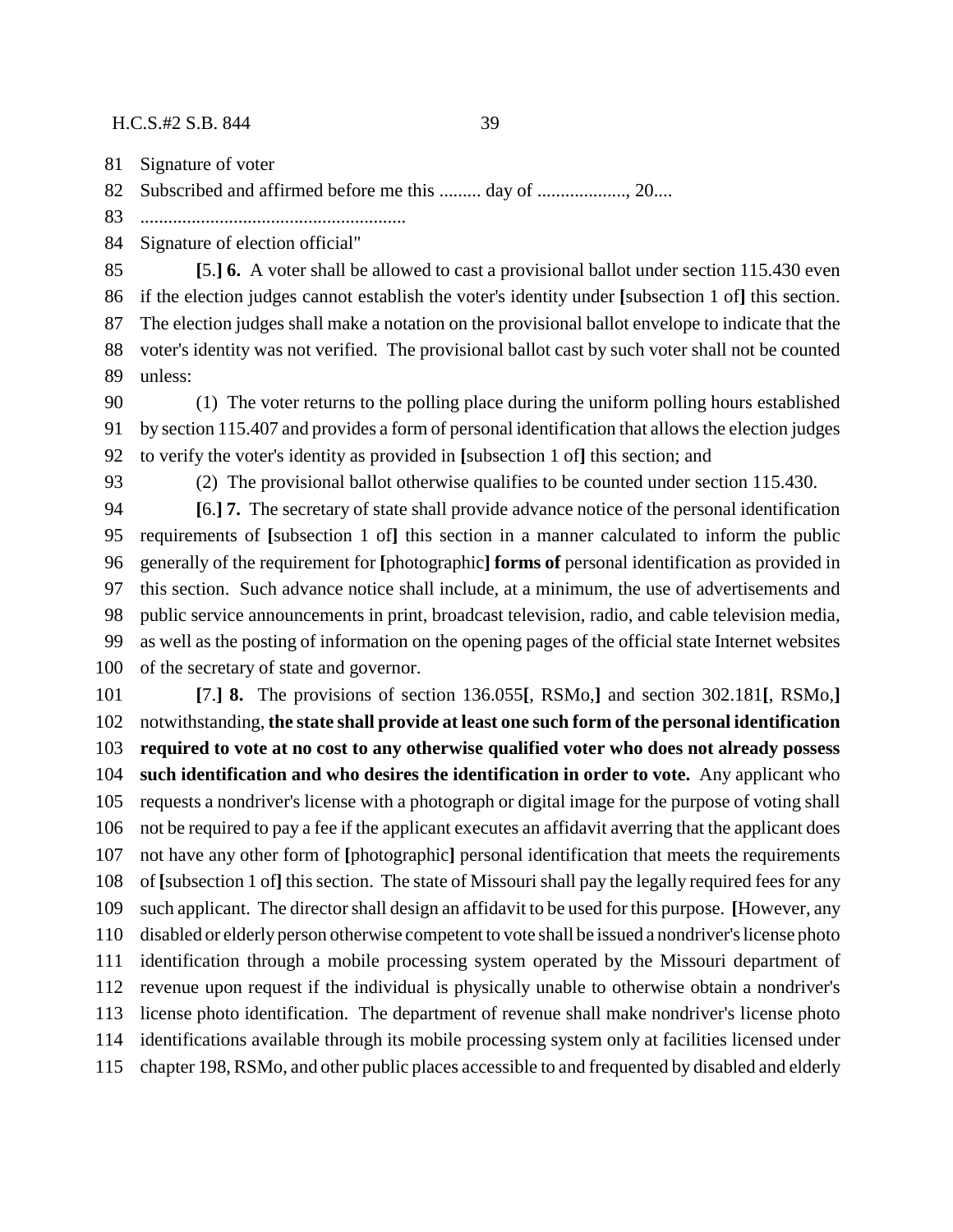persons. The department shall provide advance notice of the times and places when the mobile processing system will be available. At least nine mobile units housed under the office of administration shall remain available for dispatch upon the request of the department of revenue to fulfill the requirements of this section.**]** The total cost associated with nondriver's license photo identification under this subsection shall be borne by the state of Missouri from funds appropriated to the department of revenue for that specific purpose. The department of revenue and a local election authority may enter into a contract that allows the local election authority to assist the department in issuing nondriver's license photo identifications. **[**8.**] 9.** The director of the department of revenue shall, by January first of each year, prepare and deliver to each member of the general assembly a report documenting the number of individuals who have requested and received a nondriver's license photo identification for the purposes of voting under this section. The report shall also include the number of persons requesting a nondriver's license for purposes of voting under this section, but not receiving such license, and the reason for the denial of the nondriver's license. **[**9.**] 10.** The precinct register shall serve as the voter identification certificate. The following form shall be printed at the top of each page of the precinct register: VOTER'S IDENTIFICATION CERTIFICATE Warning: It is against the law for anyone to vote, or attempt to vote, without having a lawful right to vote. PRECINCT WARD OR TOWNSHIP ................................................. GENERAL (SPECIAL, PRIMARY) ELECTION Held .............................., 20.... Date I hereby certify that I am qualified to vote at this election by signing my name and verifying my address by signing my initials next to my address. **[**10.**] 11.** The secretary of state shall promulgate rules to effectuate the provisions of this section. **[**11.**] 12.** Any rule or portion of a rule, as that term is defined in section 536.010, RSMo, that is created under the authority delegated in this section shall become effective only if it complies with and is subject to all of the provisions of chapter 536, RSMo, and, if applicable, section 536.028, RSMo. This section and chapter 536, RSMo, are nonseverable and if any of the powers vested with the general assembly pursuant to chapter 536, RSMo, to review, to delay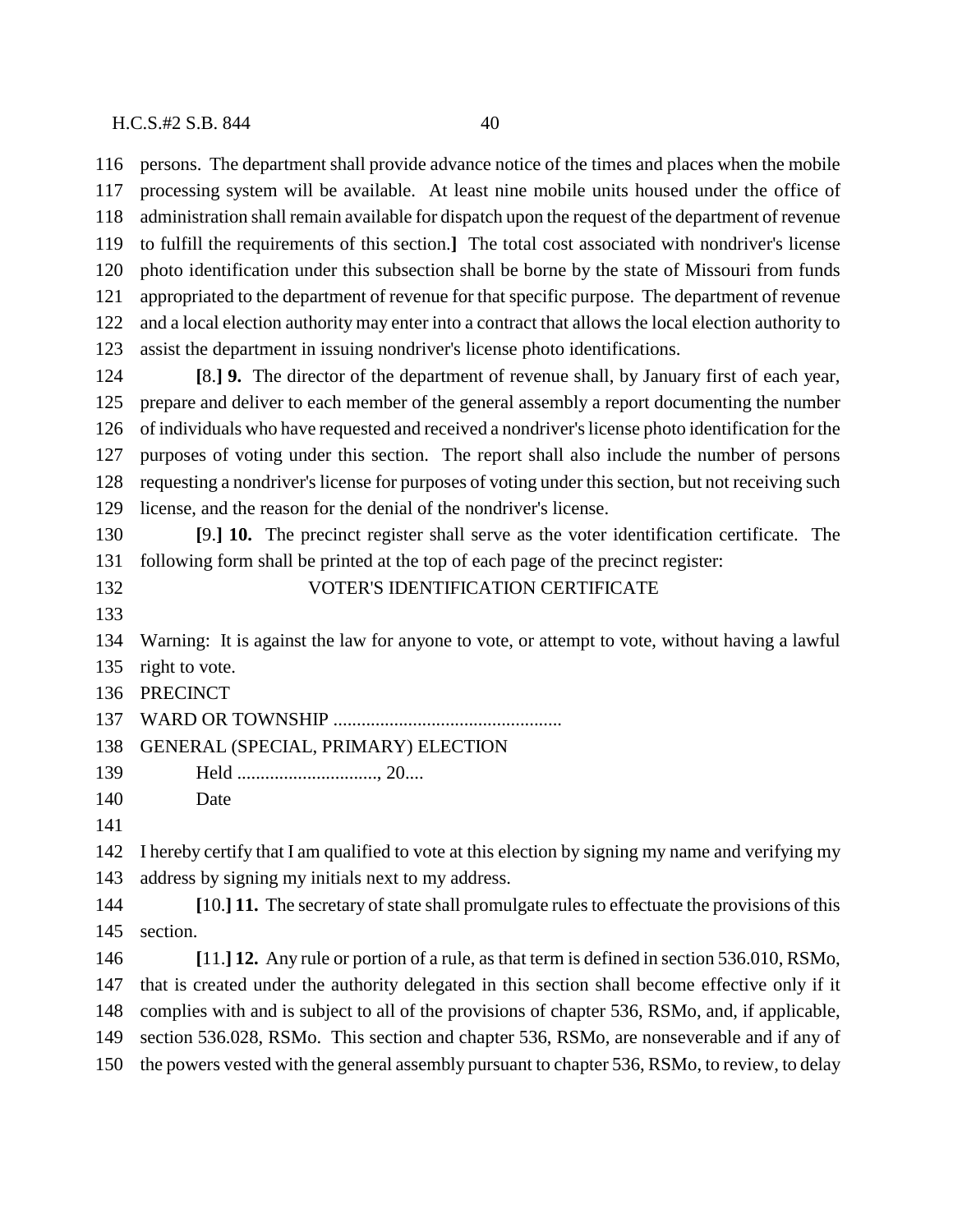the effective date or to disapprove and annul a rule are subsequently held unconstitutional, then

 the grant of rulemaking authority and any rule proposed or adopted after August 28, 2002, shall be invalid and void.

 **[**12.**] 13.** If any voter is unable to sign his name at the appropriate place on the certificate or computer printout, an election judge shall print the name and address of the voter in the appropriate place on the precinct register, the voter shall make his mark in lieu of signature, and the voter's mark shall be witnessed by the signature of an election judge.

 **[**13. For any election held on or before November 1, 2008, an individual who appears at a polling place without identification in the form described in subsection 1 of this section, and who is otherwise qualified to vote at that polling place, may cast a provisional ballot after:

 (1) Executing an affidavit which is also signed by two supervising election judges, one from each major political party, who attest that they have personal knowledge of the identity of the voter, provided that the two supervising election judges who sign an affidavit under this subdivision shall not be involved or participate in the verification of the voter's eligibility by the election authority after the provisional ballot is cast; or

(2) (a) Executing an affidavit affirming his or her identity; and

(b) Presenting a form of identification from the following list:

 a. Identification issued by the state of Missouri, an agency of the state, or a local election authority of the state;

b. Identification issued by the United States government or agency thereof;

 c. Identification issued by an institution of higher education, including a university, college, vocational and technical school, located within the state of Missouri;

 d. A copy of a current utility bill, bank statement, government check, paycheck, or other government document that contains the name and address of the voter; or

 e. Driver's license or state identification card issued by another state. Such provisional ballot shall be entitled to be counted, provided the election authority verifies the identity of the individual by comparing that individual's signature to the current signature on file with the election authority and determines that the individual was otherwise eligible to cast a ballot at the polling place where the ballot was cast.

 14. The affidavit to be used for voting under subsection 13 of this section shall be substantially in the following form:

"State of ..........................................................

County of .......................................................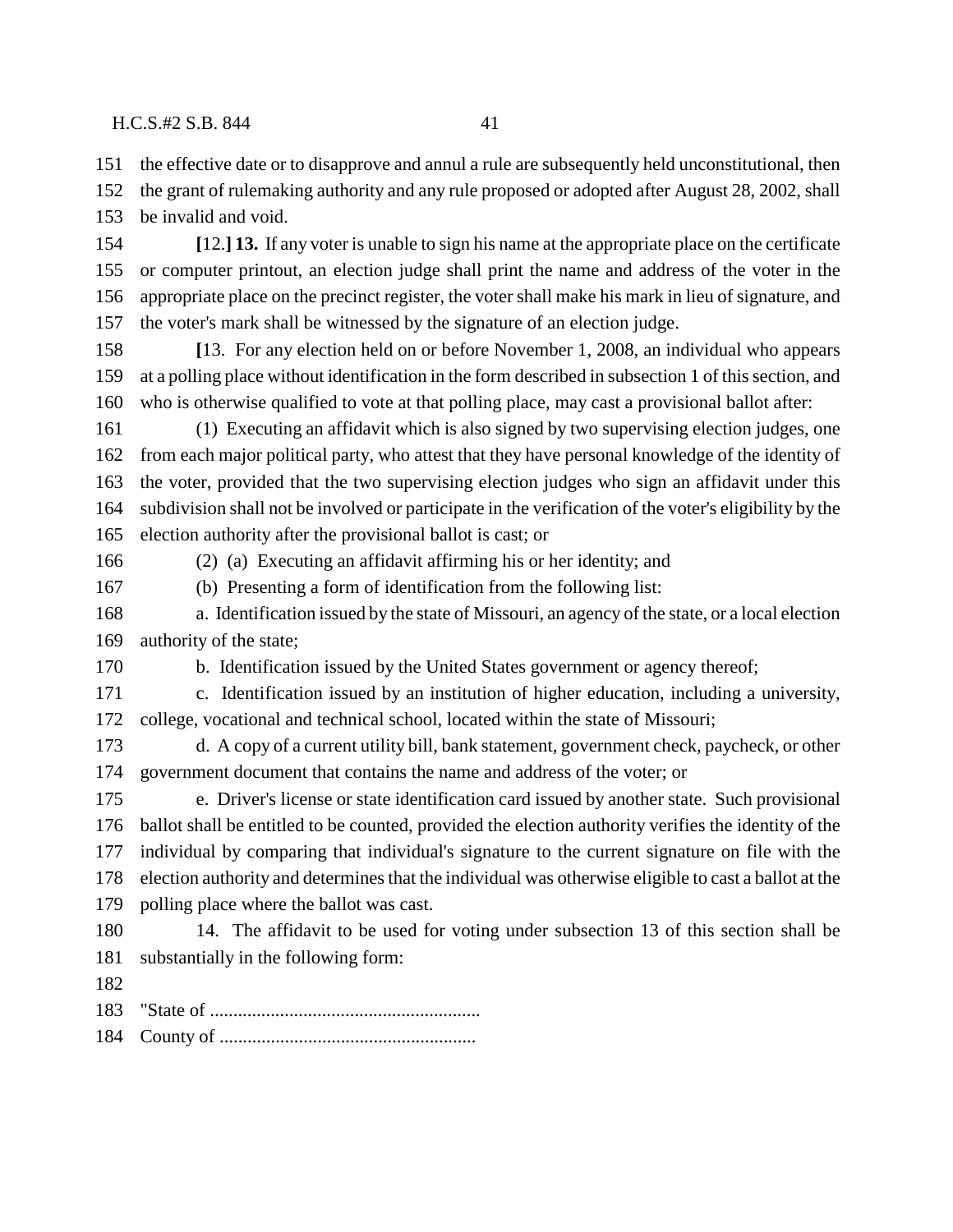I do solemnly swear (or affirm) that my name is ......................................; that I reside at .......................................; and that I am the person listed in the precinct register under this name and at this address.

I understand that knowingly providing false information is a violation of law and subjects me to

- possible criminal prosecution.
- .................................................................

Signature of voter

Subscribed and affirmed before me this ........ day of ....................., 20....

.................................................................

Signature of Election Official".

 15. The provisions of subsections 1 to 5 and 8 to 14 of this section shall become effective August 28, 2006, and this subsection shall expire September 1, 2006.**]**

116.160. 1. If the general assembly adopts a joint resolution proposing a constitutional amendment or a bill without a fiscal note summary, which is to be referred to a vote of the people, after receipt of such resolution or bill the secretary of state shall promptly forward the resolution or bill to the state auditor. If the general assembly adopts a joint resolution proposing a constitutional amendment or a bill without an official summary statement, **or for any initiative petition, call for a constitutional convention, or referendum measure** which is to be referred to a vote of the people, within twenty days after **[**receipt**] certification** of the **petition,** resolution or bill, the **[**secretary of state**] joint committee on ballot statements** shall prepare and transmit to the attorney general a summary statement of the measure as the proposed summary statement. The **[**secretary of state**] joint committee on ballot statements** may seek the advice of the legislator who introduced the constitutional amendment or bill **[**and**] ,** the speaker of the house or the president pro tem of the **[**legislative chamber that originated the measure**] senate**. The summary statement may be distinct from the legislative title of the proposed constitutional amendment or bill. The attorney general shall within ten days approve the legal content and form of the proposed statement. 2. The official summary statement shall contain no more than fifty words, excluding

articles. The title shall be a true and impartial statement of the purposes of the proposed measure

in language neither intentionally argumentative nor likely to create prejudice either for or against

the proposed measure.

116.180. Within three days after **[**receiving**] approving** the official summary statement **and receiving** the approved fiscal note summary and the fiscal note relating to any statewide ballot measure, the **[**secretary of state**] joint committee on ballot statements** shall certify the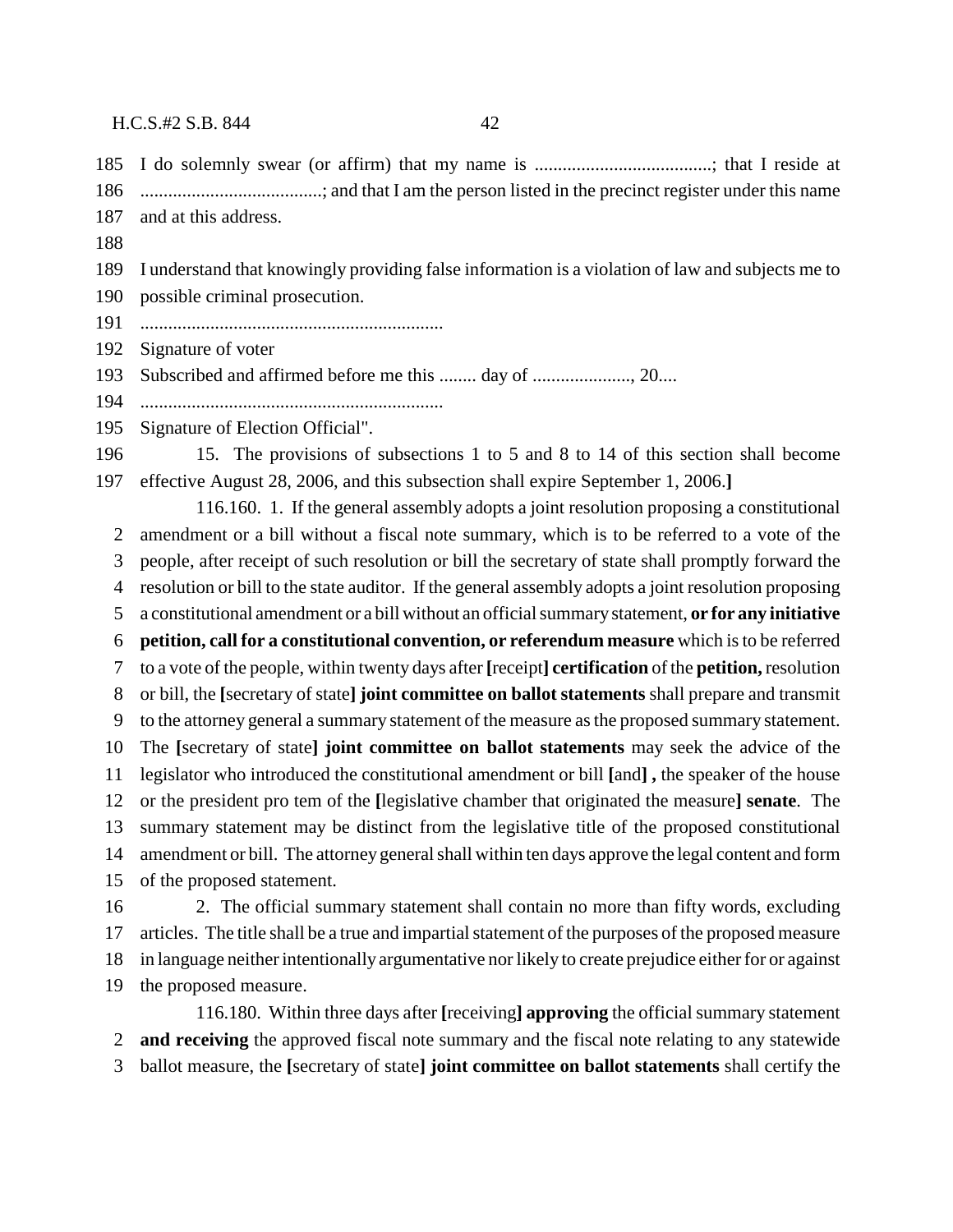official ballot title in separate paragraphs with the fiscal note summary immediately following the summary statement of the measure and shall deliver a copy of the official ballot title and the fiscal note to the speaker of the house or the president pro tem of the legislative chamber that originated the measure or, in the case of initiative or referendum petitions, to the person whose

name and address are designated under section 116.332. Persons circulating the petition shall

 affix the official ballot title to each page of the petition prior to circulation and signatures shall not be counted if the official ballot title is not affixed to the page containing such signatures.

116.190. 1. Any citizen who wishes to challenge the official ballot title or the fiscal note prepared for a proposed constitutional amendment submitted by the general assembly, by initiative petition, or by constitutional convention, or for a statutory initiative or referendum measure, may bring an action in the circuit court of Cole County. The action must be brought within ten days after the official ballot title is certified by the **[**secretary of state**] joint committee on ballot statements** in accordance with the provisions of this chapter.

 2. The **[**secretary of state**] joint committee on ballot statements** shall be named as a party defendant in any action challenging the official ballot title prepared by the **[**secretary of state**] joint committee**. When the action challenges the fiscal note or the fiscal note summary prepared by the auditor, the state auditor shall also be named as a party defendant. The president pro tem of the senate, the speaker of the house and the sponsor of the measure and the **[**secretary of state**]joint committee on ballot statements** shall be the named party defendants in any action challenging the official summary statement, fiscal note or fiscal note summary prepared pursuant to section 116.155.

 3. The petition shall state the reason or reasons why the summary statement portion of the official ballot title is insufficient or unfair and shall request a different summary statement portion of the official ballot title. Alternatively, the petition shall state the reasons why the fiscal note or the fiscal note summary portion of the official ballot title is insufficient or unfair and shall request a different fiscal note or fiscal note summary portion of the official ballot title.

 4. The action shall be placed at the top of the civil docket. Insofar as the action challenges the summary statement portion of the official ballot title, the court shall consider the petition, hear arguments, and in its decision certify the summary statement portion of the official ballot title to the secretary of state. Insofar as the action challenges the fiscal note or the fiscal note summary portion of the official ballot title, the court shall consider the petition, hear arguments, and in its decision, either certify the fiscal note or the fiscal note summary portion of the official ballot title to the secretary of state or remand the fiscal note or the fiscal note summary to the auditor for preparation of a new fiscal note or fiscal note summary pursuant to the procedures set forth in section 116.175. Any party to the suit may appeal to the supreme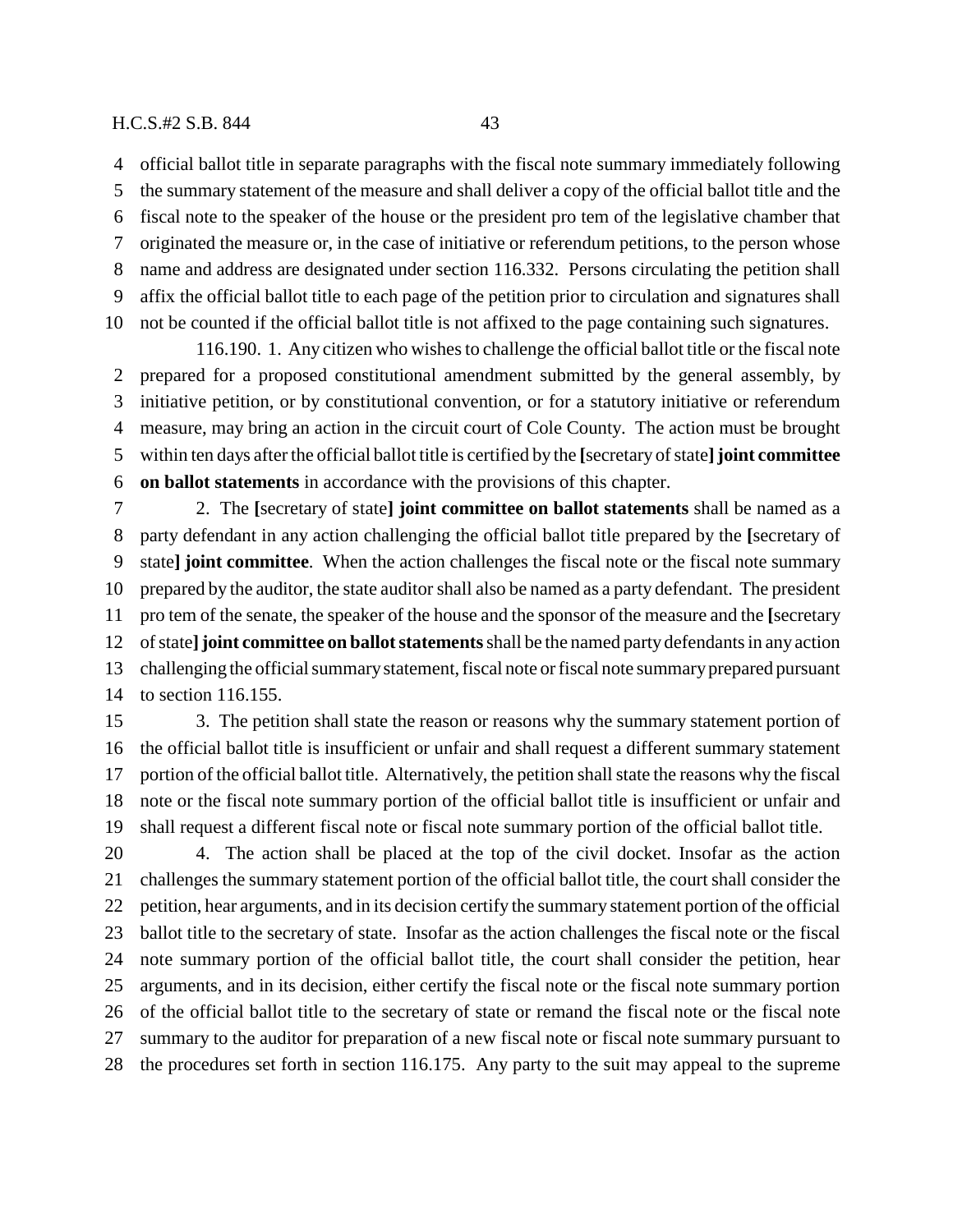court within ten days after a circuit court decision. In making the legal notice to election authorities under section 116.240, and for the purposes of section 116.180, the **[**secretary of state**] joint committee** shall certify the language which the court certifies to him **or her**.

116.240. Not later than the tenth Tuesday prior to an election at which a statewide ballot measure is to be voted on, the secretary of state shall send each election authority a certified copy of the legal notice to be published. The legal notice shall include the date and time of the election and a sample ballot**, including all fiscal note information prepared by the secretary of state and the official summary statement prepared by the joint committee on ballot statements**.

116.334. 1. If the petition form is approved, the **[**secretary of state**] joint committee on ballot statements** shall within ten days prepare and transmit to the attorney general a summary statement of the measure which shall be a concise statement not exceeding one hundred words. This statement shall be in the form of a question using language neither intentionally argumentative nor likely to create prejudice either for or against the proposed measure. The attorney general shall within ten days approve the legal content and form of the proposed statement.

 2. Signatures obtained prior to the date the official ballot title is certified by the secretary of state shall not be counted.

130.011. As used in this chapter, unless the context clearly indicates otherwise, the following terms mean:

 (1) "Appropriate officer" or "appropriate officers", the person or persons designated in section 130.026 to receive certain required statements and reports;

 (2) "Ballot measure" or "measure", any proposal submitted or intended to be submitted to qualified voters for their approval or rejection, including any proposal submitted by initiative petition, referendum petition, or by the general assembly or any local governmental body having authority to refer proposals to the voter;

 (3) "Candidate", an individual who seeks nomination or election to public office. The term "candidate" includes an elected officeholder who is the subject of a recall election, an individual who seeks nomination by the individual's political party for election to public office, an individual standing for retention in an election to an office to which the individual was previously appointed, an individual who seeks nomination or election whether or not the specific elective public office to be sought has been finally determined by such individual at the time the individual meets the conditions described in paragraph (a) or (b) of this subdivision, and an individual who is a write-in candidate as defined in subdivision (28) of this section. A candidate shall be deemed to seek nomination or election when the person first: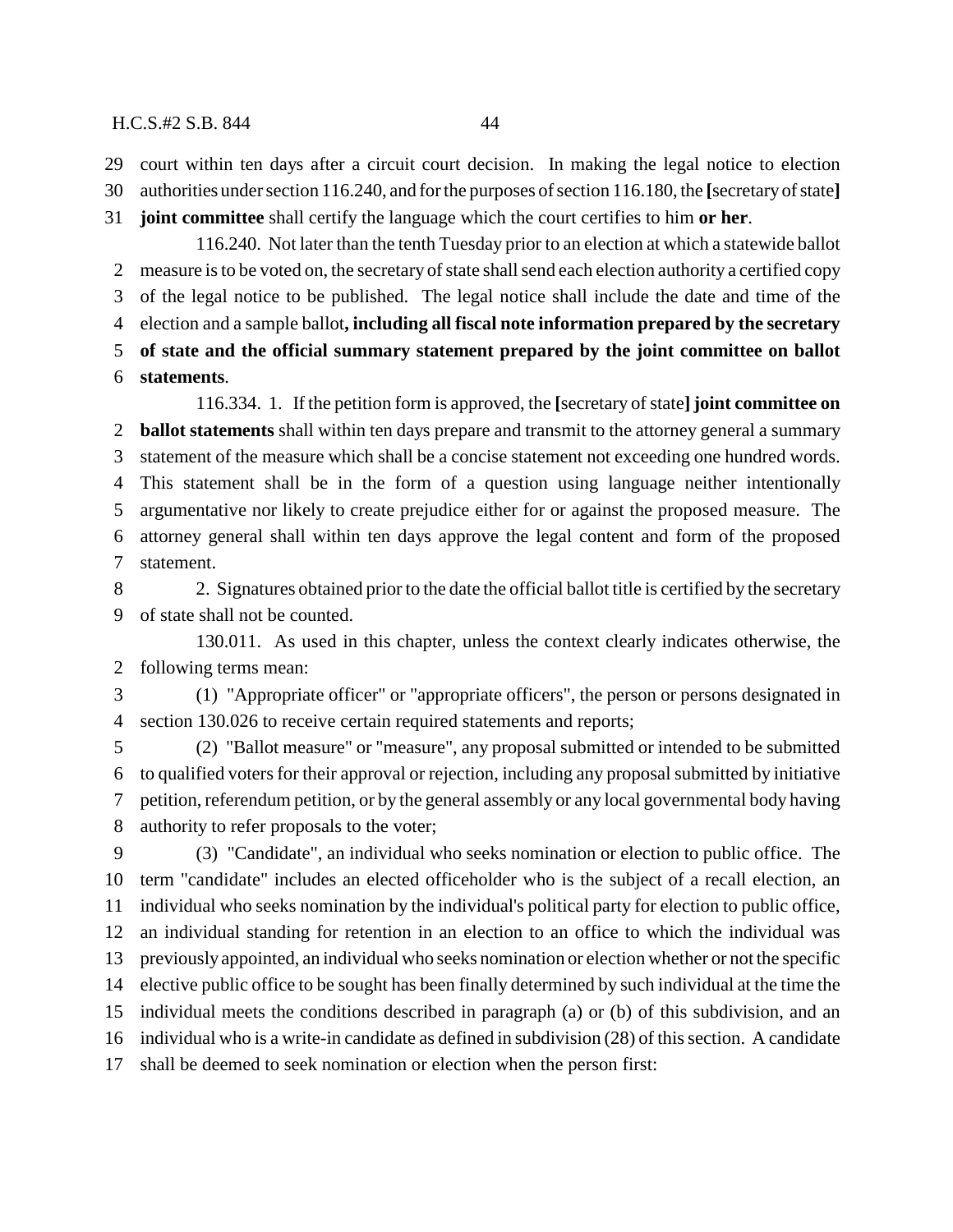(a) Receives contributions or makes expenditures or reserves space or facilities with intent to promote the person's candidacy for office; or

 (b) Knows or has reason to know that contributions are being received or expenditures are being made or space or facilities are being reserved with the intent to promote the person's candidacy for office; except that, such individual shall not be deemed a candidate if the person files a statement with the appropriate officer within five days after learning of the receipt of contributions, the making of expenditures, or the reservation of space or facilities disavowing the candidacy and stating that the person will not accept nomination or take office if elected; provided that, if the election at which such individual is supported as a candidate is to take place within five days after the person's learning of the above-specified activities, the individual shall file the statement disavowing the candidacy within one day; or

(c) Announces or files a declaration of candidacy for office;

 (4) "Cash", currency, coin, United States postage stamps, or any negotiable instrument which can be transferred from one person to another person without the signature or endorsement of the transferor;

 (5) "Check", a check drawn on a state or federal bank, or a draft on a negotiable order of withdrawal account in a savings and loan association or a share draft account in a credit union; (6) "Closing date", the date through which a statement or report is required to be complete;

 (7) "Committee", a person or any combination of persons, who accepts contributions or makes expenditures for the primary or incidental purpose of influencing or attempting to influence the action of voters for or against the nomination or election to public office of one or more candidates or the qualification, passage or defeat of any ballot measure or for the purpose of paying a previously incurred campaign debt or obligation of a candidate or the debts or obligations of a committee or for the purpose of contributing funds to another committee:

(a) "Committee", does not include:

 a. A person or combination of persons, if neither the aggregate of expenditures made nor the aggregate of contributions received during a calendar year exceeds five hundred dollars and if no single contributor has contributed more than two hundred fifty dollars of such aggregate contributions;

 b. An individual, other than a candidate, who accepts no contributions and who deals only with the individual's own funds or property;

 c. A corporation, cooperative association, partnership, proprietorship, or joint venture organized or operated for a primary or principal purpose other than that of influencing or attempting to influence the action of voters for or against the nomination or election to public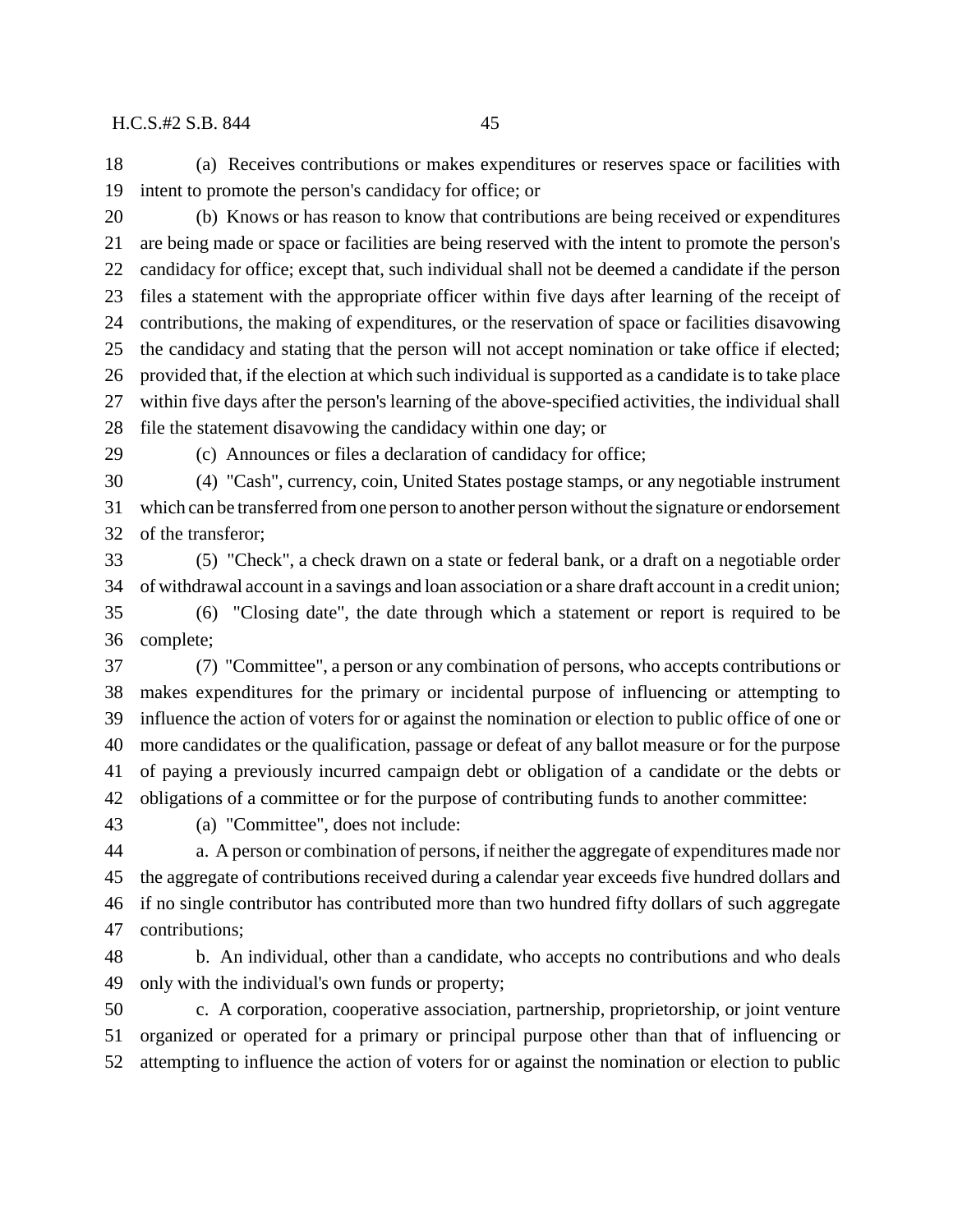office of one or more candidates or the qualification, passage or defeat of any ballot measure, and

 it accepts no contributions, and all expenditures it makes are from its own funds or property obtained in the usual course of business or in any commercial or other transaction and which are not contributions as defined by subdivision (12) of this section;

 d. A labor organization organized or operated for a primary or principal purpose other than that of influencing or attempting to influence the action of voters for or against the nomination or election to public office of one or more candidates, or the qualification, passage, or defeat of any ballot measure, and it accepts no contributions, and expenditures made by the organization are from its own funds or property received from membership dues or membership fees which were given or solicited for the purpose of supporting the normal and usual activities and functions of the organization and which are not contributions as defined by subdivision (12) of this section;

 e. A person who acts as an authorized agent for a committee in soliciting or receiving contributions or in making expenditures or incurring indebtedness on behalf of the committee if such person renders to the committee treasurer or deputy treasurer or candidate, if applicable, an accurate account of each receipt or other transaction in the detail required by the treasurer to comply with all record-keeping and reporting requirements of this chapter;

 f. Any department, agency, board, institution or other entity of the state or any of its subdivisions or any officer or employee thereof, acting in the person's official capacity;

 (b) The term "committee" includes, but is not limited to, each of the following committees: campaign committee, candidate committee, continuing committee**, exploratory committee,** and political party committee;

 (8) "Campaign committee", a committee, other than a candidate committee, which shall be formed by an individual or group of individuals to receive contributions or make expenditures and whose sole purpose is to support or oppose the qualification and passage of one or more particular ballot measures in an election or the retention of judges under the nonpartisan court plan**[**, such committee shall be formed no later than thirty days prior to the election for which the committee receives contributions or makes expenditures, and which shall terminate the later of either thirty days after the general election or upon the satisfaction of all committee debt after the general election, except that no committee retiring debt shall engage in any other activities in support of a measure for which the committee was formed**]**;

 (9) "Candidate committee", a committee which shall be formed by a candidate to receive contributions or make expenditures **[**in**] on** behalf of the person's candidacy **[**and which shall continue in existence for use by an elected candidate or which shall terminate the later of either thirty days after the general election for a candidate who was not elected or upon the satisfaction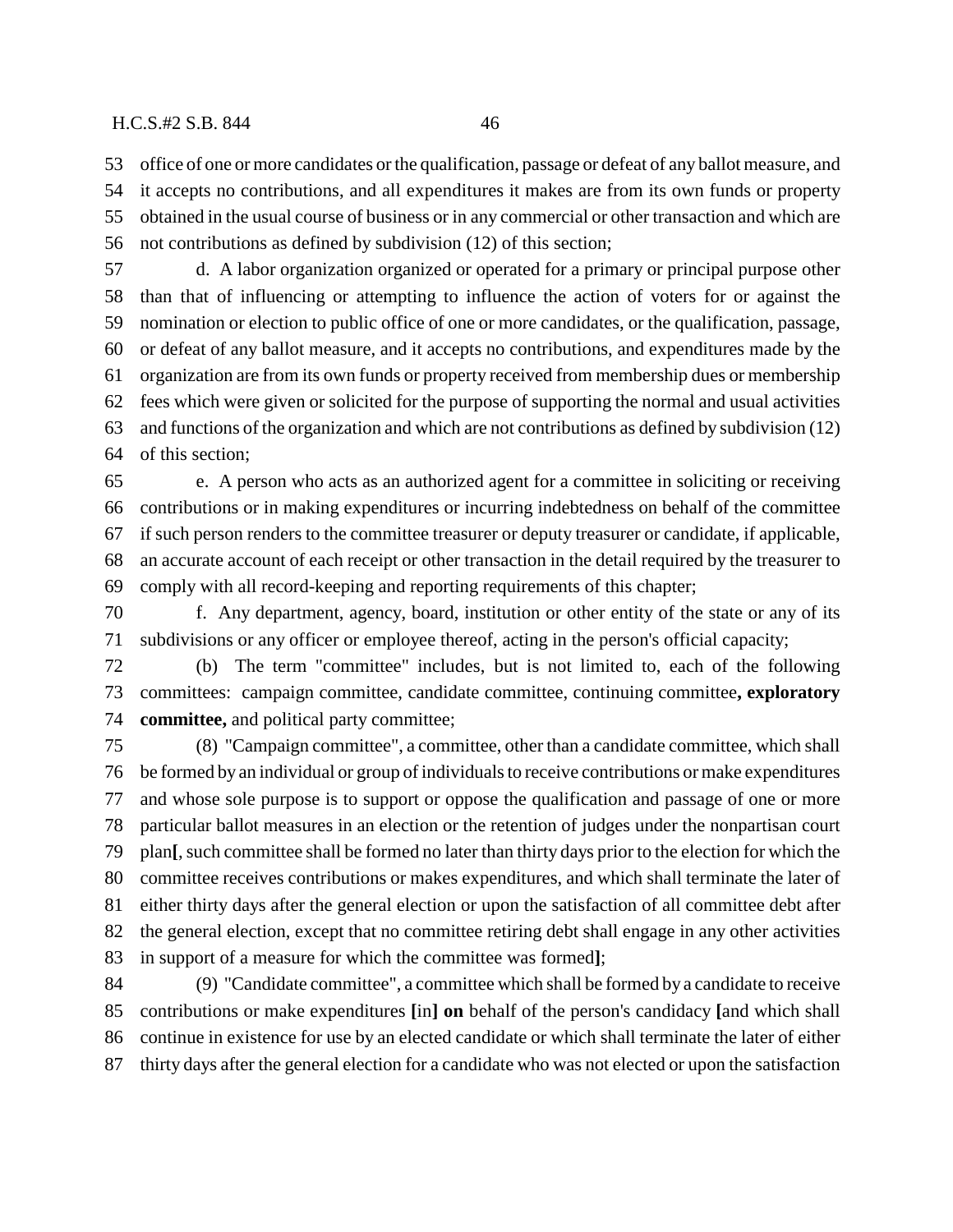of all committee debt after the election, except that no committee retiring debt shall engage in any other activities in support of the candidate for which the committee was formed**]**. Any candidate for elective office shall have only one candidate committee for the elective office sought, which is controlled directly by the candidate for the purpose of making expenditures. A candidate committee is presumed to be under the control and direction of the candidate unless the candidate files an affidavit with the appropriate officer stating that the committee is acting without control or direction on the candidate's part;

 (10) "Continuing committee", a committee of continuing existence **[**which is not formed, controlled or directed by a candidate**]**, and is a committee other than a candidate committee or campaign committee, whose primary or incidental purpose is to receive contributions or make expenditures to influence or attempt to influence the action of voters whether or not a particular candidate or candidates or a particular ballot measure or measures to be supported or opposed has been determined at the time the committee is required to file any statement or report pursuant to the provisions of this chapter. "Continuing committee" includes, but is not limited to, any committee organized or sponsored by a business entity, a labor organization, a professional association, a trade or business association, a club or other organization and whose primary purpose is to solicit, accept and use contributions from the members, employees or stockholders of such entity and any individual or group of individuals who accept and use contributions to influence or attempt to influence the action of voters**[**. Such committee shall be formed no later than sixty days prior to the election for which the committee receives contributions or makes expenditures**]**;

 (11) "Connected organization", any organization such as a corporation, a labor organization, a membership organization, a cooperative, or trade or professional association which expends funds or provides services or facilities to establish, administer or maintain a committee or to solicit contributions to a committee from its members, officers, directors, employees or security holders. An organization shall be deemed to be the connected organization if more than fifty percent of the persons making contributions to the committee during the current calendar year are members, officers, directors, employees or security holders of such organization or their spouses;

 (12) "Contribution", a payment, gift, loan, advance, deposit, or donation of money or anything of value for the purpose of supporting or opposing the nomination or election of any candidate for public office or the qualification, passage or defeat of any ballot measure, or for the support of any committee supporting or opposing candidates or ballot measures or for paying debts or obligations of any candidate or committee previously incurred for the above purposes.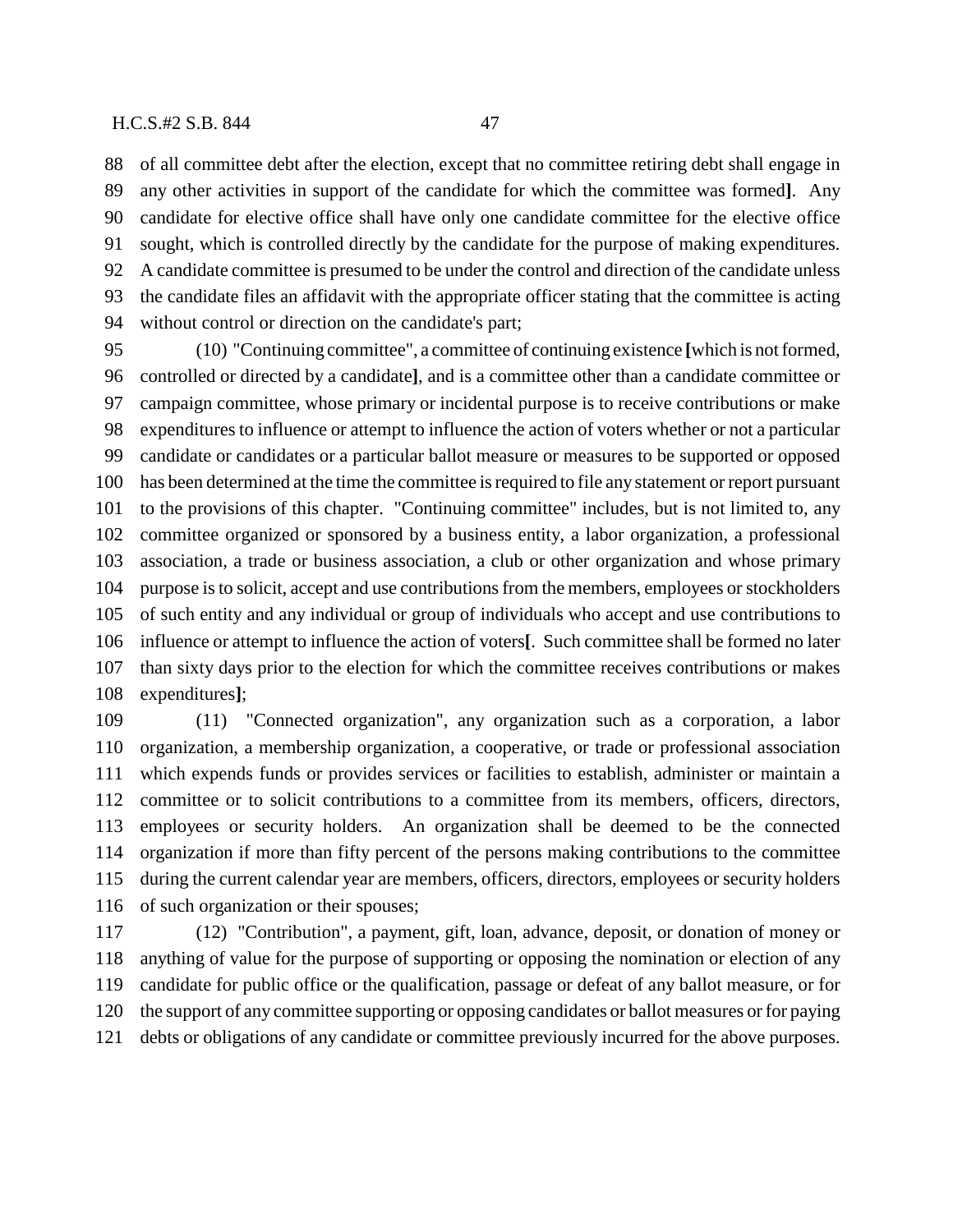A contribution of anything of value shall be deemed to have a money value equivalent to the fair market value. "Contribution" includes, but is not limited to:

 (a) A candidate's own money or property used in support of the person's candidacy other than expense of the candidate's food, lodging, travel, and payment of any fee necessary to the filing for public office;

 (b) Payment by any person, other than a candidate or committee, to compensate another person for services rendered to that candidate or committee;

 (c) Receipts from the sale of goods and services, including the sale of advertising space in a brochure, booklet, program or pamphlet of a candidate or committee and the sale of tickets or political merchandise;

(d) Receipts from fund-raising events including testimonial affairs;

 (e) Any loan, guarantee of a loan, cancellation or forgiveness of a loan or debt or other obligation by a third party, or payment of a loan or debt or other obligation by a third party if the loan or debt or other obligation was contracted, used, or intended, in whole or in part, for use in an election campaign or used or intended for the payment of such debts or obligations of a candidate or committee previously incurred, or which was made or received by a committee;

 (f) Funds received by a committee which are transferred to such committee from another committee or other source, except funds received by a candidate committee as a transfer of funds from another candidate committee controlled by the same candidate but such transfer shall be included in the disclosure reports;

 (g) Facilities, office space or equipment supplied by any person to a candidate or committee without charge or at reduced charges, except gratuitous space for meeting purposes which is made available regularly to the public, including other candidates or committees, on an equal basis for similar purposes on the same conditions;

 (h) The direct or indirect payment by any person, other than a connected organization, of the costs of establishing, administering, or maintaining a committee, including legal, accounting and computer services, fund raising and solicitation of contributions for a committee;

(i) "Contribution" does not include:

 a. Ordinary home hospitality or services provided without compensation by individuals volunteering their time in support of or in opposition to a candidate, committee or ballot measure, nor the necessary and ordinary personal expenses of such volunteers incidental to the performance of voluntary activities, so long as no compensation is directly or indirectly asked or given;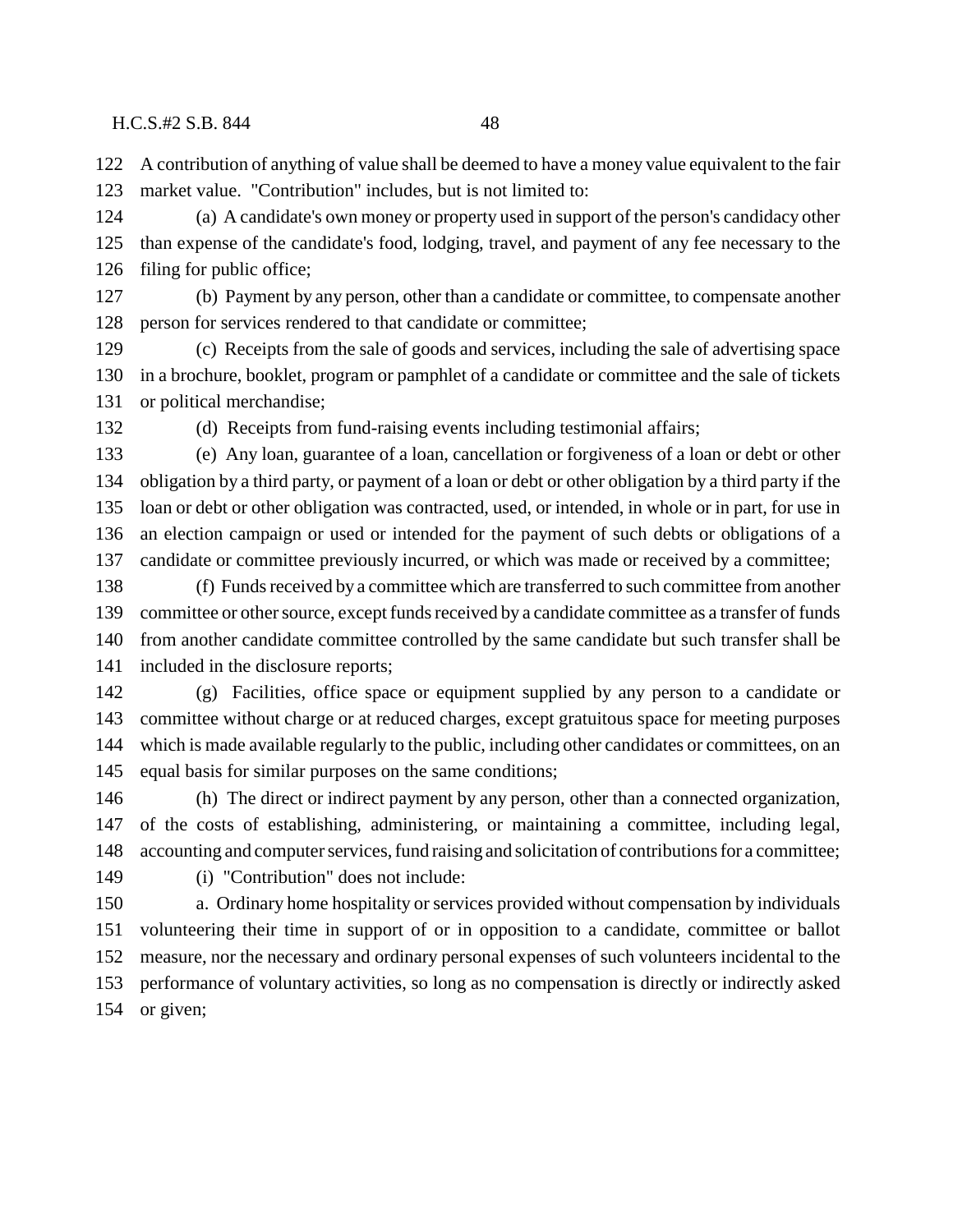b. An offer or tender of a contribution which is expressly and unconditionally rejected and returned to the donor within ten business days after receipt or transmitted to the state treasurer;

c. Interest earned on deposit of committee funds;

 d. The costs incurred by any connected organization listed pursuant to subdivision (4) of subsection 5 of section 130.021 for establishing, administering or maintaining a committee, or for the solicitation of contributions to a committee which solicitation is solely directed or related to the members, officers, directors, employees or security holders of the connected organization;

(13) "County", any one of the several counties of this state or the city of St. Louis;

 (14) "Disclosure report", an itemized report of receipts, expenditures and incurred indebtedness which is prepared on forms approved by the Missouri ethics commission and filed at the times and places prescribed;

 (15) "Election", any primary, general or special election held to nominate or elect an individual to public office, to retain or recall an elected officeholder or to submit a ballot measure to the voters, and any caucus or other meeting of a political party or a political party committee at which that party's candidate or candidates for public office are officially selected. A primary election and the succeeding general election shall be considered separate elections; (16) "Expenditure", a payment, advance, conveyance, deposit, donation or contribution of money or anything of value for the purpose of supporting or opposing the nomination or election of any candidate for public office or the qualification or passage of any ballot measure or for the support of any committee which in turn supports or opposes any candidate or ballot

 candidate or the debts or obligations of a committee; a payment, or an agreement or promise to pay, money or anything of value, including a candidate's own money or property, for the purchase of goods, services, property, facilities or anything of value for the purpose of supporting or opposing the nomination or election of any candidate for public office or the qualification or passage of any ballot measure or for the support of any committee which in turn supports or opposes any candidate or ballot measure or for the purpose of paying a previously incurred campaign debt or obligation of a candidate or the debts or obligations of a committee. An expenditure of anything of value shall be deemed to have a money value equivalent to the fair market value. "Expenditure" includes, but is not limited to:

measure or for the purpose of paying a previously incurred campaign debt or obligation of a

 (a) Payment by anyone other than a committee for services of another person rendered to such committee;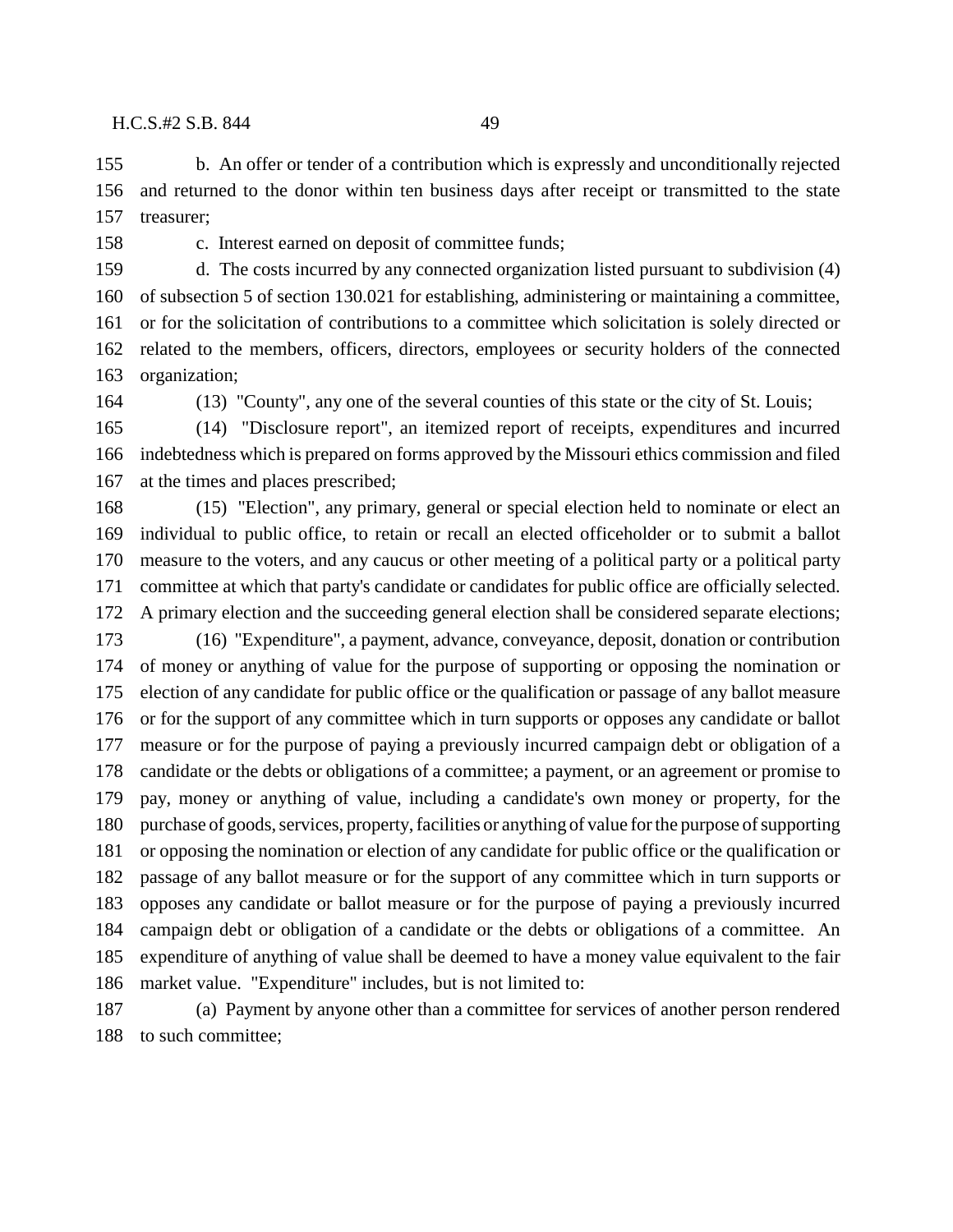(b) The purchase of tickets, goods, services or political merchandise in connection with any testimonial affair or fund-raising event of or for candidates or committees, or the purchase of advertising in a brochure, booklet, program or pamphlet of a candidate or committee;

(c) The transfer of funds by one committee to another committee;

 (d) The direct or indirect payment by any person, other than a connected organization for a committee, of the costs of establishing, administering or maintaining a committee, including legal, accounting and computer services, fund raising and solicitation of contributions for a committee; but

(e) "Expenditure" does not include:

 a. Any news story, commentary or editorial which is broadcast or published by any broadcasting station, newspaper, magazine or other periodical without charge to the candidate or to any person supporting or opposing a candidate or ballot measure;

 b. The internal dissemination by any membership organization, proprietorship, labor organization, corporation, association or other entity of information advocating the election or defeat of a candidate or candidates or the passage or defeat of a ballot measure or measures to its directors, officers, members, employees or security holders, provided that the cost incurred is reported pursuant to subsection 2 of section 130.051;

c. Repayment of a loan, but such repayment shall be indicated in required reports;

 d. The rendering of voluntary personal services by an individual of the sort commonly performed by volunteer campaign workers and the payment by such individual of the individual's necessary and ordinary personal expenses incidental to such volunteer activity, provided no compensation is, directly or indirectly, asked or given;

 e. The costs incurred by any connected organization listed pursuant to subdivision (4) of subsection 5 of section 130.021 for establishing, administering or maintaining a committee, or for the solicitation of contributions to a committee which solicitation is solely directed or related to the members, officers, directors, employees or security holders of the connected organization;

 f. The use of a candidate's own money or property for expense of the candidate's personal food, lodging, travel, and payment of any fee necessary to the filing for public office, if such expense is not reimbursed to the candidate from any source;

 (17) "Exploratory **[**committees**] committee**", a committee which shall be formed by an individual to receive contributions and make expenditures on behalf of this individual in determining whether or not the individual seeks elective office. Such committee shall terminate no later than December thirty-first of the year prior to the general election for the possible office;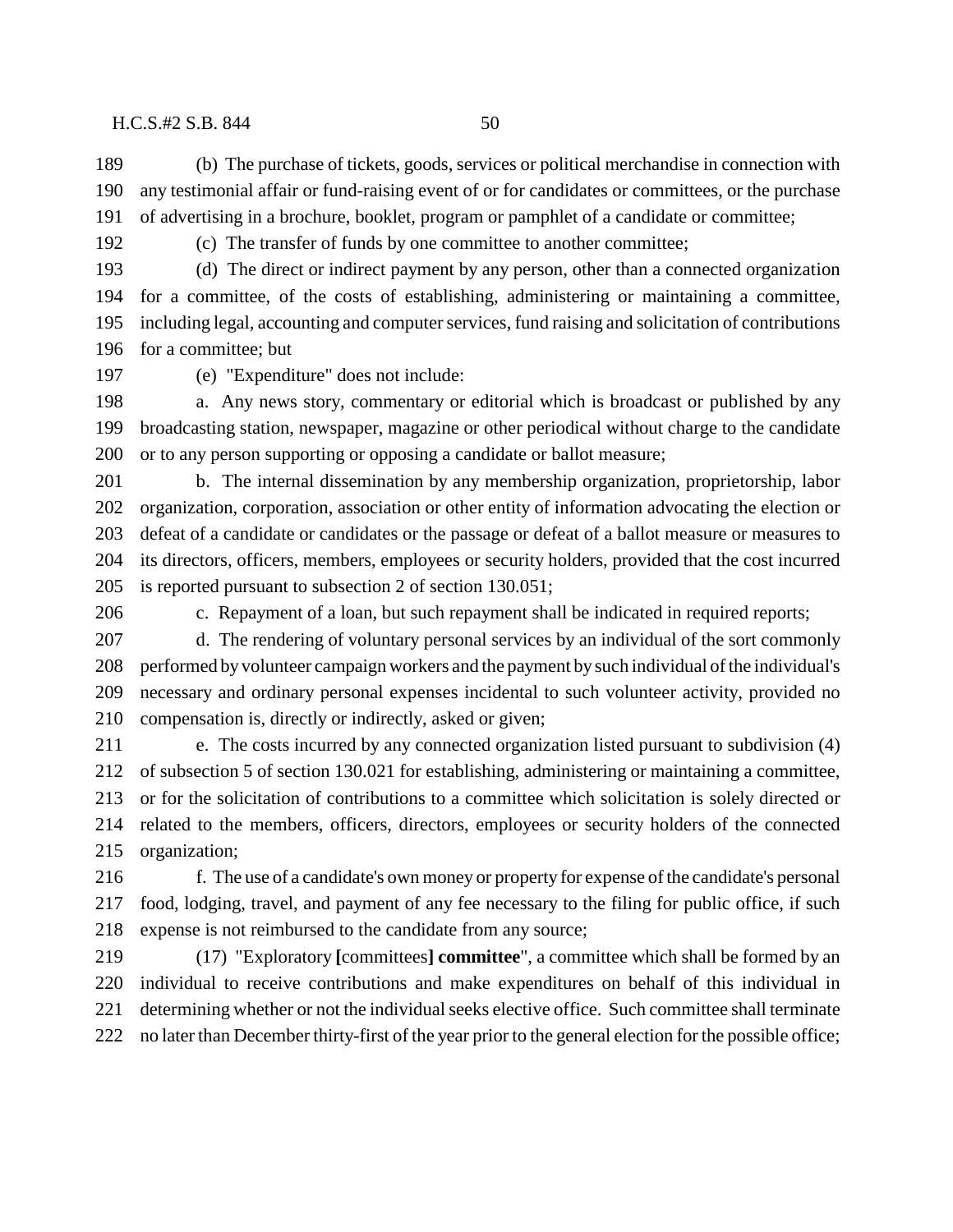(18) "Fund-raising event", an event such as a dinner, luncheon, reception, coffee, testimonial, rally, auction or similar affair through which contributions are solicited or received by such means as the purchase of tickets, payment of attendance fees, donations for prizes or through the purchase of goods, services or political merchandise;

 (19) "In-kind contribution" or "in-kind expenditure", a contribution or expenditure in a form other than money;

 (20) "Labor organization", any organization of any kind, or any agency or employee representation committee or plan, in which employees participate and which exists for the purpose, in whole or in part, of dealing with employers concerning grievances, labor disputes, wages, rates of pay, hours of employment, or conditions of work;

 (21) "Loan", a transfer of money, property or anything of ascertainable monetary value in exchange for an obligation, conditional or not, to repay in whole or in part and which was contracted, used, or intended for use in an election campaign, or which was made or received by a committee or which was contracted, used, or intended to pay previously incurred campaign debts or obligations of a candidate or the debts or obligations of a committee;

 (22) "Person", an individual, group of individuals, corporation, partnership, committee, proprietorship, joint venture, any department, agency, board, institution or other entity of the state or any of its political subdivisions, union, labor organization, trade or professional or business association, association, political party or any executive committee thereof, or any other club or organization however constituted or any officer or employee of such entity acting in the person's official capacity;

 (23) "Political merchandise", goods such as bumper stickers, pins, hats, ties, jewelry, literature, or other items sold or distributed at a fund-raising event or to the general public for publicity or for the purpose of raising funds to be used in supporting or opposing a candidate for nomination or election or in supporting or opposing the qualification, passage or defeat of a ballot measure;

 (24) "Political party", a political party which has the right under law to have the names of its candidates listed on the ballot in a general election;

 (25) "Political party committee", a state, district, county, city, or area committee of a political party, as **[**defined**] authorized** in section 115.603, RSMo, which may be organized as a not-for-profit corporation under Missouri law, and which committee is of continuing existence, and has the primary or incidental purpose of receiving contributions and making expenditures to influence or attempt to influence the action of voters on behalf of the political party;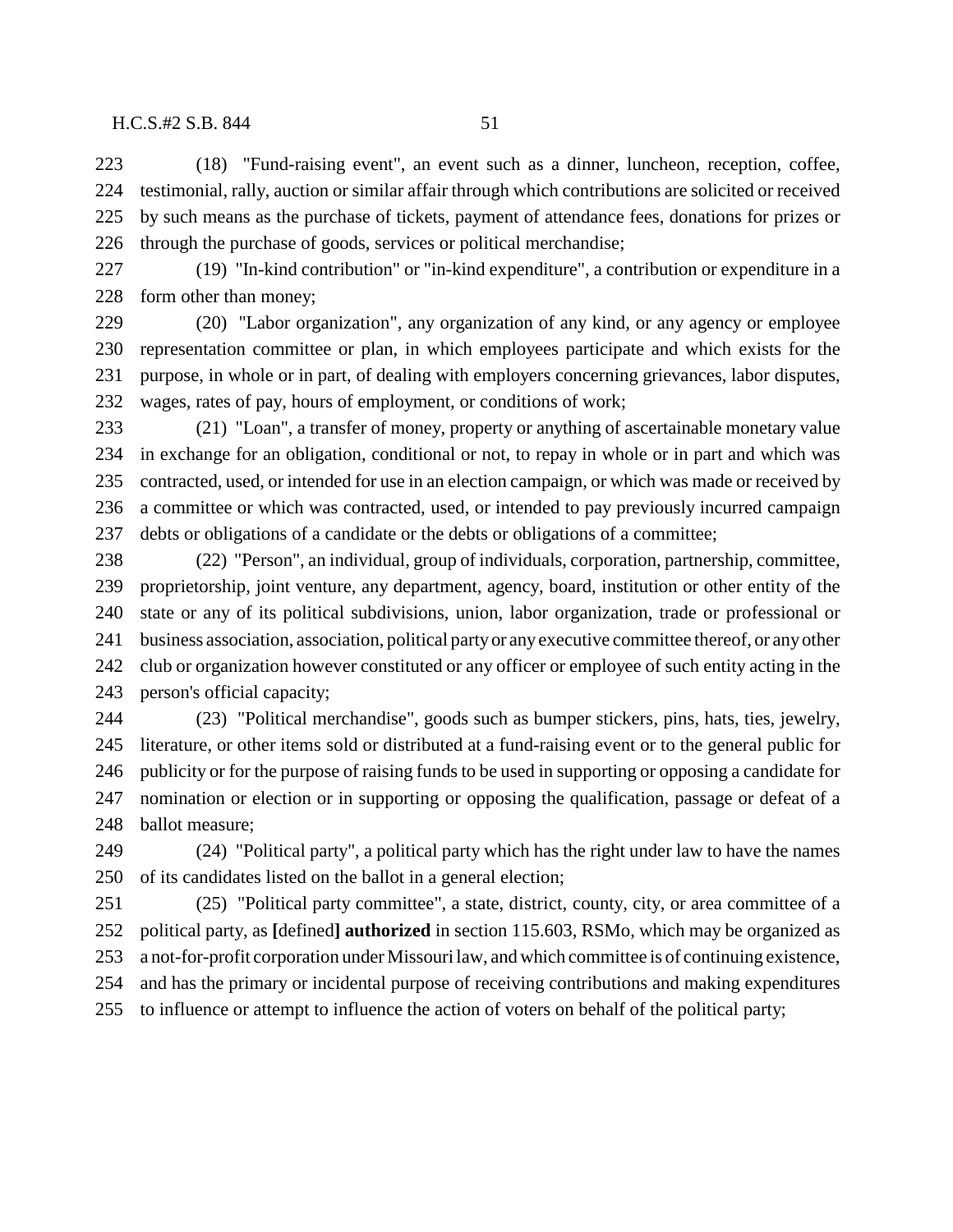(26) "Public office" or "office", any state, judicial, county, municipal, school or other district, ward, township, or other political subdivision office or any political party office which is filled by a vote of registered voters;

 (27) "Regular session", includes that period beginning on the first Wednesday after the first Monday in January and ending following the first Friday after the second Monday in May;

 (28) "Write-in candidate", an individual whose name is not printed on the ballot but who otherwise meets the definition of candidate in subdivision (3) of this section.

130.021. 1. Every committee shall have a treasurer who, except as provided in subsection 10 of this section, shall be a resident of this state and reside in the district or county in which the committee sits. A committee may also have a deputy treasurer who, except as provided in subsection 10 of this section, shall be a resident of this state and reside in the district or county in which the committee sits, to serve in the capacity of committee treasurer in the event the committee treasurer is unable for any reason to perform the treasurer's duties.

 2. Every candidate for offices listed in subsection 1 of section 130.016 who has not filed a statement of exemption pursuant to that subsection and every candidate for offices listed in subsection 6 of section 130.016 who is not excluded from filing a statement of organization and disclosure reports pursuant to subsection 6 of section 130.016 shall form a candidate committee and appoint a treasurer. Thereafter, all contributions on hand and all further contributions received by such candidate and any of the candidate's own funds to be used in support of the person's candidacy shall be deposited in a candidate committee depository account established pursuant to the provisions of subsection 4 of this section, and all expenditures shall be made through the candidate, treasurer or deputy treasurer of the person's candidate committee. Nothing in this chapter shall prevent a candidate from appointing himself or herself as a committee of one and serving as the person's own treasurer, maintaining the candidate's own records and filing all the reports and statements required to be filed by the treasurer of a candidate committee.

 3. **[**A candidate who has more than one candidate committee supporting the person's candidacy shall designate one of those candidate committees as the committee responsible for consolidating the aggregate contributions to all such committees under the candidate's control and direction as required by section 130.041**] No person shall form a new committee or serve as a treasurer or deputy treasurer of any committee as defined in section 130.011 until the person or the treasurer of any committee previously formed by the person or where the person served as treasurer or deputy treasurer has filed all required campaign disclosure reports or statements of limited activity for all prior elections and paid outstanding previously imposed fees assessed against that person by the ethics commission. No**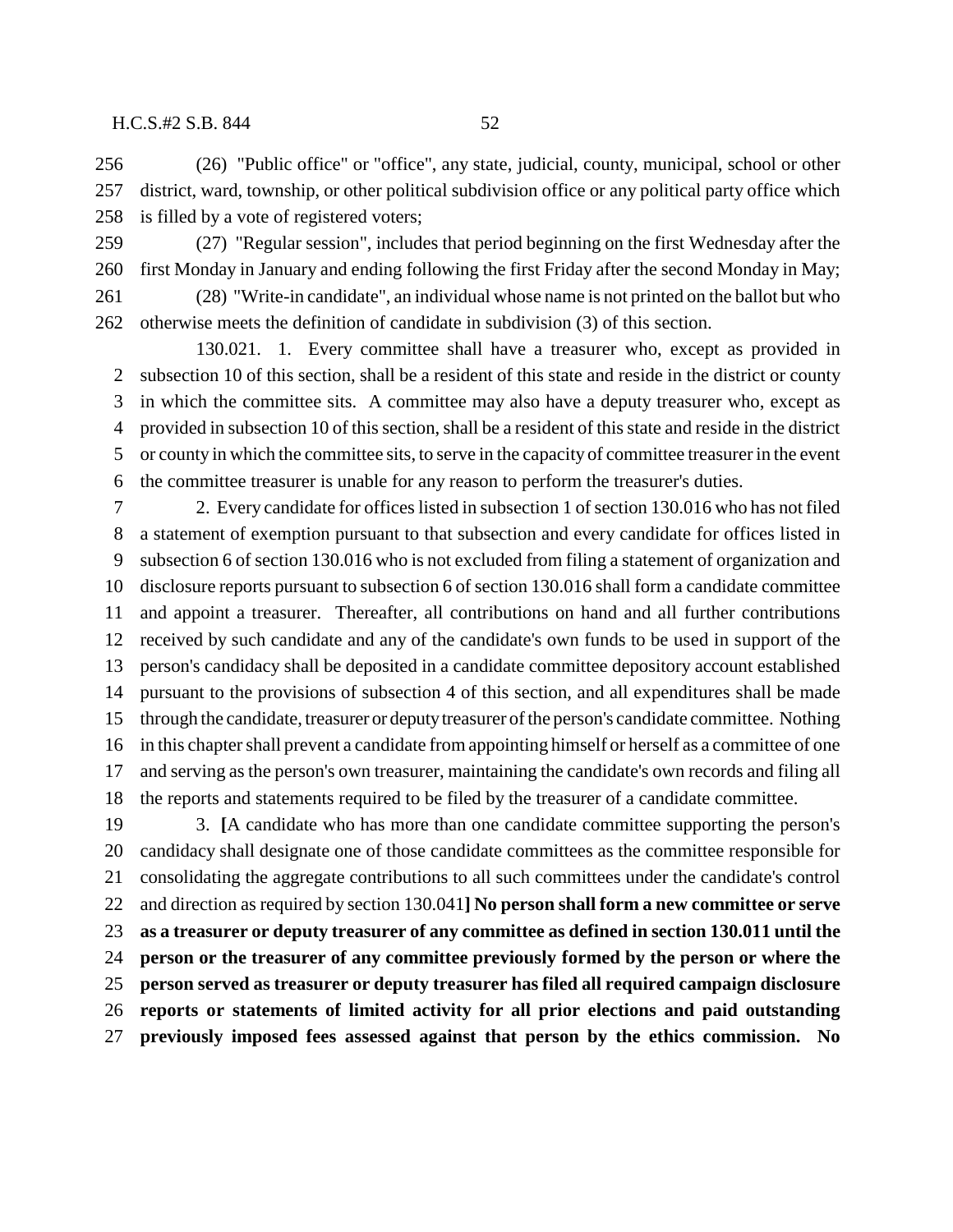#### **candidate shall form, control, or direct a continuing committee as defined in section 130.011**.

 4. (1) Every committee shall have a single official fund depository within this state which shall be a federally or state-chartered bank, a federally or state-chartered savings and loan association, or a federally or state-chartered credit union in which the committee shall open and thereafter maintain at least one official depository account in its own name. An "official depository account" shall be a checking account or some type of negotiable draft or negotiable order of withdrawal account, and the official fund depository shall, regarding an official depository account, be a type of financial institution which provides a record of deposits, canceled checks or other canceled instruments of withdrawal evidencing each transaction by maintaining copies within this state of such instruments and other transactions. All contributions which the committee receives in money, checks and other negotiable instruments shall be deposited in a committee's official depository account. Contributions shall not be accepted and expenditures shall not be made by a committee except by or through an official depository account and the committee treasurer, deputy treasurer or candidate. Contributions received by a committee shall not be commingled with any funds of an agent of the committee, a candidate or any other person, except that contributions from a candidate of the candidate's own funds to the person's candidate committee shall be deposited to an official depository account of the person's candidate committee. No expenditure shall be made by a committee when the office of committee treasurer is vacant except that when the office of a candidate committee treasurer is vacant, the candidate shall be the treasurer until the candidate appoints a new treasurer.

 (2) A committee treasurer, deputy treasurer or candidate may withdraw funds from a committee's official depository account and deposit such funds in one or more savings accounts in the committee's name in any bank, savings and loan association or credit union within this state, and may also withdraw funds from an official depository account for investment in the committee's name in any certificate of deposit, bond or security. Proceeds from interest or dividends from a savings account or other investment or proceeds from withdrawals from a savings account or from the sale of an investment shall not be expended or reinvested, except in the case of renewals of certificates of deposit, without first redepositing such proceeds in an official depository account. Investments, other than savings accounts, held outside the committee's official depository account at any time during a reporting period shall be disclosed by description, amount, any identifying numbers and the name and address of any institution or person in which or through which it is held in an attachment to disclosure reports the committee is required to file. Proceeds from an investment such as interest or dividends or proceeds from its sale, shall be reported by date and amount. In the case of the sale of an investment, the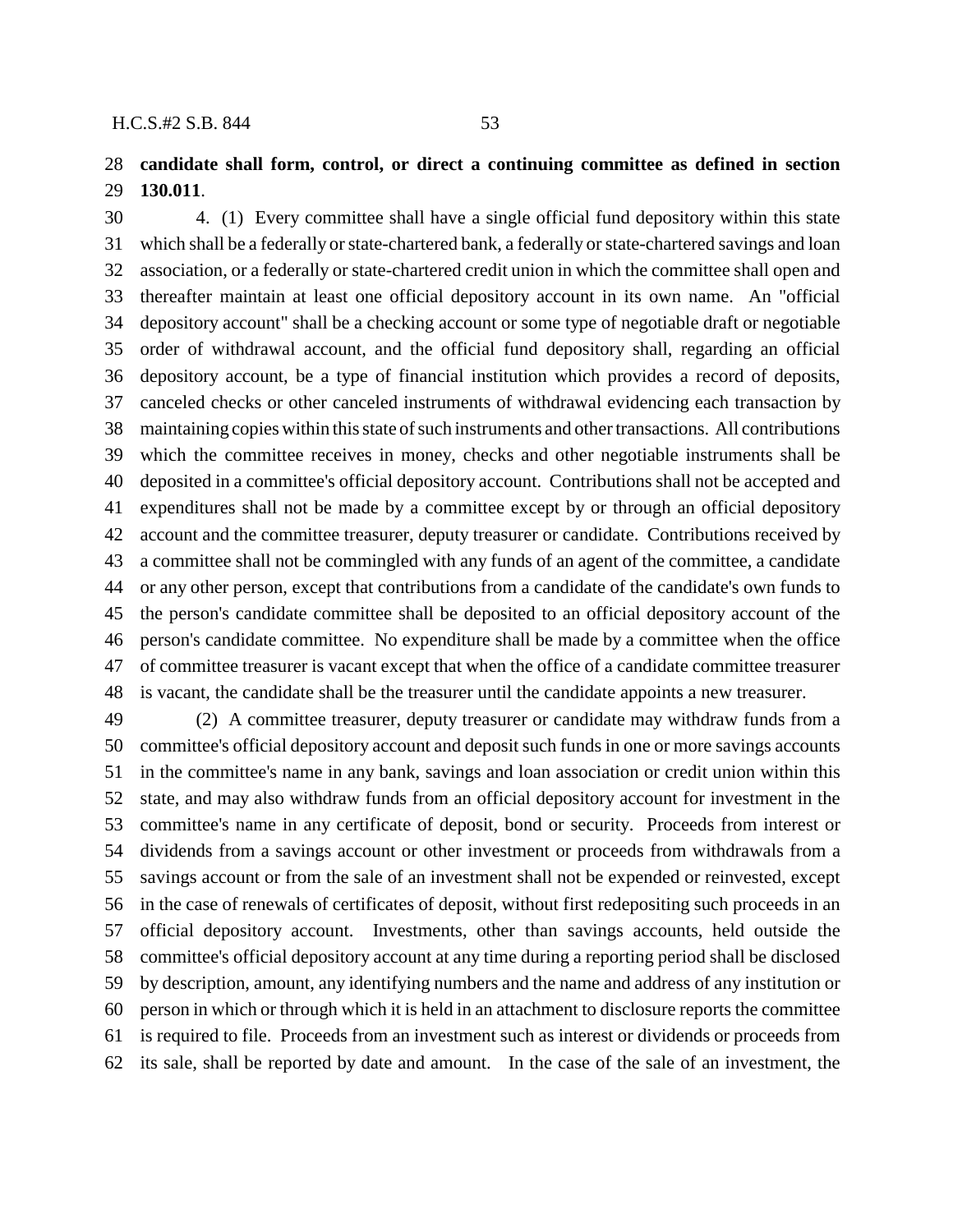names and addresses of the persons involved in the transaction shall also be stated. Funds held

 in savings accounts and investments, including interest earned, shall be included in the report of money on hand as required by section 130.041.

 5. The treasurer or deputy treasurer acting on behalf of any person or organization or group of persons which is a committee by virtue of the definitions of committee in section 130.011 and any candidate who is not excluded from forming a committee in accordance with the provisions of section 130.016 shall file a statement of organization with the appropriate officer within twenty days after the person or organization becomes a committee but no later than **[**the date for filing the first report required pursuant to the provisions of section 130.046**] thirty days prior to the election for which the committee receives contributions or makes expenditures, except that a continuing committee shall file a statement of organization with the appropriate officer no later than sixty days prior to the election for which the committee receives contributions or makes expenditures**. The statement of organization shall contain the following information:

 (1) The name, mailing address and telephone number, if any, of the committee filing the statement of organization. If the committee is deemed to be affiliated with a connected organization as provided in subdivision (11) of section 130.011, the name of the connected organization, or a legally registered fictitious name which reasonably identifies the connected organization, shall appear in the name of the committee. If the committee is a candidate committee, the name of the candidate shall be a part of the committee's name;

(2) The name, mailing address and telephone number of the candidate;

 (3) The name, mailing address and telephone number of the committee treasurer, and the name, mailing address and telephone number of its deputy treasurer if the committee has named a deputy treasurer;

(4) The names, mailing addresses and titles of its officers, if any;

 (5) The name and mailing address of any connected organizations with which the committee is affiliated;

 (6) The name and mailing address of its depository, and the name and account number of each account the committee has in the depository. The account number of each account shall be redacted prior to disclosing the statement to the public;

 (7) Identification of the major nature of the committee such as a candidate committee, campaign committee, continuing committee, political party committee, incumbent committee, or any other committee according to the definition of committee in section 130.011;

 (8) In the case of the candidate committee designated in subsection 3 of this section, the full name and address of each other candidate committee which is under the control and direction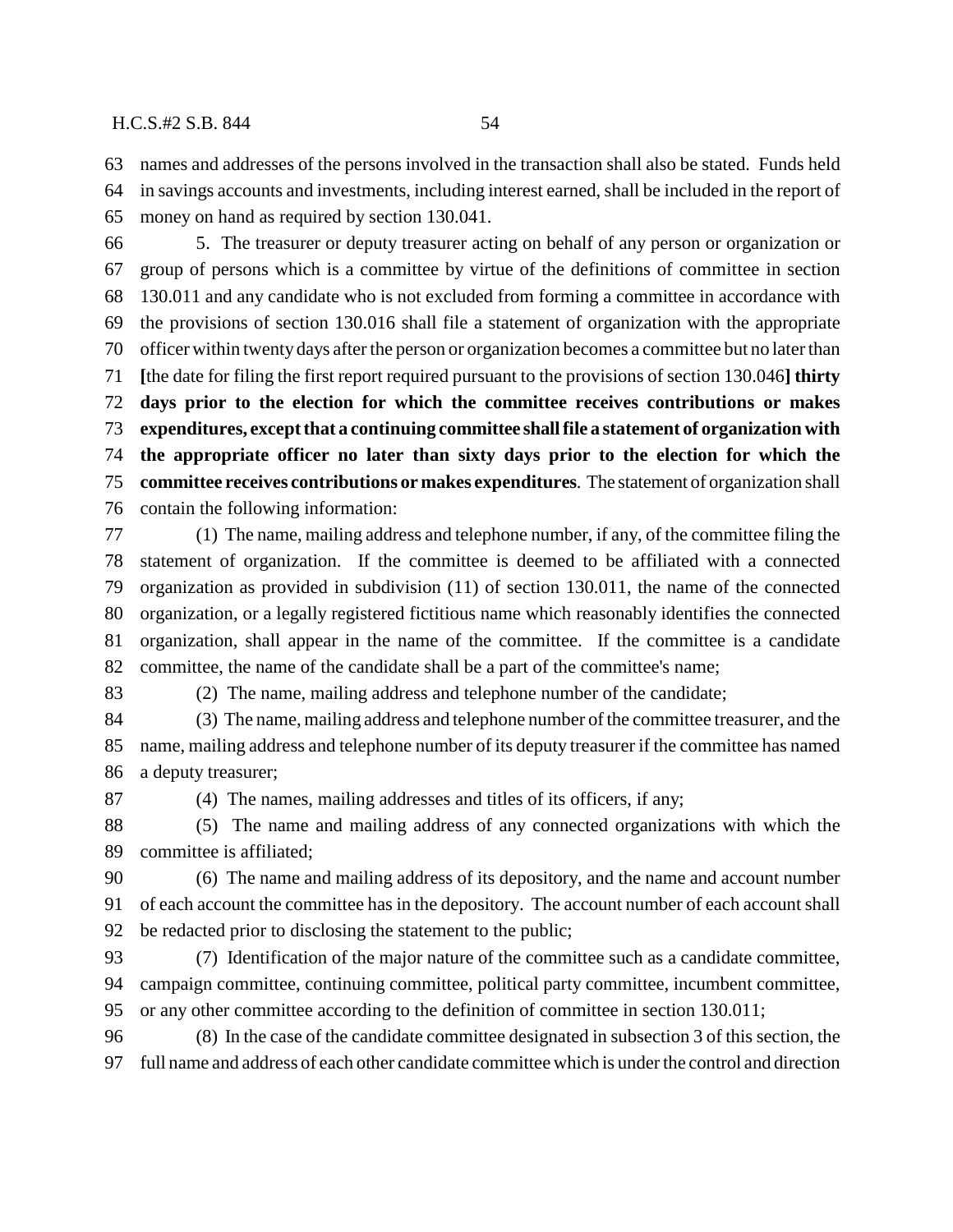of the same candidate, together with the name, address and telephone number of the treasurer of

each such other committee;

 (9) The name and office sought of each candidate supported or opposed by the committee;

 (10) The ballot measure concerned, if any, and whether the committee is in favor of or opposed to such measure.

 6. A committee may omit the information required in subdivisions (9) and (10) of subsection 5 of this section if, on the date on which it is required to file a statement of organization, the committee has not yet determined the particular candidates or particular ballot measures it will support or oppose.

 7. A committee which has filed a statement of organization and has not terminated shall not be required to file another statement of organization, except that when there is a change in any of the information previously reported as required by subdivisions (1) to **[**(8)**] (7)** of subsection 5 of this section an amended statement of organization shall be filed within twenty days after the change occurs, but no later than the date of the filing of the next report required to be filed by that committee by section 130.046.

114 8. Upon termination of a committee, a termination statement indicating dissolution shall be filed not later than ten days after the date of dissolution with the appropriate officer or officers with whom the committee's statement of organization was filed. The termination statement shall include: the distribution made of any remaining surplus funds and the disposition of any deficits; and the name, mailing address and telephone number of the individual responsible for preserving the committee's records and accounts as required in section 130.036.

 9. Any statement required by this section shall be signed and attested by the committee treasurer or deputy treasurer, and by the candidate in the case of a candidate committee.

 10. A committee domiciled outside this state shall be required to file a statement of organization and appoint a treasurer residing in this state and open an account in a depository within this state; provided that either of the following conditions prevails:

 (1) The aggregate of all contributions received from persons domiciled in this state exceeds twenty percent in total dollar amount of all funds received by the committee in the preceding twelve months; or

 (2) The aggregate of all contributions and expenditures made to support or oppose candidates and ballot measures in this state exceeds one thousand five hundred dollars in the current calendar year.

131 11. If a committee domiciled in this state receives a contribution of one thousand five hundred dollars or more from any committee domiciled outside of this state, the committee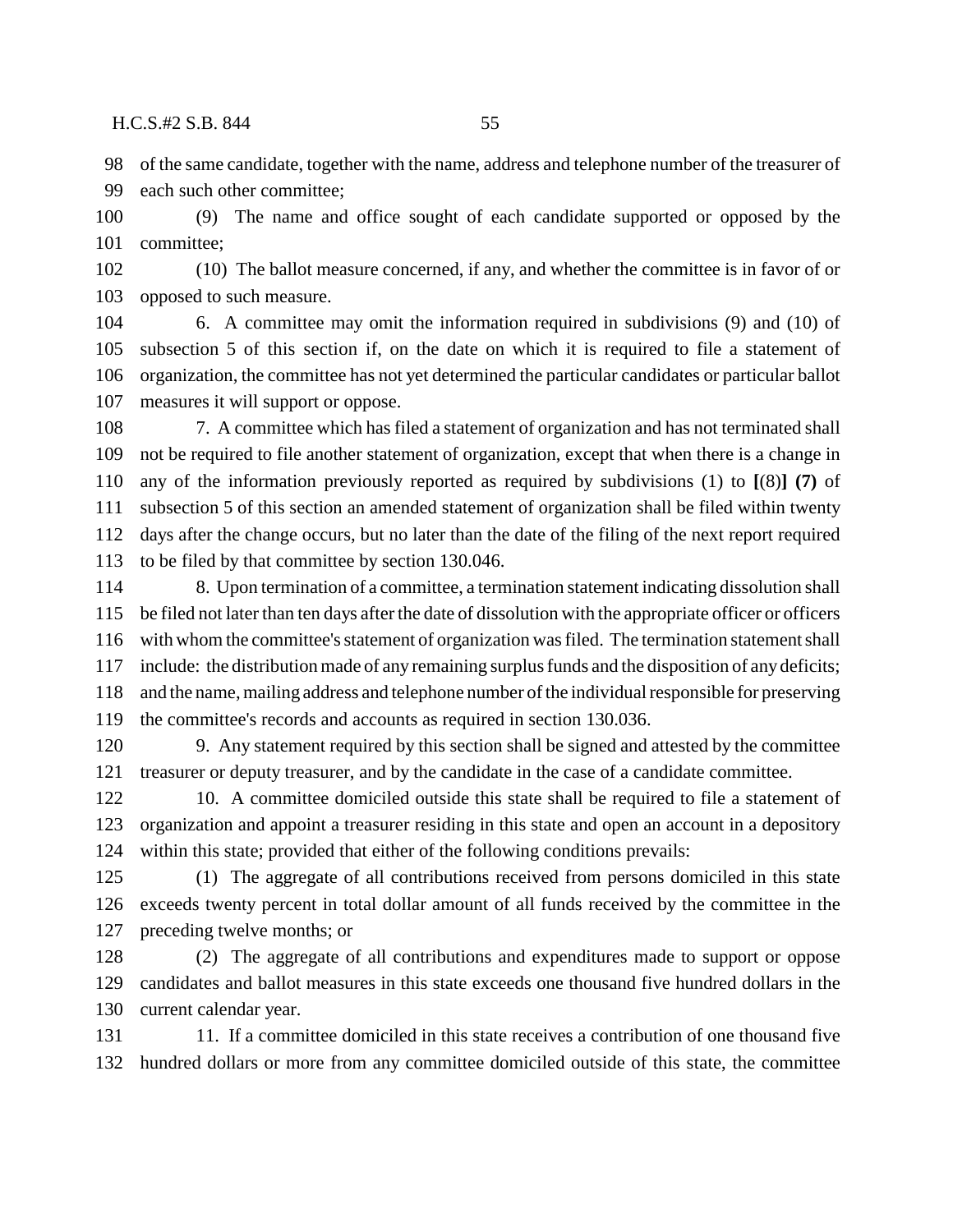domiciled in this state shall file a disclosure report with the commission. The report shall disclose the full name, mailing address, telephone numbers and domicile of the contributing committee and the date and amount of the contribution. The report shall be filed within forty-eight hours of the receipt of such contribution if the contribution is received after the last reporting date before the election.

 12. Each legislative and senatorial district committee shall retain only one address in the district it sits for the purpose of receiving contributions.

130.031. 1. No contribution of cash in an amount of more than one hundred dollars shall be made by or accepted from any single contributor for any election by a continuing committee, a campaign committee, a political party committee, an exploratory committee or a candidate committee.

 2. Except for expenditures from a petty cash fund which is established and maintained by withdrawals of funds from the committee's depository account and with records maintained pursuant to the record-keeping requirements of section 130.036 to account for expenditures made from petty cash, each expenditure of more than fifty dollars, except an in-kind expenditure, shall be made by check drawn on the committee's depository and signed by the committee treasurer, deputy treasurer or candidate. A single expenditure from a petty cash fund shall not exceed fifty dollars, and the aggregate of all expenditures from a petty cash fund during a calendar year shall not exceed the lesser of five thousand dollars or ten percent of all expenditures made by the committee during that calendar year. A check made payable to "cash" shall not be made except to replenish a petty cash fund.

 3. No contribution shall be made or accepted and no expenditure shall be made or incurred, directly or indirectly, in a fictitious name, in the name of another person, or by or through another person in such a manner as to conceal the identity of the actual source of the contribution or the actual recipient and purpose of the expenditure. Any person who receives contributions for a committee shall disclose to that committee's treasurer, deputy treasurer or candidate the recipient's own name and address and the name and address of the actual source of each contribution such person has received for that committee. Any person who makes expenditures for a committee shall disclose to that committee's treasurer, deputy treasurer or candidate such person's own name and address, the name and address of each person to whom an expenditure has been made and the amount and purpose of the expenditures the person has made for that committee.

 4. No anonymous contribution of more than twenty-five dollars shall be made by any person, and no anonymous contribution of more than twenty-five dollars shall be accepted by any candidate or committee. If any anonymous contribution of more than twenty-five dollars is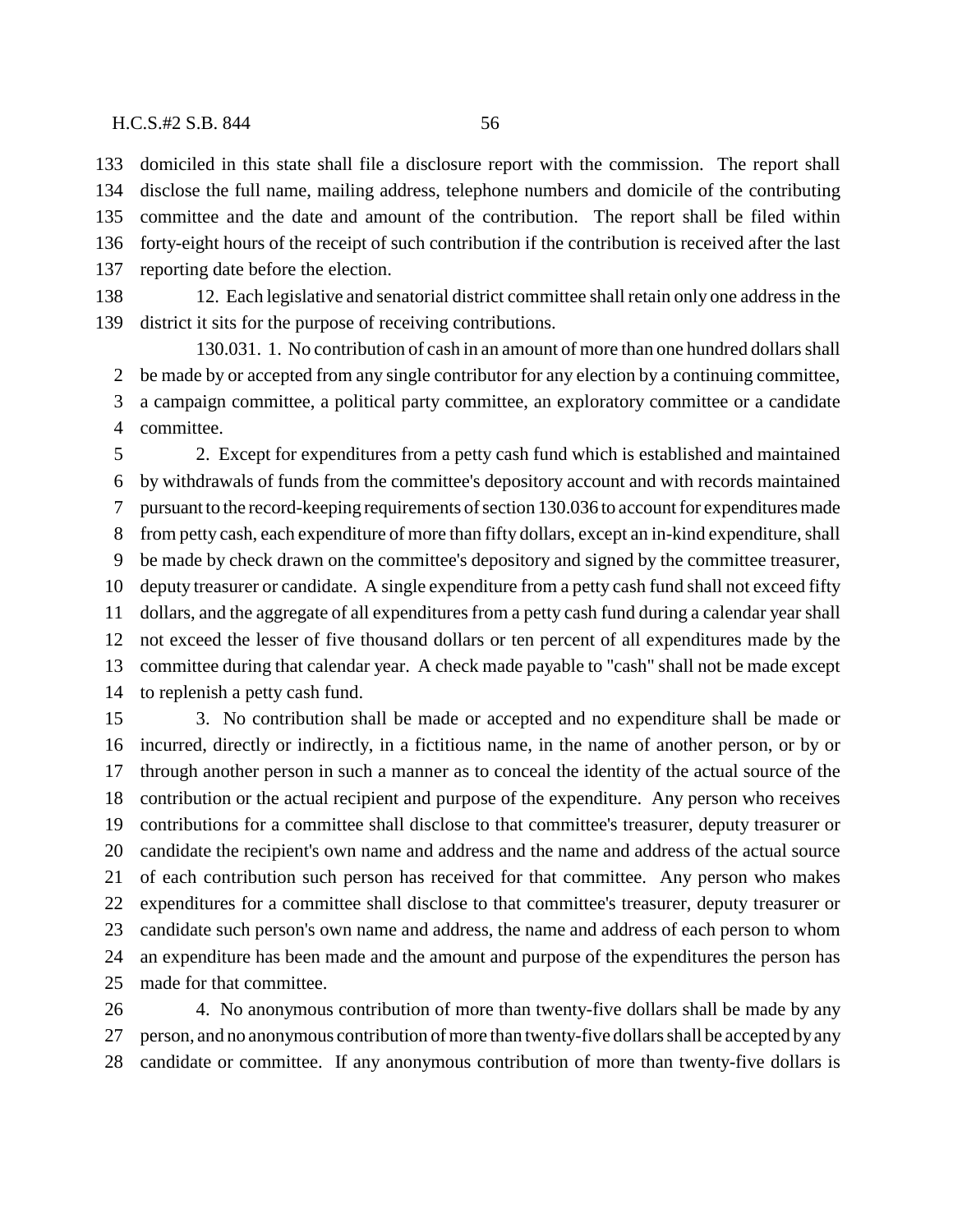received, it shall be returned immediately to the contributor, if the contributor's identity can be ascertained, and if the contributor's identity cannot be ascertained, the candidate, committee treasurer or deputy treasurer shall immediately transmit that portion of the contribution which exceeds twenty-five dollars to the state treasurer and it shall escheat to the state.

 5. The maximum aggregate amount of anonymous contributions which shall be accepted in any calendar year by any committee shall be the greater of five hundred dollars or one percent of the aggregate amount of all contributions received by that committee in the same calendar year. If any anonymous contribution is received which causes the aggregate total of anonymous contributions to exceed the foregoing limitation, it shall be returned immediately to the contributor, if the contributor's identity can be ascertained, and, if the contributor's identity cannot be ascertained, the committee treasurer, deputy treasurer or candidate shall immediately transmit the anonymous contribution to the state treasurer to escheat to the state.

 6. Notwithstanding the provisions of subsection 5 of this section, contributions from individuals whose names and addresses cannot be ascertained which are received from a fund-raising activity or event, such as defined in section 130.011, shall not be deemed anonymous contributions, provided the following conditions are met:

(1) There are twenty-five or more contributing participants in the activity or event;

 (2) The candidate, committee treasurer, deputy treasurer or the person responsible for conducting the activity or event makes an announcement that it is illegal for anyone to make or receive a contribution in excess of one hundred dollars unless the contribution is accompanied by the name and address of the contributor;

 (3) The person responsible for conducting the activity or event does not knowingly accept payment from any single person of more than one hundred dollars unless the name and address of the person making such payment is obtained and recorded pursuant to the record-keeping requirements of section 130.036;

 (4) A statement describing the event shall be prepared by the candidate or the treasurer of the committee for whom the funds were raised or by the person responsible for conducting the activity or event and attached to the disclosure report of contributions and expenditures required by section 130.041. The following information to be listed in the statement is in addition to, not in lieu of, the requirements elsewhere in this chapter relating to the recording and reporting of contributions and expenditures:

 (a) The name and mailing address of the person or persons responsible for conducting the event or activity and the name and address of the candidate or committee for whom the funds were raised;

(b) The date on which the event occurred;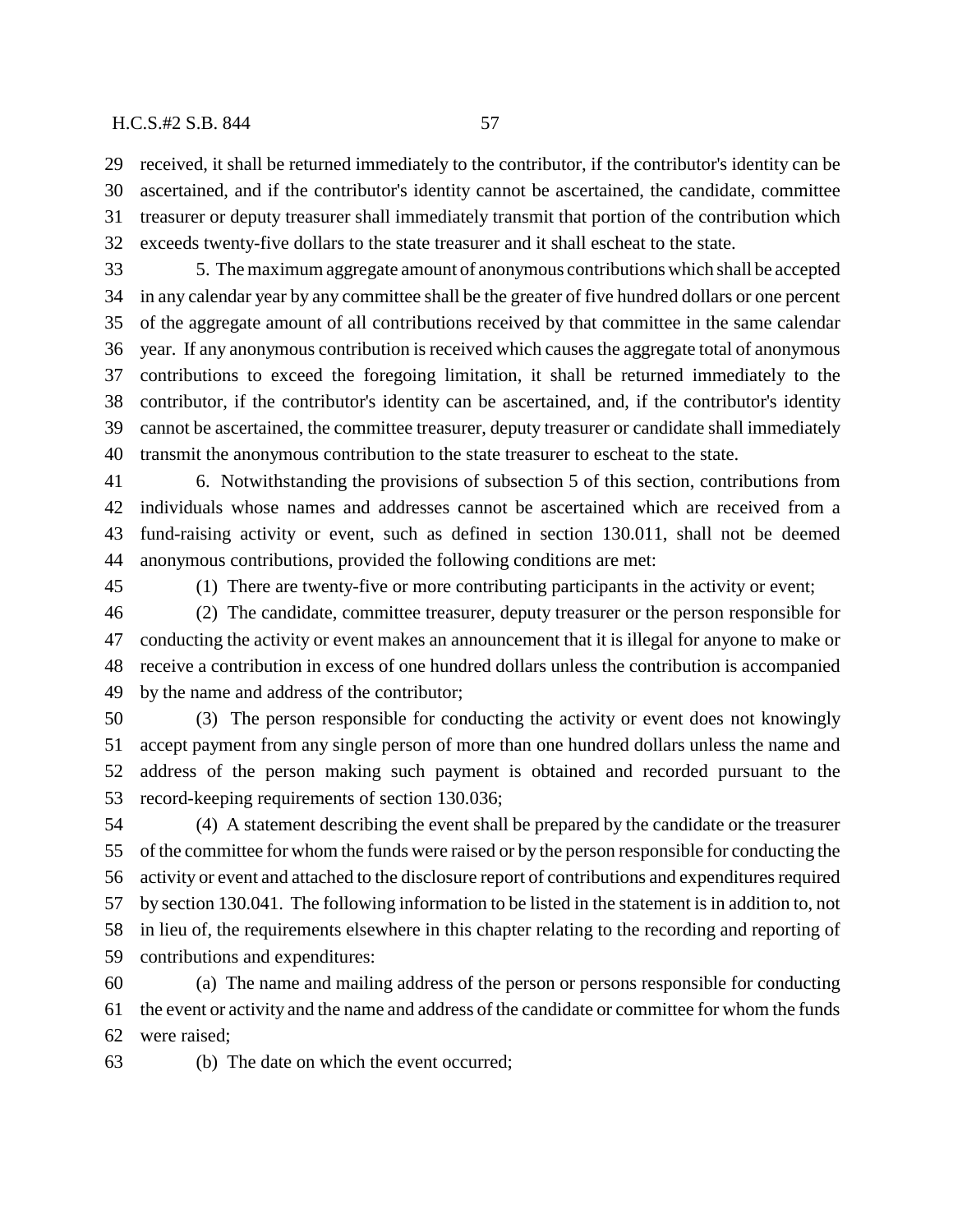(c) The name and address of the location where the event occurred and the approximate number of participants in the event;

(d) A brief description of the type of event and the fund-raising methods used;

 (e) The gross receipts from the event and a listing of the expenditures incident to the event;

 (f) The total dollar amount of contributions received from the event from participants whose names and addresses were not obtained with such contributions and an explanation of why it was not possible to obtain the names and addresses of such participants;

 (g) The total dollar amount of contributions received from contributing participants in the event who are identified by name and address in the records required to be maintained pursuant to section 130.036.

 7. No candidate or committee in this state shall accept contributions from any out-of-state committee unless the out-of-state committee from whom the contributions are received has filed a statement of organization pursuant to section 130.021 or has filed the reports required by sections 130.049 and 130.050, whichever is applicable to that committee.

 8. Any person publishing, circulating, or distributing any printed matter relative to any candidate for public office or any ballot measure shall on the face of the printed matter identify in a clear and conspicuous manner the person who paid for the printed matter with the words "Paid for by" followed by the proper identification of the sponsor pursuant to this section. For the purposes of this section, "printed matter" shall be defined to include any pamphlet, circular, handbill, sample ballot, advertisement, including advertisements in any newspaper or other periodical, sign, including signs for display on motor vehicles, or other imprinted or lettered material; but "printed matter" is defined to exclude materials printed and purchased prior to May 20, 1982, if the candidate or committee can document that delivery took place prior to May 20, 1982; any sign personally printed and constructed by an individual without compensation from any other person and displayed at that individual's place of residence or on that individual's personal motor vehicle; any items of personal use given away or sold, such as campaign buttons, pins, pens, pencils, book matches, campaign jewelry, or clothing, which is paid for by a candidate or committee which supports a candidate or supports or opposes a ballot measure and which is obvious in its identification with a specific candidate or committee and is reported as required by this chapter; and any news story, commentary, or editorial printed by a regularly published newspaper or other periodical without charge to a candidate, committee or any other person.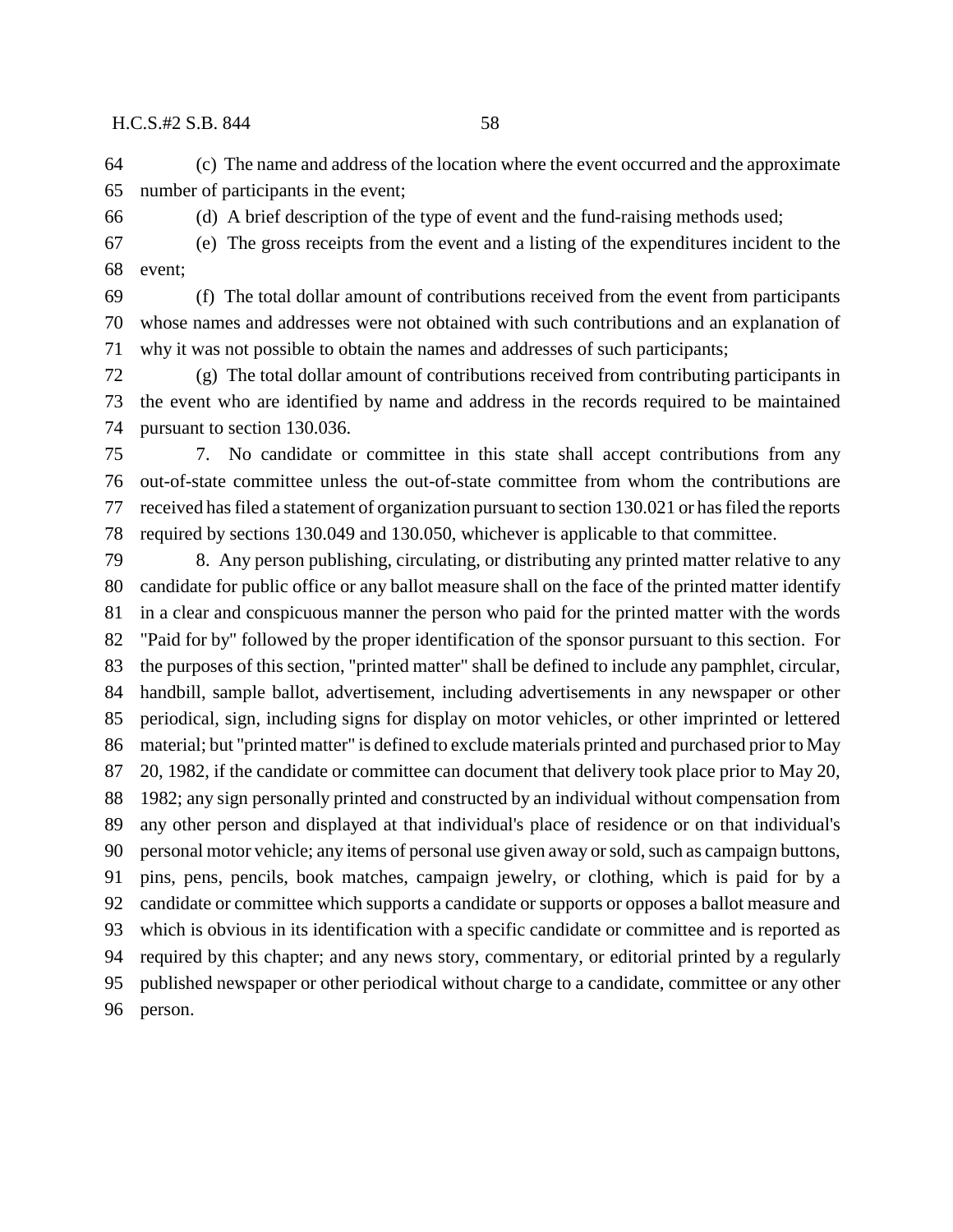(1) In regard to any printed matter paid for by a candidate from the candidate's personal funds, it shall be sufficient identification to print the first and last name by which the candidate is known.

 (2) In regard to any printed matter paid for by a committee, it shall be sufficient identification to print the name of the committee as required to be registered by subsection 5 of section 130.021 and the name and title of the committee treasurer who was serving when the printed matter was paid for.

 (3) In regard to any printed matter paid for by a corporation or other business entity, labor organization, or any other organization not defined to be a committee by subdivision (7) of section 130.011 and not organized especially for influencing one or more elections, it shall be sufficient identification to print the name of the entity, the name of the principal officer of the entity, by whatever title known, and the mailing address of the entity, or if the entity has no mailing address, the mailing address of the principal officer.

 (4) In regard to any printed matter paid for by an individual or individuals, it shall be sufficient identification to print the name of the individual or individuals and the respective mailing address or addresses, except that if more than five individuals join in paying for printed matter it shall be sufficient identification to print the words "For a list of other sponsors contact:" followed by the name and address of one such individual responsible for causing the matter to be printed, and the individual identified shall maintain a record of the names and amounts paid by other individuals and shall make such record available for review upon the request of any person. No person shall accept for publication or printing nor shall such work be completed until

the printed matter is properly identified as required by this subsection.

 9. Any broadcast station transmitting any matter relative to any candidate for public office or ballot measure as defined by this chapter shall identify the sponsor of such matter as required by federal law.

 10. The provisions of subsection 8 or 9 of this section shall not apply to candidates for elective federal office, provided that persons causing matter to be printed or broadcast concerning such candidacies shall comply with the requirements of federal law for identification of the sponsor or sponsors.

 11. It shall be a violation of this chapter for any person required to be identified as paying for printed matter pursuant to subsection 8 of this section or paying for broadcast matter pursuant to subsection 9 of this section to refuse to provide the information required or to purposely provide false, misleading, or incomplete information.

 12. It shall be a violation of this chapter for any committee to offer chances to win prizes or money to persons to encourage such persons to endorse, send election material by mail,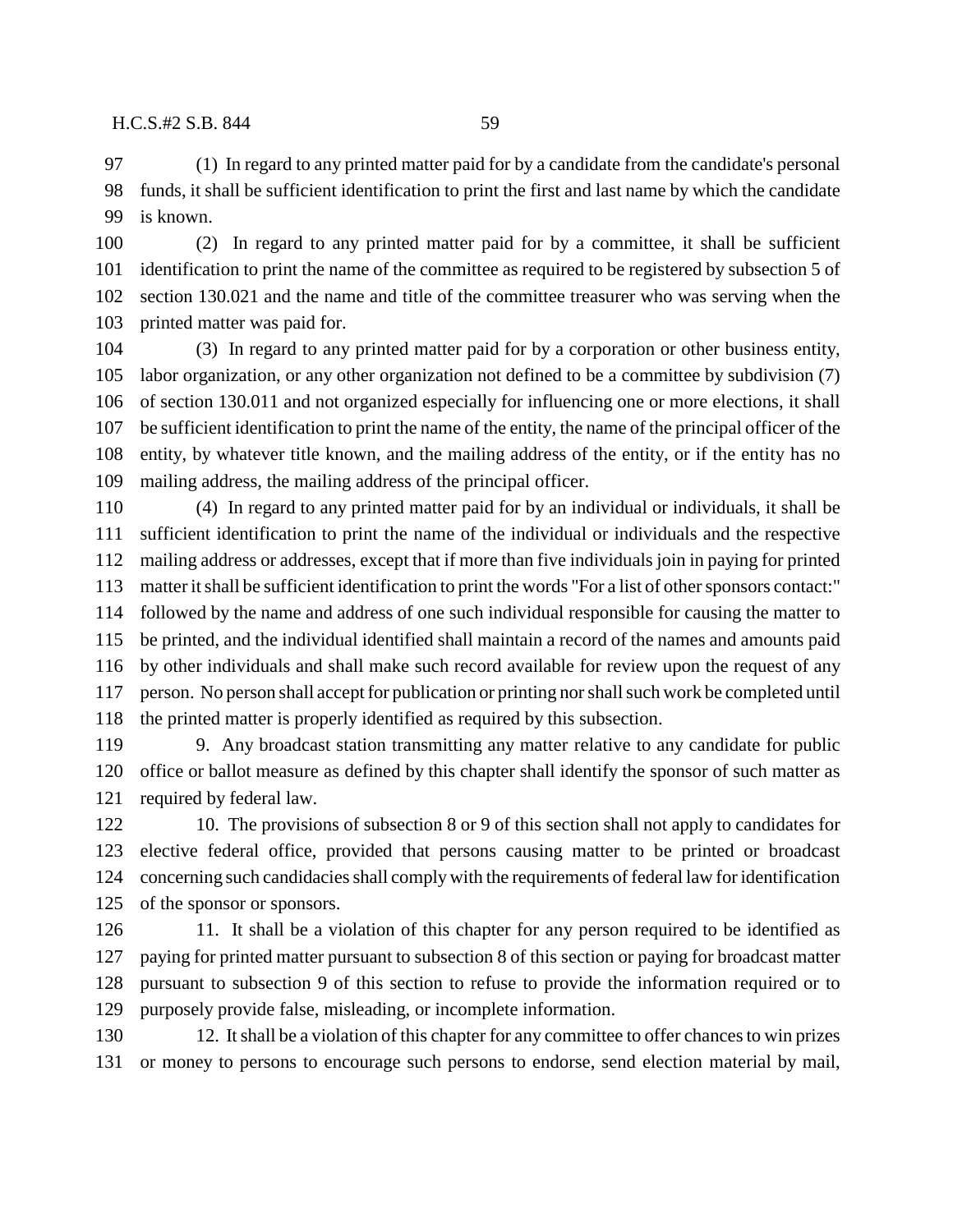deliver election material in person or contact persons at their homes; except that, the provisions

of this subsection shall not be construed to prohibit hiring and paying a campaign staff.

 **13. No person authorized to transfer committee funds shall transfer any funds received by the committee to any other committee with the intent to conceal the identity of the actual source of the funds. Any violation of this subdivision shall be punishable as follows:**

 **(a) For the first violation, the ethics committee shall notify such person that the transfer to the committee is prohibited under this section within five days of determining that the transfer is prohibited, and that such person shall notify the committee to which the funds were transferred that the funds must be returned within ten days of such notification;**

 **(b) For the second violation, the person transferring the funds shall be guilty of a class C misdemeanor;**

 **(c) For the third and subsequent violations, the person transferring the funds shall be guilty of a class D felony.**

 **14. No statewide office holder shall accept any donation from any person whom the statewide office holder appoints with the advice and consent of the senate, and no person accepting any appointment by the governor with the advice and consent of the senate, nor the appointee's spouse, or any business in which the appointee or the appointee's spouse holds a substantial interest shall be solicited by the statewide office holder to make any contribution to or engage in any fund-raising activity or fund-raising event for any elected official during and for one hundred eighty days after the appointment ends.**

 **15. No individual or business entity shall make any gift, donation, or contribution of any kind to any candidate committee or any state political party committee that makes expenditures on behalf of the statewide office holder, any executive department director or employee, or any state agency as defined in chapter 536, when that individual or business entity has an application, bid, or request for a state grant, loan, appropriation, contract, collective bargaining agreement, award, permit other than matters involving a driver's license, job, action, appointment, proceeding, or agreement pending before the department, state agency, commission, or elected official requiring a decision or determination. No statewide office holder shall solicit contributions from an individual or business while such individual or business entity has an application, bid, or request for a state grant, loan, appropriation, contract, award, permit other than matters involving a driver's license, job, action, appointment, proceeding, or agreement, including a collective**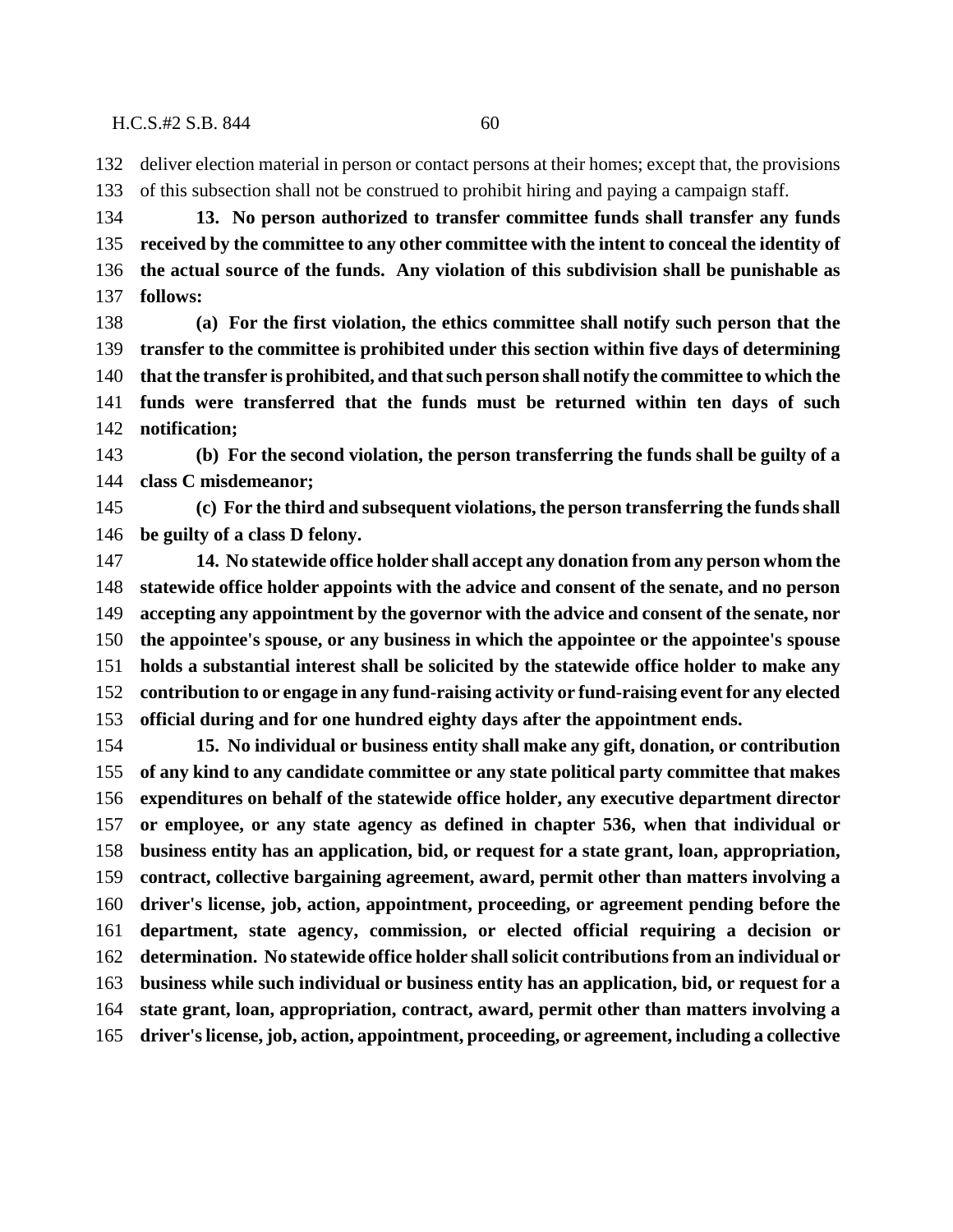**bargaining agreement, pending before the department, state agency, commission, or elected**

- **official requiring a decision or determination.**
- **16. Beginning August 28, 2010, all committees shall file any required disclosure report in an electronic format as prescribed by the ethics commission.**

**130.032. In addition to the limitations imposed under section 130.031, the amount of contributions made by or accepted from any person other than the candidate in any one**

**election shall not exceed twenty thousand dollars. This limitation shall apply to campaign**

**contributions from an individual to a candidate for statewide office, elected judicial office,**

**or an elected political subdivision or special district position.**

136.055. 1. Any person who is selected or appointed by the state director of revenue as provided in subsection 2 of this section to act as an agent of the department of revenue, whose duties shall be the processing of motor vehicle title and registration transactions and the collection of sales and use taxes when required under sections 144.070 and 144.440, RSMo, and who receives no salary from the department of revenue, shall be authorized to collect from the party requiring such services additional fees as compensation in full and for all services rendered on the following basis:

 (1) For each motor vehicle or trailer registration issued, renewed or transferred--three dollars and fifty cents and seven dollars for those licenses sold or biennially renewed pursuant to section 301.147, RSMo;

(2) For each application or transfer of title--two dollars and fifty cents;

 (3) For each instruction permit, nondriver license, chauffeur's, operator's or driver's license issued for a period of three years or less--two dollars and fifty cents and five dollars for licenses or instruction permits issued or renewed for a period exceeding three years;

(4) For each notice of lien processed--two dollars and fifty cents;

 (5) No notary fee or other fee or additional charge shall be paid or collected except for electronic telephone transmission reception--two dollars.

 2. The director of revenue shall award fee office contracts under this section **[**through a competitive bidding process. The competitive bidding process shall give priority to 20 organizations and entities that are exempt from taxation under Section  $501(c)(3)$  or  $501(c)(6)$  of the Internal Revenue Code of 1986, as amended, and political subdivisions, including but not limited to, municipalities, counties, and fire protection districts.**] to county or city collectors or treasurers or their agents. The department shall have discretion to determine the number and appropriate geographic distribution of fee offices.** The director of the department of revenue may promulgate rules and regulations necessary to carry out the provisions of this subsection. Any rule or portion of a rule, as that term is defined in section 536.010, RSMo, that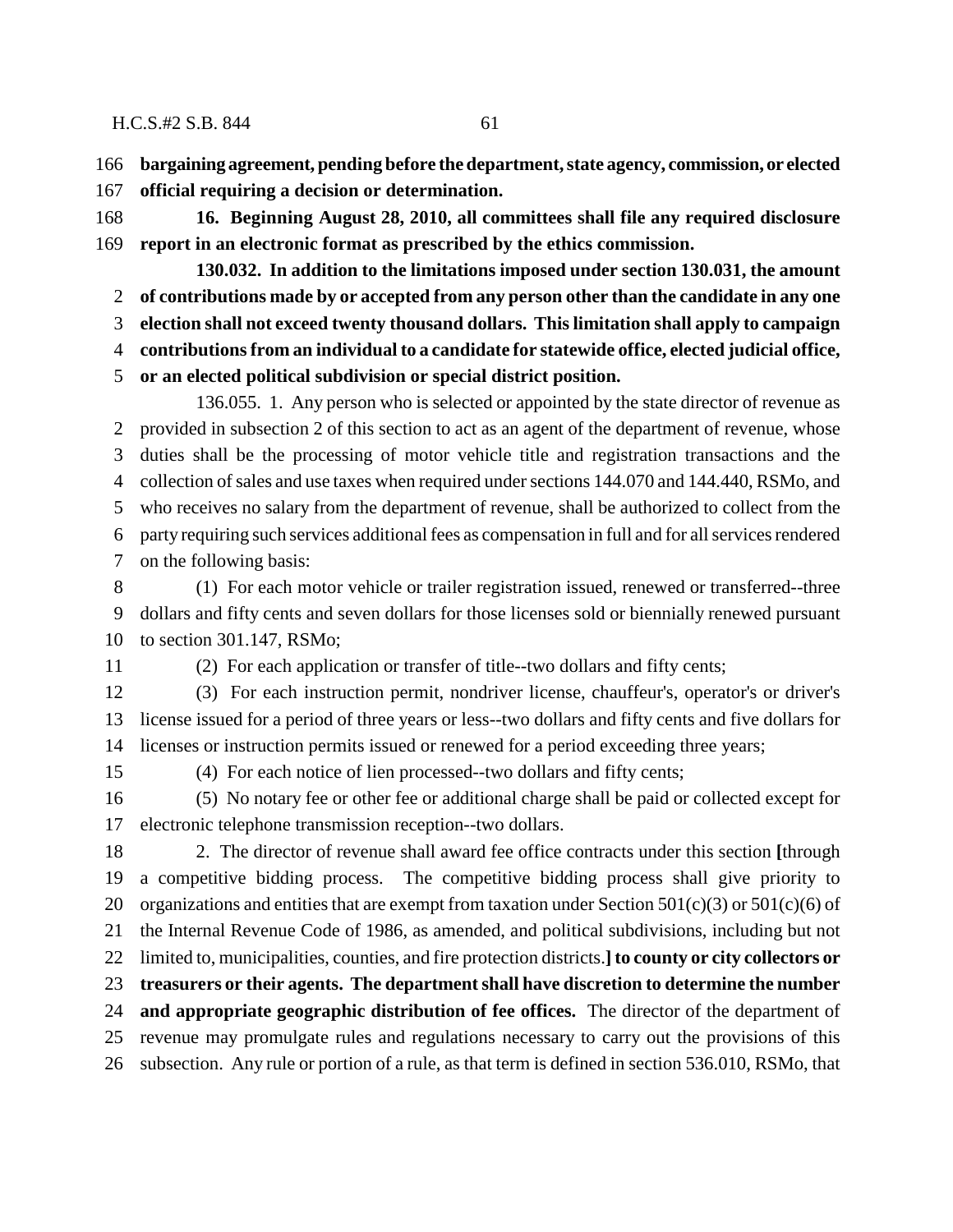is created under the authority delegated in this subsection shall become effective only if it complies with and is subject to all of the provisions of chapter 536, RSMo, and, if applicable, section 536.028, RSMo. This section and chapter 536, RSMo, are nonseverable and if any of the powers vested with the general assembly pursuant to chapter 536, RSMo, to review, to delay the effective date, or to disapprove and annul a rule are subsequently held unconstitutional, then the grant of rulemaking authority and any rule proposed or adopted after August 28, 2009, shall be invalid and void.

 3. All fees collected by a **[**tax-exempt organization**] county or city collector or treasurer or such official's agents** may be retained and used by the **[**organization**] county in which the funds are collected**. **All fees collected under this section shall be deposited in the general revenue fund of the county from which the fees are collected, and such funds may be distributed in accordance with general law, charter provision, or ordinance. However, the portion of the funds necessary to cover the administrative costs of the city or county officials collecting fees under this section shall be granted to such officials.**

 4. All fees charged shall not exceed those in this section. The fees imposed by this section shall be collected by all permanent offices and all full-time or temporary offices maintained by the department of revenue.

 5. **[**Any person acting as agent of the department of revenue for the sale and issuance of registrations, licenses, and other documents related to motor vehicles shall have an insurable interest in all license plates, licenses, tabs, forms and other documents held on behalf of the department.

 6. The fees authorized by this section shall not be collected by motor vehicle dealers acting as agents of the department of revenue under section 32.095, RSMo, or those motor vehicle dealers authorized to collect and remit sales tax under subsection 8 of section 144.070, RSMo.

 7.**]** Notwithstanding any other provision of law to the contrary, the state auditor may audit all records maintained and established by the fee office in the same manner as the auditor may audit any agency of the state, and the department shall ensure that this audit requirement is a necessary condition for the award of all fee office contracts. No confidential records shall be divulged in such a way to reveal personally identifiable information.

**575.021. 1. A person commits the crime of obstruction of an ethics investigation if such person, for the purpose of obstructing or preventing an ethics investigation, knowingly commits any of the following acts:**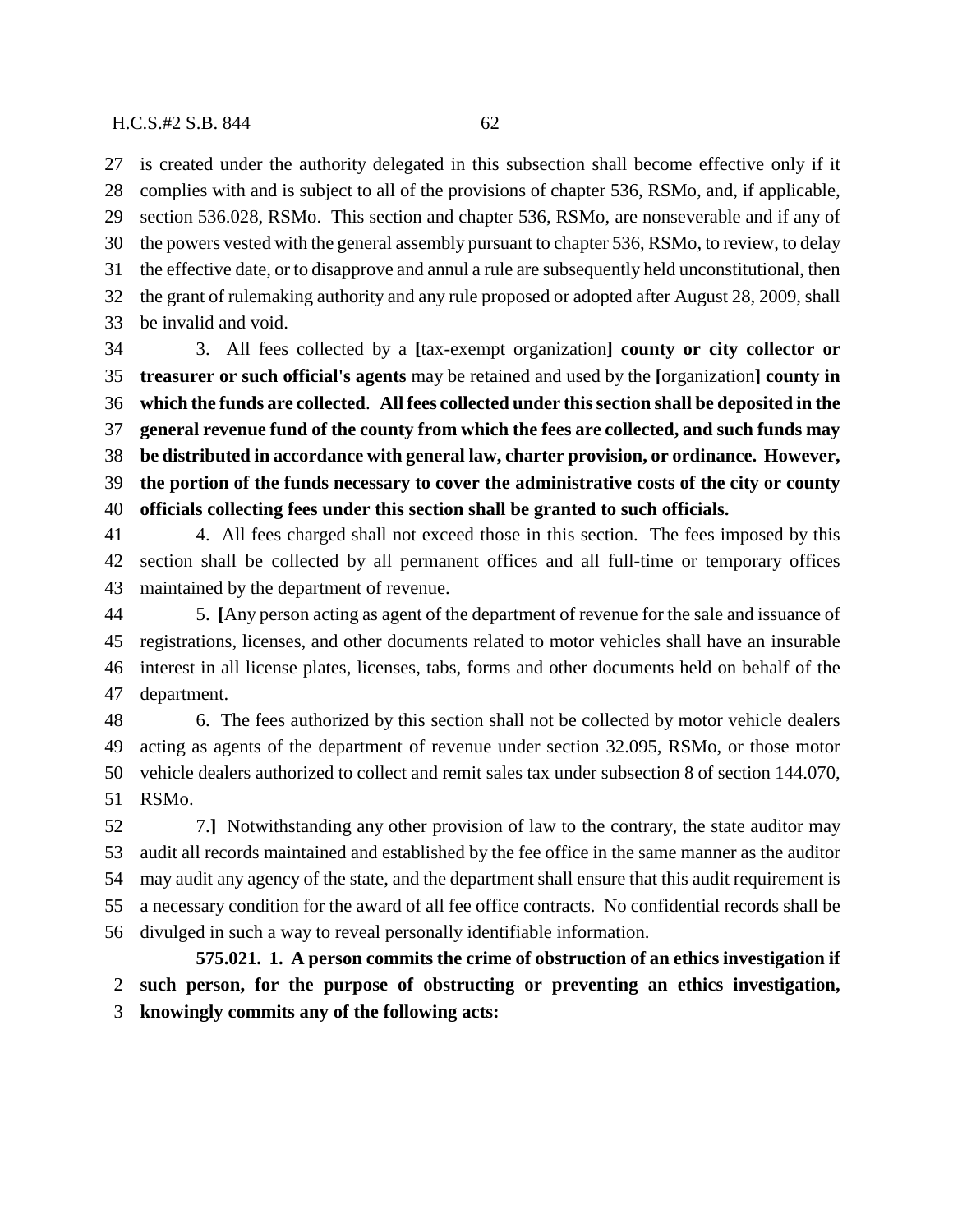**(1) Confers or agrees to confer anything of pecuniary benefit to any person in direct exchange for that person's concealing or withholding any information concerning any violation of sections 105.450 to 105.496 and chapter 130;**

 **(2) Accepting or agreeing to accept anything of pecuniary benefit in direct exchange for concealing or withholding any information concerning any violation of sections 105.450 to 105.496 or chapter 130;**

 **(3) Utters or submits a false statement that the person does not believe to be true to any member or employee of the Missouri ethics commission or to any official investigating any violation of sections 105.450 to 105.496 or chapter 130; or**

 **(4) Submits any writing or other documentation that is inaccurate and that the person does not believe to be true to any member or employee of the Missouri ethics commission or to any official investigating any violation of sections 105.450 to 105.496 or chapter 130.**

 **2. It is a defense to a prosecution under subdivisions (3) and (4) of subsection 1 of this section that the person retracted the false statement, writing, or other documentation, but this defense shall not apply if the retraction was made after:**

**(1) The falsity of the statement, writing, or other documentation was exposed; or**

 **(2) Any member or employee of the Missouri ethics commission or any official investigating any violation of sections 105.450 to 105.496 or chapter 130 took substantial action in reliance on the statement, writing, or other documentation.**

 **3. The defendant shall have the burden of injecting the issue of retraction under this section.**

**4. Obstruction of an ethics investigation under this section is a class D felony.**

**Section 1. If any candidate committee fails to pay or settle all of its outstanding debt within eighteen months of the termination of the committee, such debt shall be transferrable to the candidate, and such candidate shall be liable for the repayment of the debt. Failure to repay such debt shall be a class D felony for conversion of campaign funds.**

**Section 2. In any contract for purchasing supplies as defined in section 34.010 not exceeding the threshold for competitive bids set forth under section 34.040, the office of administration shall not prevent any department, office, board, commission, bureau, institution, political subdivision, or any other agency of the state from purchasing supplies from an authorized General Services Administration vendor including "GSA Advantage",**

**"GSA e-Buy", or successor sources.**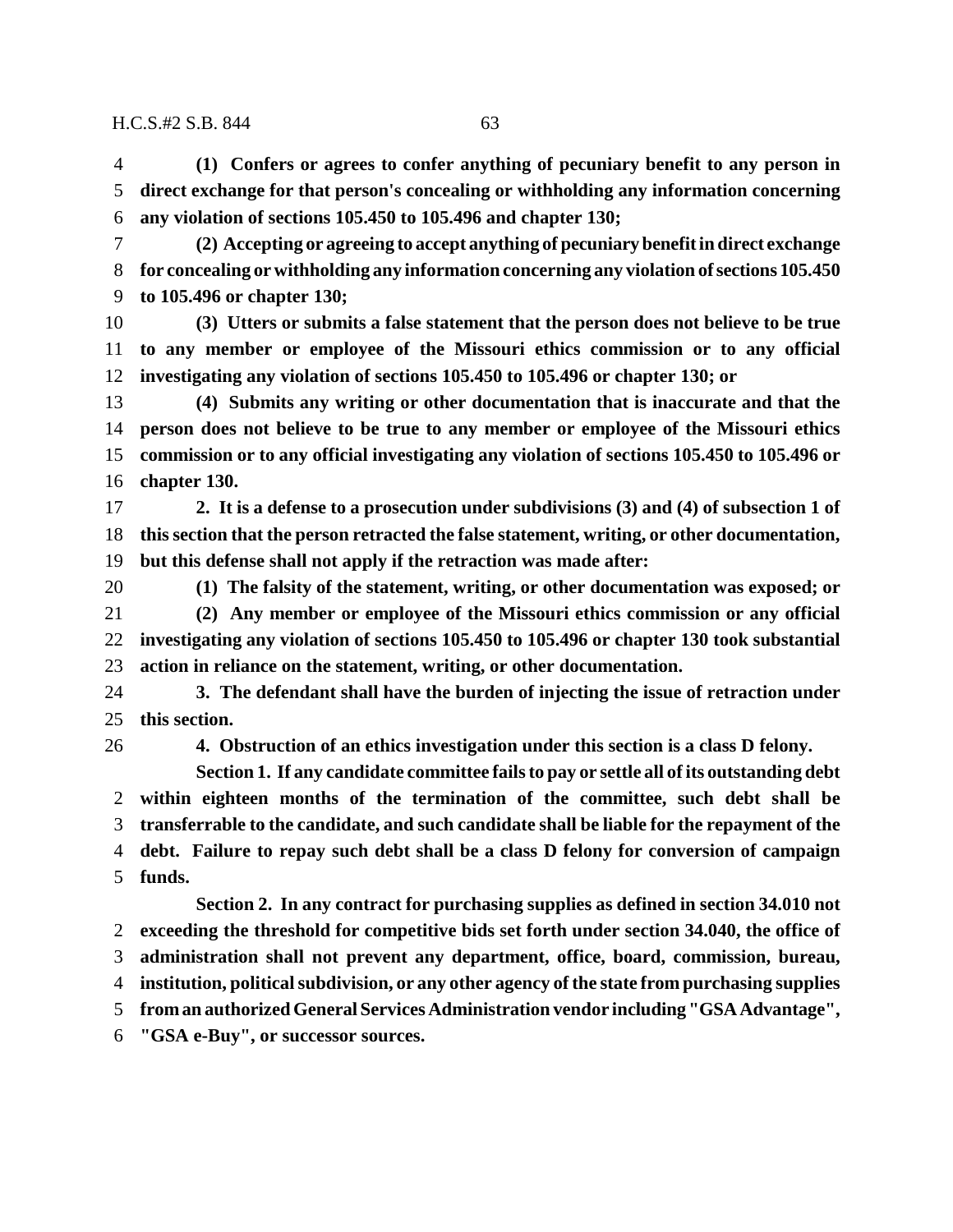**Section 3. Notwithstanding any other provision of law to the contrary, where state or federal law requires elections or designations or authorizations of employee representation, the right of individuals to vote by secret ballot shall be guaranteed.**

**Section 4. 1. Notwithstanding any other provision of law to the contrary, where mandatory dues are collected for membership in any labor organization as defined in section 130.111, a member of such organization shall be entitled to designate that such member's dues shall not be used for any political activity whatsoever, including but not limited to advocating for the election of an individual candidate for public office or the promotion of a ballot measure. The designation opting out of the use of dues for political activities shall be clearly and conspicuously placed on the requisite card or form for the payment of dues, or shall be provided as a separate document to each member before payment of such member's dues.**

 **2. The treasurer or other official of the labor organization charged with financial affairs shall keep all moneys designated as prohibited from use in political activities in a separate account and shall ensure that such moneys are not spent in violation of the provisions of this section.**

 **3. Any person whose dues are actually diverted for an unauthorized political activity in violation of the provisions of this section may bring a suit in a court of competent jurisdiction for compensatory damages in the amount of the dues diverted, punitive damages not to exceed ten thousand dollars per violation, attorney fees and costs, and such injunctive relief as the court may deem equitable and proper.**

 **4. Any treasurer or other official of a labor organization knowingly violating the provisions of this section by the actual diversion of funds for an unauthorized political activity shall be guilty of a class D felony.**

**Section 5. 1. Notwithstanding the provisions of section 27.060 or any other provision to the contrary, the governor, lieutenant governor, president pro tempore of the senate, speaker of the house, and speaker pro tempore of the house may institute, in the name and on the behalf of the state, any proceeding in law or in equity requisite or necessary to protect the natural or constitutional rights of persons within the state, and may appear or defend in any proceeding or tribunal the natural or constitutional rights of such persons. Such statewide officials may also argue and defend claims based upon administrative rules, local ordinances, political subdivision charters, state statutes, common law, state compacts, treaties, international law, or any other rules or principles where such claims are properly allowed by the joinder procedures of a court of competent jurisdiction.**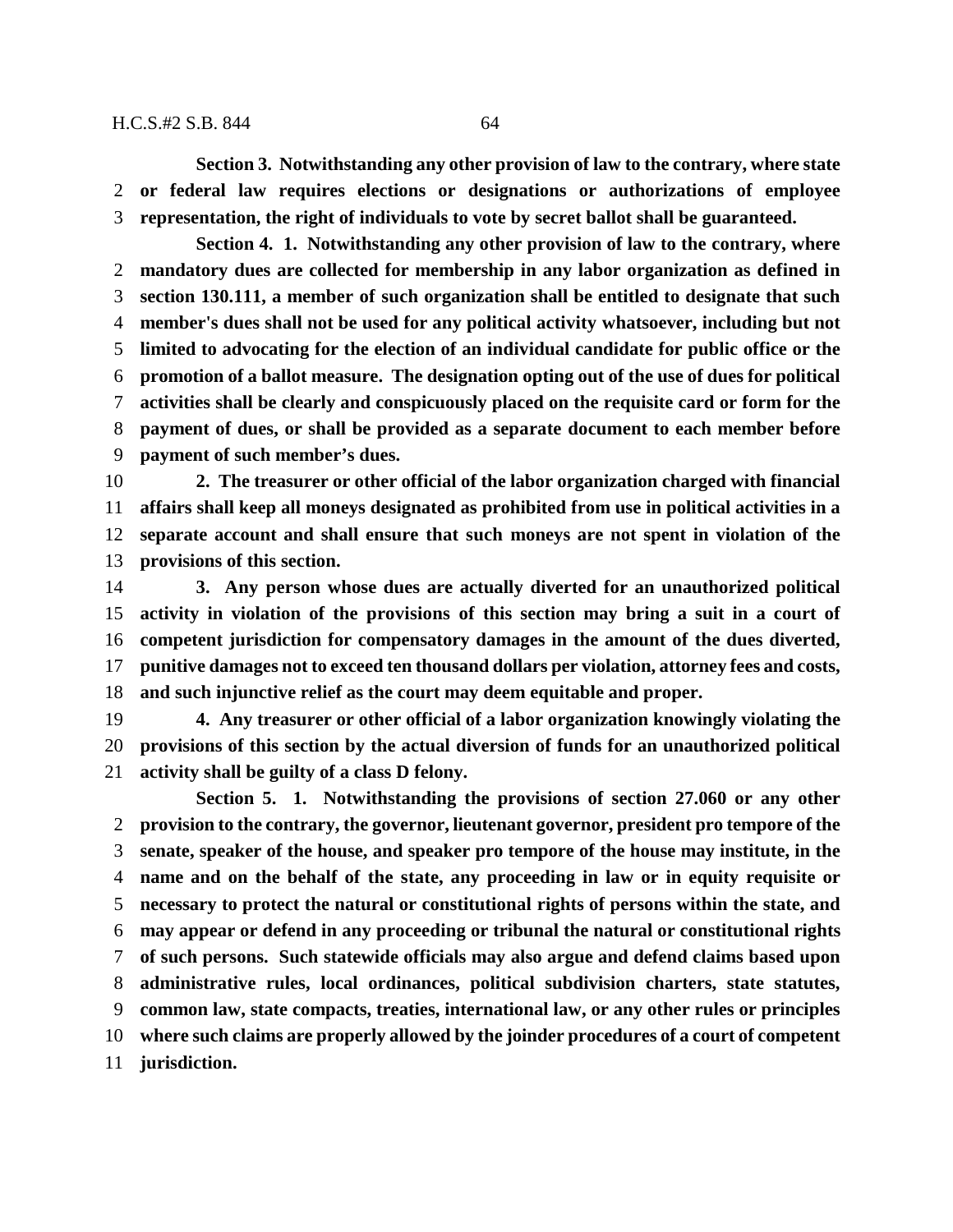**2. To ensure that there is no conflict among any of such statewide officials or the attorney general acting under section 27.060, as to the single legal position that shall represent the state in regard to a particular question of law, and that shall be attributed as the sole suit in the name and on the behalf of the state with regard to a particular question of law, the filing of cases shall be authorized by a commission as provided in subsections 3 and 4 of this section.**

 **3. There is hereby created a commission to be known as the "Commission for the Defense of the Natural and Constitutional Rights", which shall consist of the governor, the lieutenant governor, the president pro tempore of the senate, the speaker of the house, the speaker pro tempore of the house and the attorney general. The commission may choose its own rules of procedure in accordance with the restriction that a constitutional majority shall be required to approve any rule of procedure and to adopt the single legal position that shall represent the state in a particular case or controversy. Adoption of such a legal position shall consist of a recorded vote on a motion, brief, or a summary of the proposed legal position to be advocated as allowed by procedural rules adopted by the commission.**

 **4. Before filing a case authorized by this section, or a case filed under section 27.060 that could create a conflict over the single legal position of the state with regard to a particular question of law as described in this section, the party filing the case shall seek and obtain authorization from the commission. The commission shall rule within ten business days on any request for an authorization to file suit.**

 **5. In the event that the commission issues inconsistent authorizations to file suit such that multiple lawsuits concerning a particular question of law are brought, then all such lawsuits shall be null and void, and the supreme court shall issue an injunction requiring the immediate withdrawal of all such lawsuits.**

 **6. The supreme court of this state shall have original jurisdiction to hear any dispute involving the provisions of this section and may issue injunctive relief mandating the withdrawal of any litigation in violation of this section. A finding of the supreme court that a party shall not act in the name and on the behalf of this state shall be given full effect in either state or federal court as equivalent to the removal of such party's jurisdiction and authority to bring suit.**

**Section 6. Notwithstanding any other provision of law to the contrary, no political subdivision shall submit any question as an advisory referendum to the voters if such referendum does not have the force and effect of law.**

**[**30.070. When a vacancy occurs in the office of state treasurer, the governor shall immediately appoint a state treasurer to fill such vacancy for the